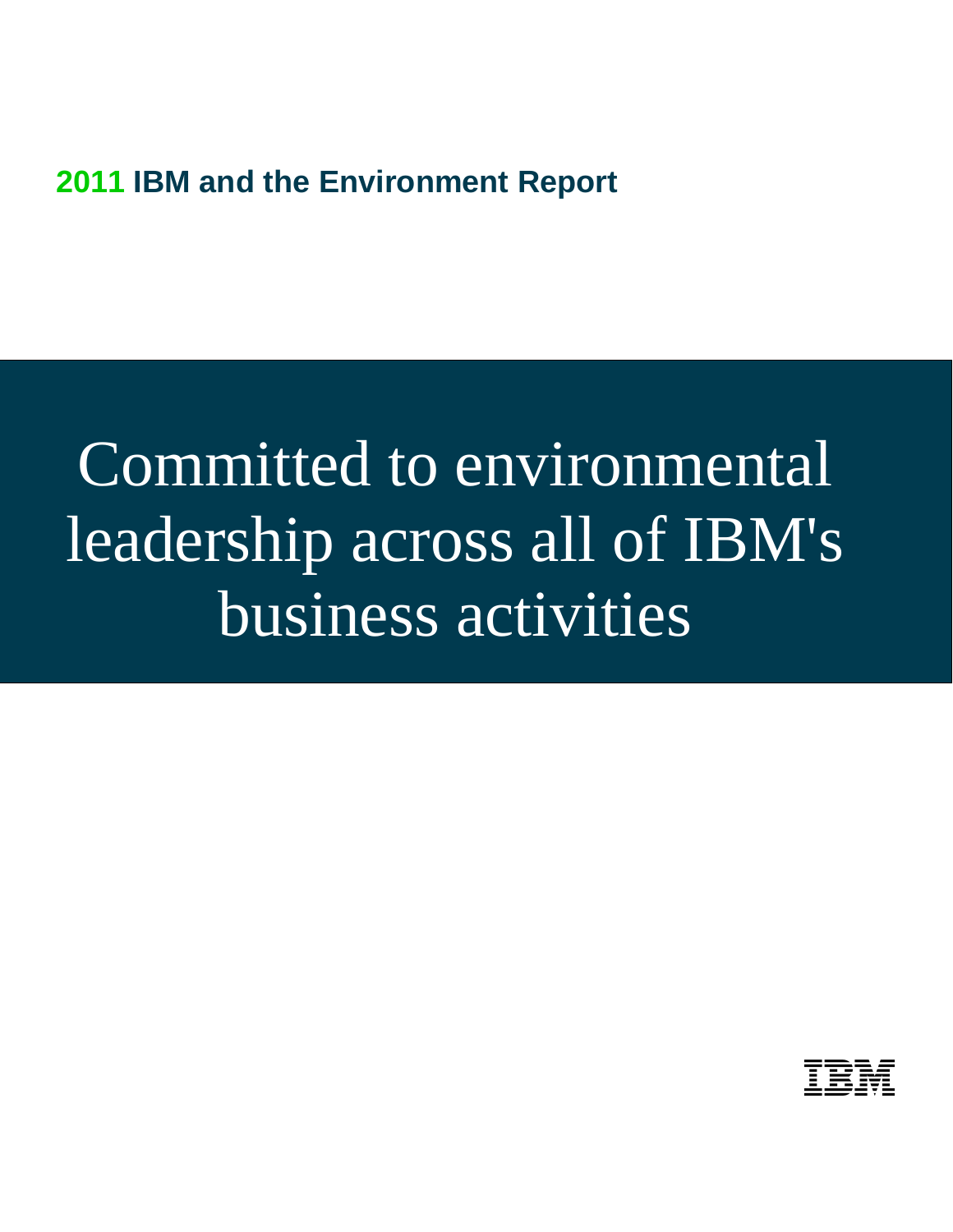## **IBM AND THE ENVIRONMENT**

IBM has long maintained an unwavering commitment to environmental protection, which was formalized by a corporate environmental policy in 1971. The policy calls for IBM to be an environmental leader across all of our business activities, from our research, operations and products to the services and solutions we provide our clients to help them be more protective of the environment.

This section of IBM's Corporate Responsibility Report describes IBM's programs and performance in the following environmental areas:

| <b>A Commitment to Environmental</b>          | 3                       | <b>Energy and Climate Programs</b>      | 36 |
|-----------------------------------------------|-------------------------|-----------------------------------------|----|
| Leadership                                    |                         | <b>Climate Change</b>                   | 36 |
|                                               |                         | A Five-Part Strategy                    | 36 |
| <b>Global Governance and Management</b>       | $\overline{\mathbf{4}}$ | <b>Conserving Energy</b>                | 37 |
| <b>System</b>                                 |                         | <b>Renewable Energy</b>                 | 42 |
| Global Environmental Management               | $\overline{4}$          | $CO2$ Emissions Reduction               | 44 |
| System                                        |                         | <b>PFC Emissions Reduction</b>          | 45 |
| Stakeholder Engagement                        | $\overline{7}$          | <b>Voluntary Climate Partnerships</b>   | 46 |
| <b>Voluntary Partnerships and Initiatives</b> | 8                       | <b>Transportation and Logistics</b>     | 47 |
| <b>Environmental Investment and Return</b>    | 10                      | Initiatives                             |    |
|                                               |                         | Energy and Climate Protection in        | 48 |
| <b>Process Stewardship</b>                    | 12                      | the Supply Chain                        |    |
| <b>Environmentally Preferable Substances</b>  | 12                      |                                         |    |
| and Materials                                 |                         | <b>Remediation</b>                      | 51 |
| Nanotechnology                                | 13                      |                                         |    |
|                                               |                         | <b>Audits and Compliance</b>            | 52 |
| <b>Pollution Prevention</b>                   | 16                      | <b>Accidental Releases</b>              | 52 |
| <b>Hazardous Waste</b>                        | 16                      | <b>Fines and Penalties</b>              | 53 |
| Nonhazardous Waste                            | 17                      |                                         |    |
| <b>Management of Chemical Releases</b>        | 18                      | <b>Awards and Recognition</b>           | 54 |
|                                               |                         | <b>Internal Recognition</b>             | 54 |
| <b>Water Conservation</b>                     | 21                      | <b>External Recognition</b>             | 56 |
| <b>Product Stewardship</b>                    | 23                      | <b>Summary of IBM's Environmental</b>   | 59 |
| Fundamentals                                  | 23                      | <b>Performance</b>                      |    |
| <b>Enhancing Compliance Processes</b>         | 24                      |                                         |    |
| Product Stewardship Goals and                 | 25                      | <b>IBM Environmental Affairs Policy</b> | 62 |
| Performance                                   |                         |                                         |    |
| <b>Product Energy Efficiency</b>              | 27                      |                                         |    |
| Product Recycling and Reuse                   | 30                      |                                         |    |
| <b>Product Packaging</b>                      | 31                      |                                         |    |
| <b>Product Safety</b>                         | 33                      |                                         |    |
| Solutions                                     | 33                      |                                         |    |
|                                               |                         |                                         |    |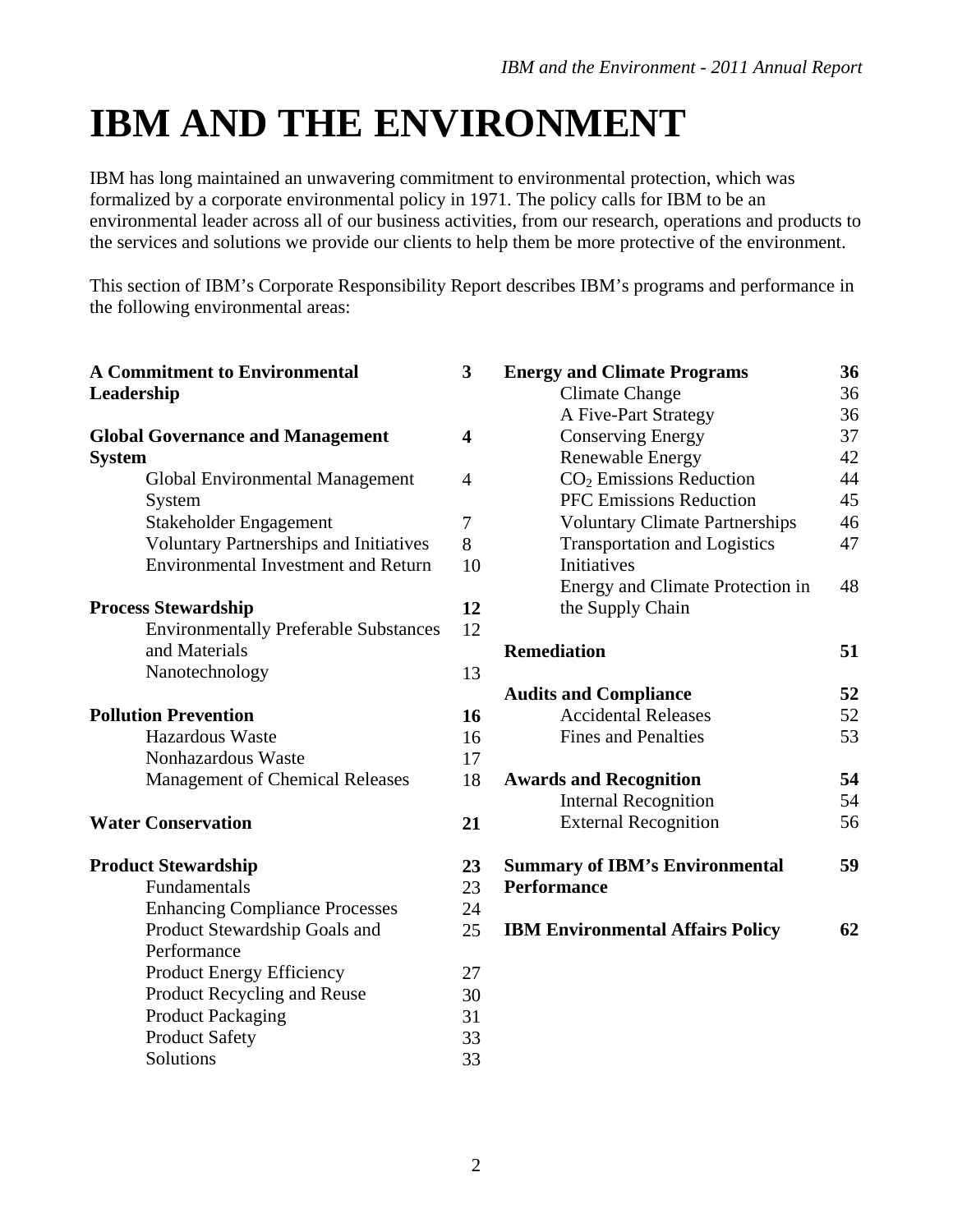## **A Commitment to Environmental Leadership**

IBM's longstanding commitment to environmental leadership arises from two key aspects of its business: the intersection of the company's operations and products with the environment, and the enabling aspects of IBM's innovation, technology and expertise.

\_\_\_\_\_\_\_\_\_\_\_\_\_\_\_\_\_\_\_\_\_\_\_\_\_\_\_\_\_\_\_\_\_\_\_\_\_\_\_\_\_\_\_\_\_\_\_\_\_\_\_\_\_\_\_\_\_\_\_\_\_\_\_

IBM's operations can affect the environment in a number of ways. For example, the chemicals needed for research, development and manufacturing must be properly managed from selection and purchase through storage, use and disposal. Our data center operations are generally energy-intensive, and some of our manufacturing processes use a considerable amount of energy, water or both. We continually look for ways to reduce consumption of these and other resources.

We design our products to be energy-efficient, using environmentally preferable materials that are capable of being reused, recycled or disposed of safely at the end of their useful lives. And as we incorporate more purchased parts and components into our products, our requirements for suppliers' overall environmental responsibility and the environmental attributes of the goods those suppliers provide to IBM are important as well.

IBM also applies its expertise, research and technology to develop solutions that can help our company and our clients be more efficient and protective of the environment. We offer the resulting innovation to help the world discover leading-edge solutions to some of the world's most challenging scientific and environmental problems.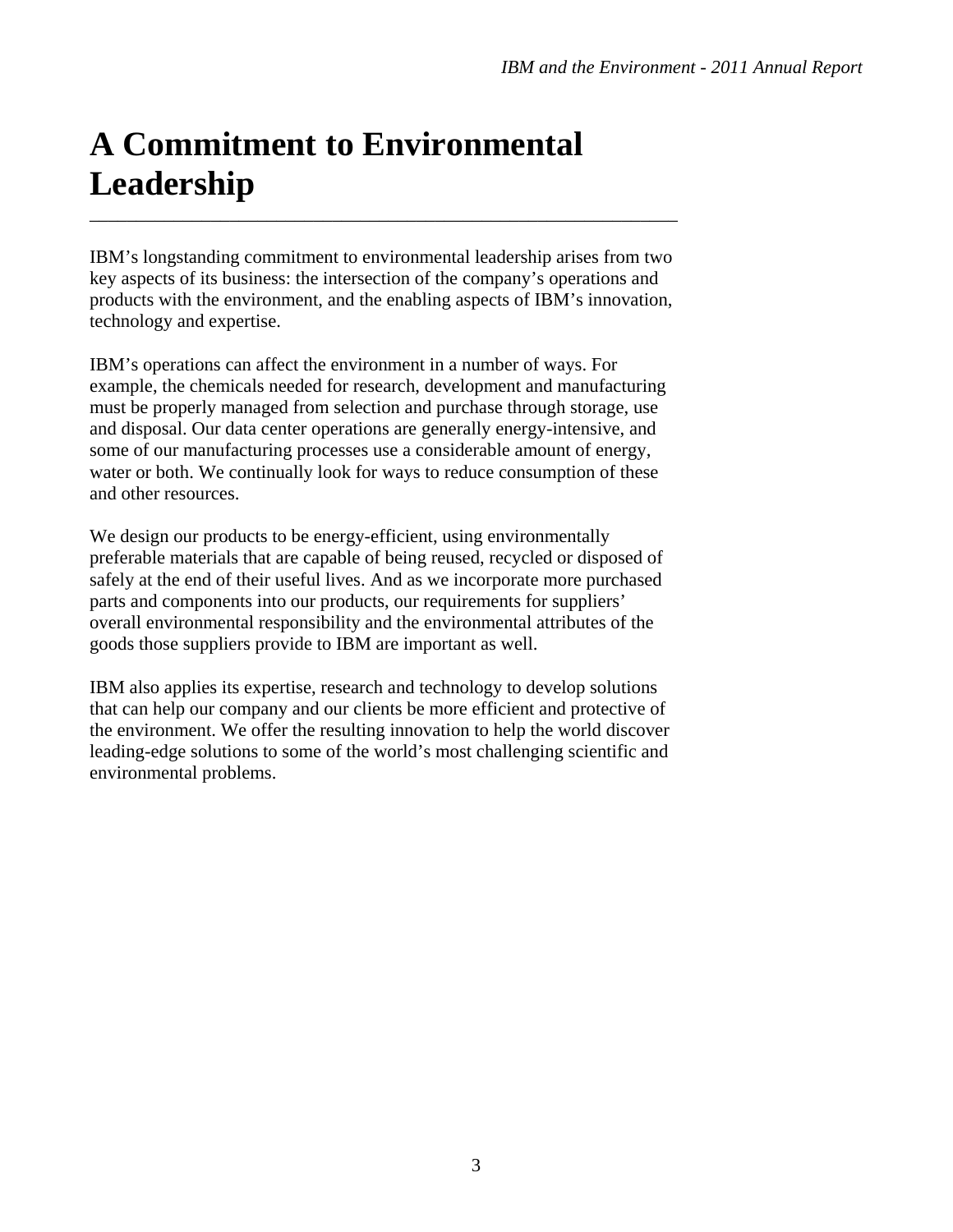## **Global Governance and Management System**

**IBM's Corporate Policy on Environmental Affairs calls for environmental affairs leadership in all of the company's business activities.** 

\_\_\_\_\_\_\_\_\_\_\_\_\_\_\_\_\_\_\_\_\_\_\_\_\_\_\_\_\_\_\_\_\_\_\_\_\_\_\_\_\_\_\_\_\_\_\_\_\_\_\_\_\_\_\_\_\_\_\_\_\_\_\_

### **Global Environmental Management System**

Our [policy objectives](http://www.ibm.com/ibm/environment/policy/) range from workplace safety, pollution prevention and energy conservation to product design for the environment, continual improvement and the application of IBM's expertise to help address some of the world's most pressing environmental problems.

The policy is supported by corporate directives that govern IBM's conduct and operations worldwide. These directives cover areas such as pollution prevention, chemical and waste management, energy management and climate protection, environmental evaluation of suppliers, product stewardship, and incident prevention and reporting.

IBM's commitment to environmental protection is implemented through our [Global Environmental Management System](http://www.ibm.com/ibm/environment/ems/index.shtml) (EMS).

### *Employee and Management Responsibility*

Every employee is expected to follow IBM's corporate environmental affairs policy and its directives and report any environmental, health or safety concern to IBM management. Managers are expected to take prompt action when faced with a potential violation of the policy or directives.

In addition, all of our employees are required by the company's [Business](http://www.ibm.com/investor/governance/business-conduct-guidelines.wss)  [Conduct Guidelines](http://www.ibm.com/investor/governance/business-conduct-guidelines.wss) to comply with environmental laws and with IBM's own environmental requirements.

IBM executives are responsible for the environmental performance of their organizations. Site location executives are responsible for the environmental performance of their sites.

Our environmental programs and performance are reviewed annually by the Directors and Corporate Governance Committee of IBM's Board. Formed in 1993, the Charter for this committee established its responsibility for reviewing IBM's position and practices on significant issues of corporate public responsibility, including protection of the environment.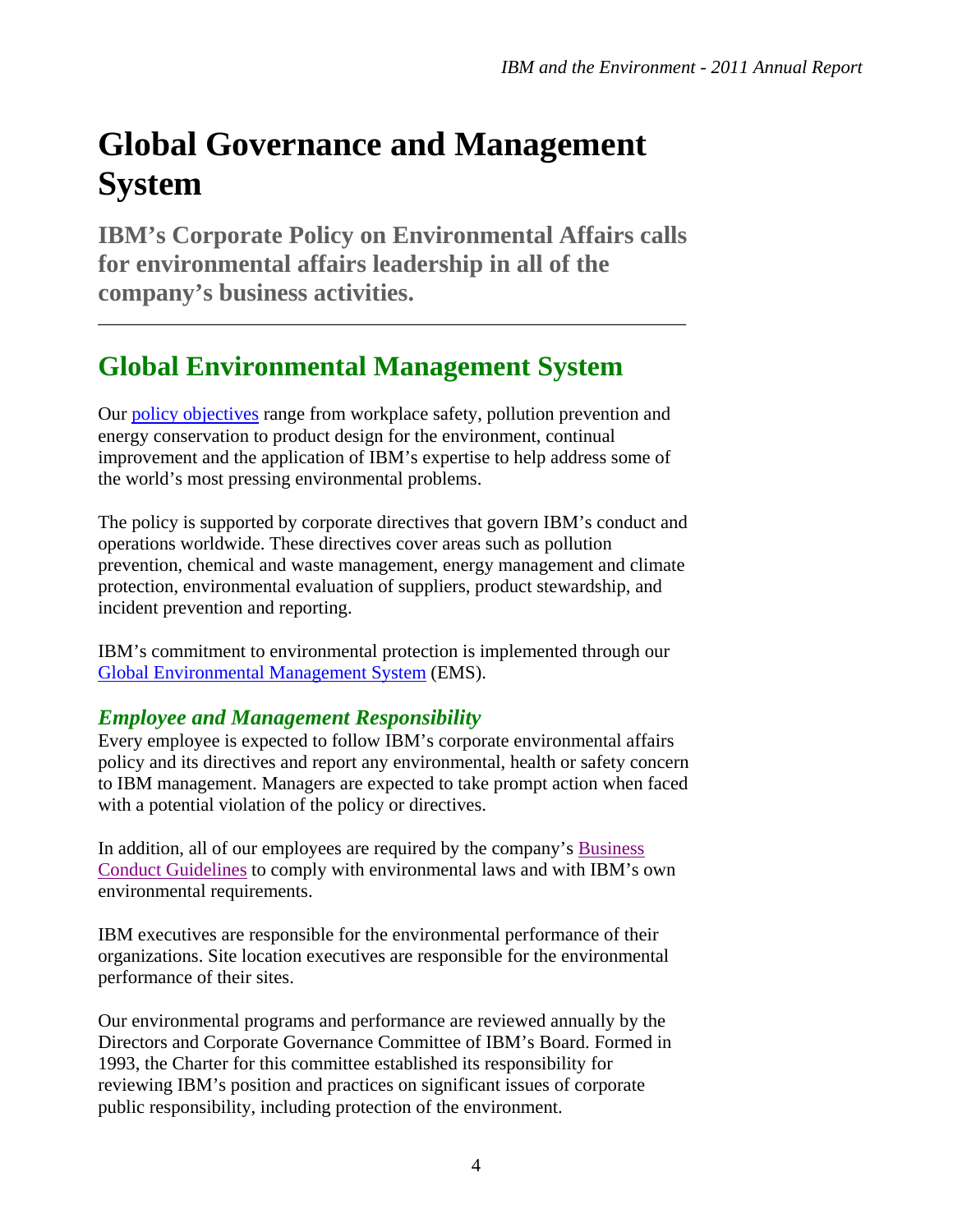### *Environmental Goals*

Environmental goals are an important part of IBM's EMS. We maintain environmental goals covering the range of our environmental programs, including climate protection, energy and water conservation, pollution prevention, waste management and product stewardship. These goals and our performance against them are discussed in their respective sections of this report, and are provided in the listing of IBM's environmental Key [Performance Indicators.](http://www.ibm.com/ibm/environment/annual/kpi_2011.pdf)

### *ISO 14001 Standard on Environmental Management Systems*

In 1997, IBM became the first major company in the world to earn a single global registration to ISO 14001. We achieved this credential within just one year of the finalization of the standard.

The initial registration covered IBM's manufacturing, product design and hardware development operations across its business units worldwide. We have since expanded our global [ISO 14001](http://www.ibm.com/ibm/environment/iso14001/) registration to include our research locations that use chemicals, several country organizations with their nonmanufacturing locations, our product development function and our Global Asset Recovery Services.

As our business model has evolved to include more services offerings, we have updated our EMS to appropriately address environmental opportunities and challenges in the services area.

### *ISO 50001 Standard on Energy Management Systems*

Upon the issuance of the ISO 50001 standard on energy management systems by the International Organization for Standardization in June 2011, IBM set forth a strategy to achieve verification of conformity of its Global EMS against this newly published standard.

Within one year of the issuance of this standard, we successfully achieved certification of IBM's energy management program at a corporate level and as an integral component of the company's Global EMS against the requirements of the ISO 50001 standard. Our approach recognizes and leverages the fact that IBM's existing Global EMS addresses both environment and energy management.

IBM's energy management program dates back to 1974, when a formal corporate policy was issued calling for the conservation of energy and materials in all of IBM's activities. In the intervening years, IBM has sustained its energy management program and integrated it into the company's Global EMS, which became certified to the ISO 14001 standard in 1997.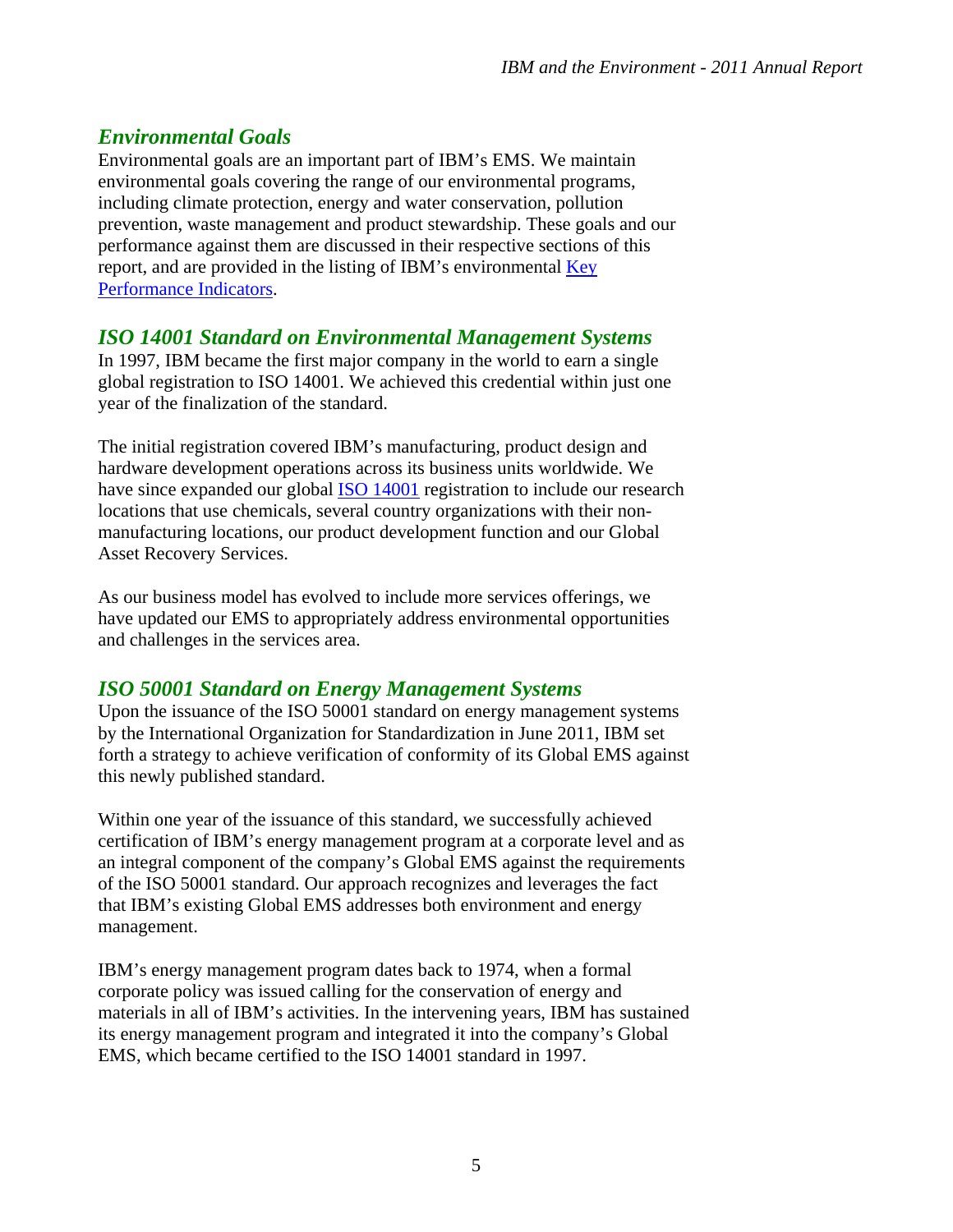### *Public Disclosure*

IBM's Corporate Policy on Environmental Affairs also calls for the company to publicly disclose information on its environmental programs and performance. This report marks IBM's  $22<sup>nd</sup>$  consecutive year of annual corporate [environmental reporting.](http://www.ibm.com/ibm/environment/annual/) We also participate in a number of other voluntary reporting programs, such as the Carbon Disclosure Project and the OneReport® Sustainability Reporting Network.

### *Environmental Evaluations of Suppliers*

IBM has long been committed to doing business with environmentally responsible suppliers and was an early leader in providing requirements addressing this topic in its global EMS. Below are a few milestones of our leadership in this capacity.

**1972** 

Established a corporate directive requiring the environmental evaluation of suppliers of hazardous waste services

**1980** 

Expanded our environmental evaluations of suppliers by establishing a second corporate directive that required the environmental evaluation of certain production-related suppliers

**1991** 

Further expanded our environmental evaluations of suppliers, adding a requirement that product recycling and product disposal suppliers be evaluated

**2002** 

Nongovernmental organizations raised a concern about electronic waste being exported to some non-OECD countries. Though we confirmed that IBM was not shipping electronic waste products to non-OECD countries, we added a requirement to assess our suppliers and certain subcontractors they may use to handle recycling and/or disposal operations in non-OECD countries

**2010** 

IBM established a requirement that all first-tier suppliers establish a management system to address their social and environmental responsibilities. Our objective in establishing this requirement was to help our suppliers build their own capability to succeed in this area.

These suppliers are required to:

• Define, deploy and sustain a management system that addresses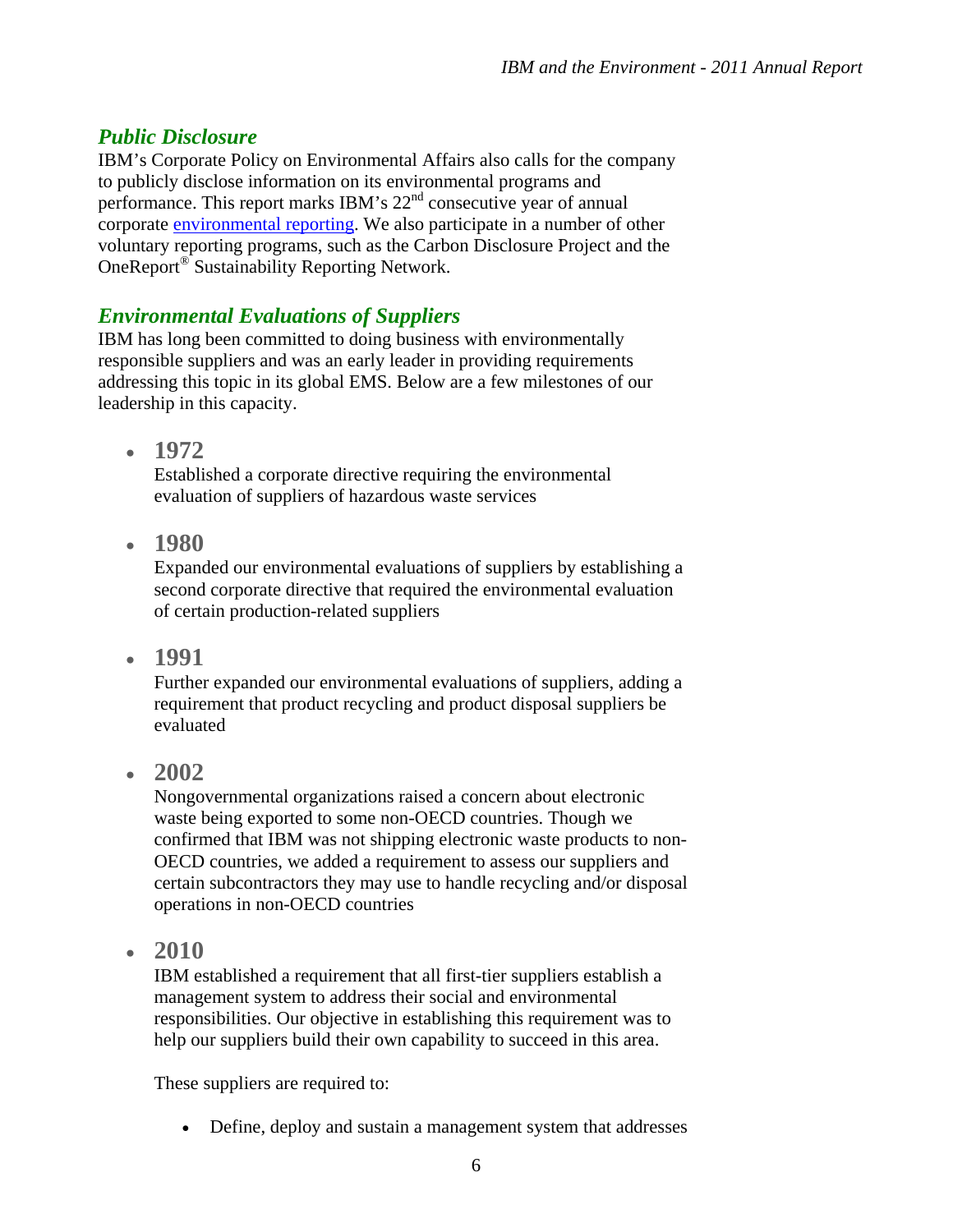their intersections with their employees, society and the environment;

- Measure performance and establish voluntary, quantifiable environmental goals;
- Publicly disclose results associated with these voluntary environmental goals and other environmental aspects of their management systems; and
- Cascade these requirements to their suppliers who perform work that is material to the products, parts and/or services being supplied to IBM.

More information on these new supplier requirements may be found in the [Supply Chain section](http://www.ibm.com/ibm/responsibility/2011/supply-chain/supplier-assessment-and-improvement-plans.html) of the latest Corporate Responsibility report and on IBM's [Supply Chain Environmental Responsibility](http://www-03.ibm.com/procurement/proweb.nsf/ContentDocsByTitle/United+States~Supply+chain+environmental+responsibility) website.

### **Stakeholder Engagement**

IBM has a variety of outreach programs through which we engage with various groups and individuals on the subject of the environment. Our community environmental outreach programs range from open houses and emergency preparedness drills with local organizations to the support of and participation in local environmental projects and environmental education efforts.

We also have ongoing dialogues with many stakeholders, including socially responsible investors and other shareholders, environmental nongovernmental organizations (eNGOs), governments, employees and others on a range of environmental issues. These dialogues are valuable, as they allow us to share ideas and obtain feedback about our programs, activities and performance.

Another example of engagement is collaborative innovation. We believe that integrating different minds and different perspectives can accelerate new solutions to longstanding problems. One avenue by which we have embraced this ideal is through IBM's Jams, an online collaborative brainstorming platform that enables global conversations on strategic business and societal issues across industries, disciplines, stakeholders and national borders. We have hosted more than 30 internal and external Jams, with results used to inform values, strategy and agendas for change and innovation.

In April 2011, IBM held the "Start Jam", which brought together hundreds of leaders from the UK and Ireland to explore how businesses can put sustainability at the heart of their strategies. Start Jam built on the success of the IBM Summit at Start, a nine-day business summit held in September 2010 in association with Start—a national initiative inspired by HRH The Prince of Wales to promote and celebrate sustainable living. The objective was to move forward from examining the value and importance of sustainability in business to determining how to affect the strategic and cultural changes required to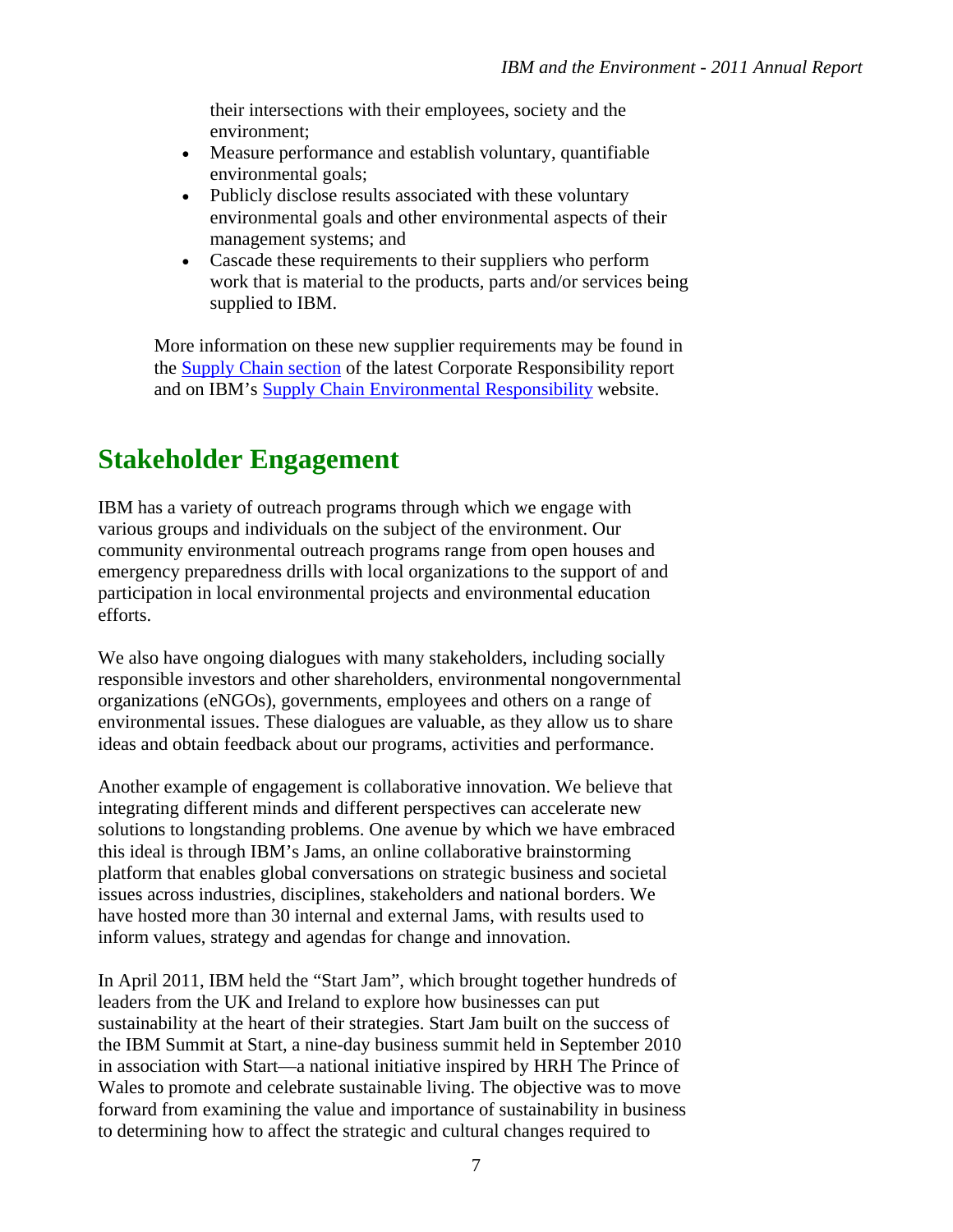drive a genuine transformation in sustainability.

Another outcome of the Start summit was Energy Aid. In December 2011, IBM and the international development charity Practical Action announced the launch of Energy Aid, a new global charity with the goal of providing sustainable universal energy access for those who have limited or no access to energy for heating, lighting, cooking, communications and mechanical work. Energy Aid will provide investment and resources including data, technology, skill and research across the world's poorest areas.

As a founding partner of Energy Aid, we provided early development support from IBM employees to help get the charity off the ground and technology input to the IT and data infrastructure to support the Open Knowledge Base. This resource is aimed at increasing public awareness; sharing best practices and matching resources; and facilitating and encouraging long-term investment, all in support of achieving the goals of Energy Aid. We will continue to develop Open Knowledge Base projects utilizing our analytical and technological capabilities alongside our Smarter Energy® expertise.

### **Voluntary Partnerships and Initiatives**

IBM is strongly committed to participation in voluntary programs and we have founded or joined many voluntary initiatives and partnerships with governmental and nongovernmental organizations over the years.

Some current governmental examples include the United States Environmental Protection Agency's (EPA) ENERGY STAR®, SmartWay® and WasteWise programs, and the European Union (EU) Code of Conduct for Energy Efficient Data Centers.

Examples of partnerships with eNGOs include our charter membership in the World Wildlife Fund's Climate Savers program and membership in the Center for Climate and Energy Solutions (the successor to the Pew Center on Global Climate Change). We also work with and support organizations such as The Conservation Fund, the Environmental Law Institute, and the World Environment Center (WEC).

In addition, we partner with other companies and institutions to foster solutions for environmental sustainability. For example, IBM is a founding member of the GridWise® Alliance, an organization representing a broad range of the energy supply chain—from utilities and technology companies to academia and venture capitalists. Its mission is to transform the electric grid to achieve a sustainable energy future.

In January 2012, IBM and the WEC announced the formation of the Innovation in Environmental Sustainability Council. Its purpose is to explore how innovation in business process and technology can enable strategic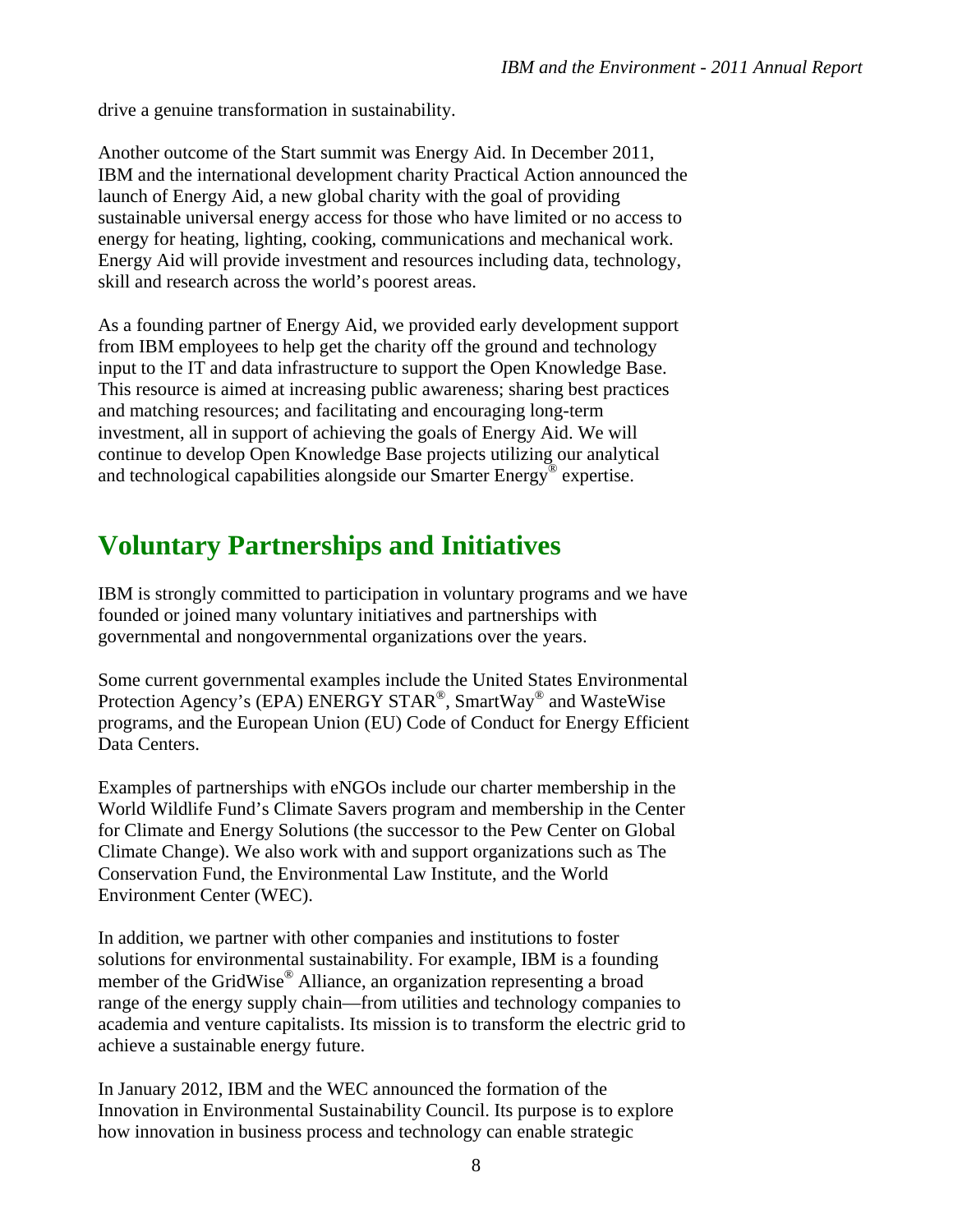solutions to major challenges involving materials, energy, water, infrastructure and logistics. Charter members of the Council also include Boeing, CH2M HILL, The Coca-Cola Company, The Dow Chemical Company, F. Hoffmann-La Roche AG, General Motors, Johnson & Johnson Family of Consumer Companies and The Walt Disney Company.

A more complete listing of our voluntary partnerships and initiatives may be found on IBM's [Voluntary Environmental Initiatives](http://www.ibm.com/ibm/environment/initiatives/) website.

We also encourage our employees to support environmental efforts. For example, through our Matching Grants program, IBM matches contributions made by its US employees to a wide variety of environmental organizations ranging from international organizations such as The Nature Conservancy and the World Wildlife Fund to smaller groups dedicated to preserving lands and habitats in local communities.

In addition, our employees can support environmental organizations in their local communities through IBM's On Demand Community (ODC) program. ODC is a first-of-its-kind global initiative to encourage and sustain corporate philanthropy through volunteerism. It provides our employees and retirees with a rich set of IBM technology tools they can use to help schools and the nonprofit community organizations in which they volunteer, including environmental organizations. The program combines the expertise, interests and skills of our employees with the power of IBM's innovative technologies and solutions to help nonprofit organizations more effectively address community needs.

#### *The Eco-Patent Commons*

In July 2011, Hitachi Ltd. became the latest company to join the Eco-Patent Commons launched by IBM, Nokia, Pitney Bowes, Sony and the World Business Council for Sustainable Development in January 2008. Other members include Bosch, Dow, DuPont, Fuji Xerox, Hewlett-Packard, Ricoh, Tasei and Xerox.

The Commons provides a unique opportunity for global business to share innovation that can foster sustainable development. It was designed to facilitate the use of existing innovation that is protective of the environment, and encourage collaboration for new innovation through an online collection of environmentally beneficial patents pledged by the member companies for free use by anyone.

Examples of the environmental benefits of patents that may be pledged to the Eco-Patent Commons include:

- Energy conservation or improved energy or fuel efficiency
- Pollution prevention (source reduction, waste reduction)
- Use of environmentally preferable materials or substances
- Water or materials use reduction

## **28**

of the more than 100 patents pledged to the Eco-Patent Commons were pledged by IBM.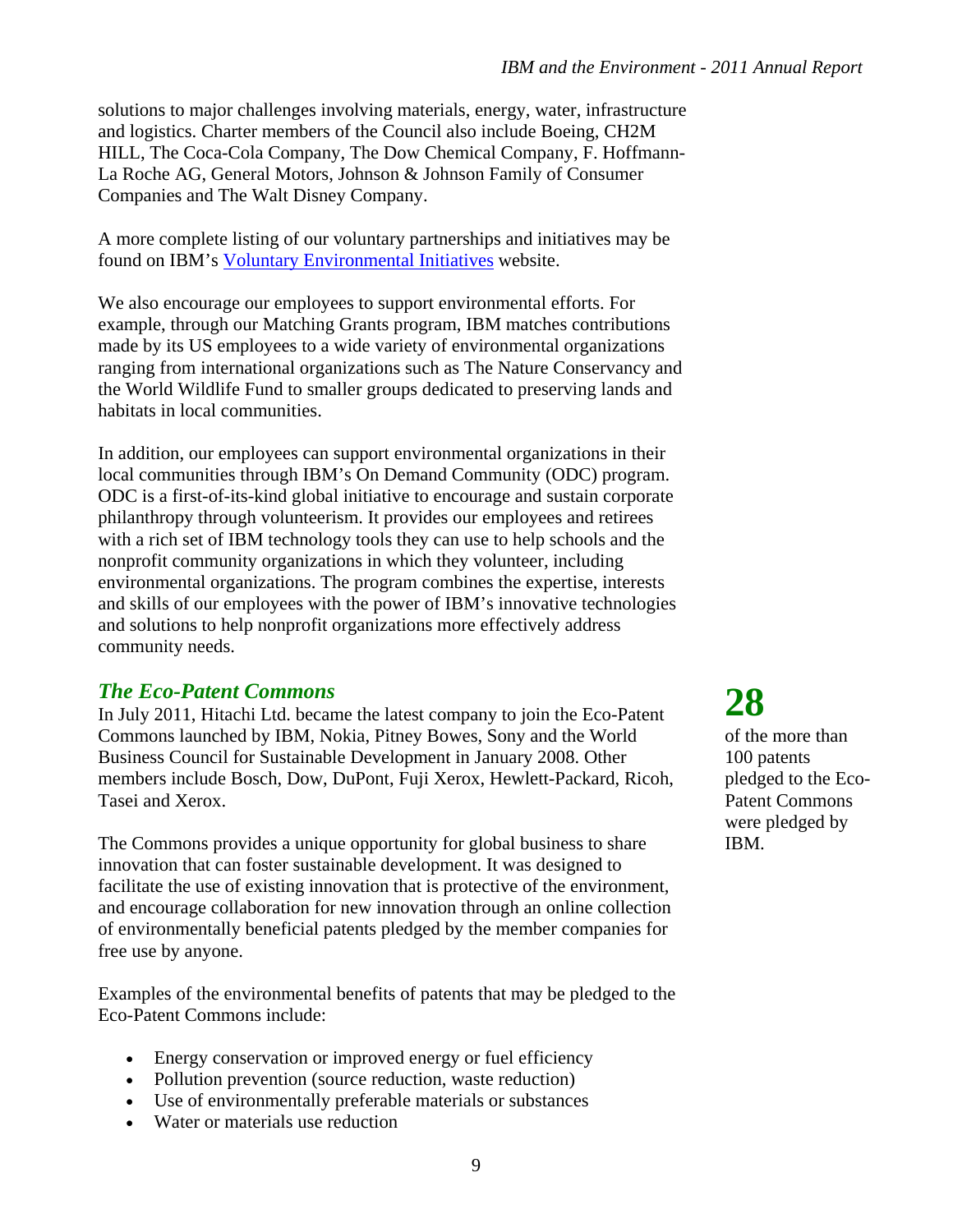• Increased recyclability

To date, the member companies have pledged more than 100 patents to the Eco-Patent Commons, 28 of which were pledged by IBM.

### **Environmental Investment and Return**

Over the past five years, IBM has spent \$106.9 million in capital and \$508.5 million in operating expense to build, maintain and upgrade the infrastructure for environmental protection at its plants and labs, and to manage its worldwide environmental programs.

#### **Environmental Capital and Expenses Worldwide**

(\$ in millions)

|         | 2007 |  | 2008 2009 2010 2011                     |  |
|---------|------|--|-----------------------------------------|--|
| Capital |      |  | \$30.0 \$31.7 \$14.3 \$12.5 \$18.4      |  |
| Expense |      |  | \$108.2 \$111.3 \$102.3 \$90.6 \$96.1*  |  |
| Total   |      |  | \$138.2 \$143.0 \$116.6 \$103.1 \$114.5 |  |

\* IBM modified its methodology for estimation of operating expenses in 2011 to collect information on expenses associated with compliance with worldwide environmental legal requirements for products, including costs associated with compliance with worldwide product takeback and recycling requirements.

IBM tracks environmental expenses related to the operation of our facilities worldwide, as well as environmental expenses associated with our corporate operations and site remediation efforts. In 2011, we expanded our tracking of environmental expenses to include expenses associated with compliance with environmental legal requirements related to products, including those costs incurred for compliance with product takeback and recycling requirements. Total environmental expenses associated with IBM's operations in 2011 were \$114.5 million.

We also estimate the savings that have resulted from IBM's policy commitment to environmental leadership including savings from energy, material and water conservation; recycling; packaging improvement initiatives; reductions in chemical use and waste; and process improvements from pollution prevention. Ongoing savings from the previous years' initiatives are not carried over in this comparison, yielding very conservative estimates.

In addition, IBM realizes avoidance of costs that likely would occur in the absence of our Environmental Management System. These savings are not quantifiable in the same way that expenses are, but avoiding these environmental costs does result in savings for IBM, and a reasonable attempt has been made to estimate them. In 2011, IBM's estimated environmental savings and cost avoidance worldwide totaled \$139.1 million.

## **\$139.1 million**

estimated environmental savings and cost avoidance worldwide in 2011.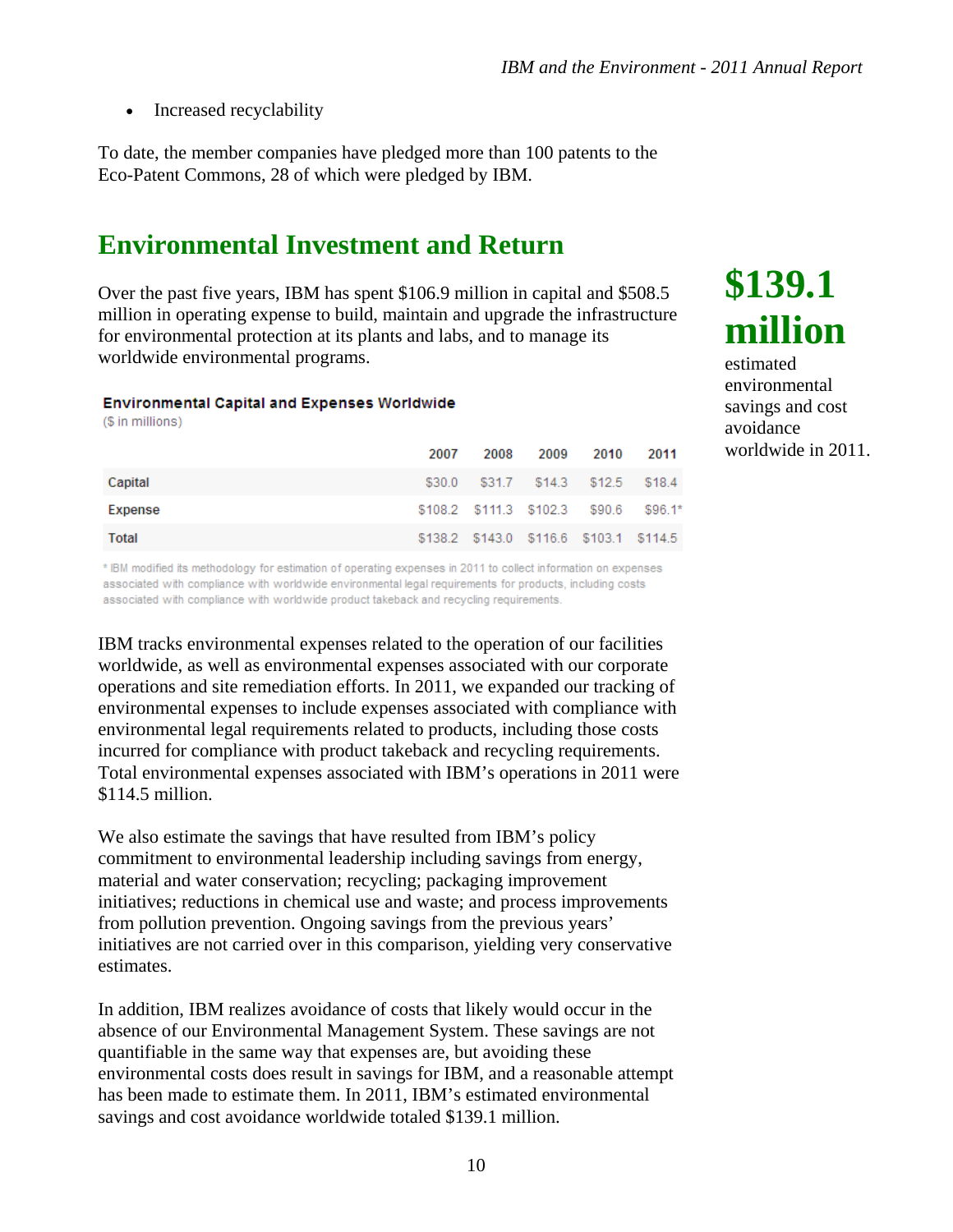Our experience has shown that annual savings from IBM's focus on conservation, pollution prevention and design for the environment consistently exceed environmental expenses, demonstrating the value of proactive environmental programs and performance.

#### 2011 Environmental Expenses Worldwide

(\$ in millions)

| Personnel                                          | \$38.0 |
|----------------------------------------------------|--------|
| <b>Consultant fees</b>                             | 3.0    |
| <b>Laboratory fees</b>                             | 3.2    |
| <b>Permit fees</b>                                 | 1.2    |
| Waste treatment and disposal                       | 7.0    |
| Surface water and wastewater management operations | 8.9    |
| Air emission control operations                    | 0.7    |
| Groundwater protection operations                  | 1.1    |
| Product takeback / recycling costs                 | 1.3    |
| Waste and materials recycling                      | 1.7    |
| Superfund and former IBM site remediation          | 21.7   |
| Other environmental operations                     | 8.3    |
| Total                                              | \$96.1 |

#### 2011 Estimated Environmental Savings and Cost Avoidance Worldwide

| (\$ in millions)                                      |         |
|-------------------------------------------------------|---------|
| Location pollution prevention operations*             | \$38.0  |
| Corporate operations*                                 | 5.9     |
| Packaging improvements                                | 4.3     |
| Environmentally preferable materials usage            | 0.3     |
| Energy conservation and cost avoidance                | 61.5    |
| Superfund and site remediation efficiencies           | 0.9     |
| Spill remediation cost avoidance**                    | 4.9     |
| Compliance cost efficiency***                         | 19.2    |
| Potential fines, penalty and litigation avoidance**** | 4.1     |
| Total                                                 | \$139.1 |

\* Savings or costs avoided by having internal professional staff and tools versus using external consultants and tools.

\*\* These savings are estimates based upon certain assumptions. The figure for spill remediation cost avoidance is estimated considering IBM's actual experience with remediation costs.

\*\*\* Compliance cost efficiency considers costs avoided through proactive efforts to stay ahead of environmental regulations and requirements.

\*\*\*\* The estimation for the avoidance of potential fines, penalties and litigation does not include cost avoidance of potential business interruption or fines related to noncompliance with product environmental laws and regulations (e.g., E.U. REACH or RoHS requirements).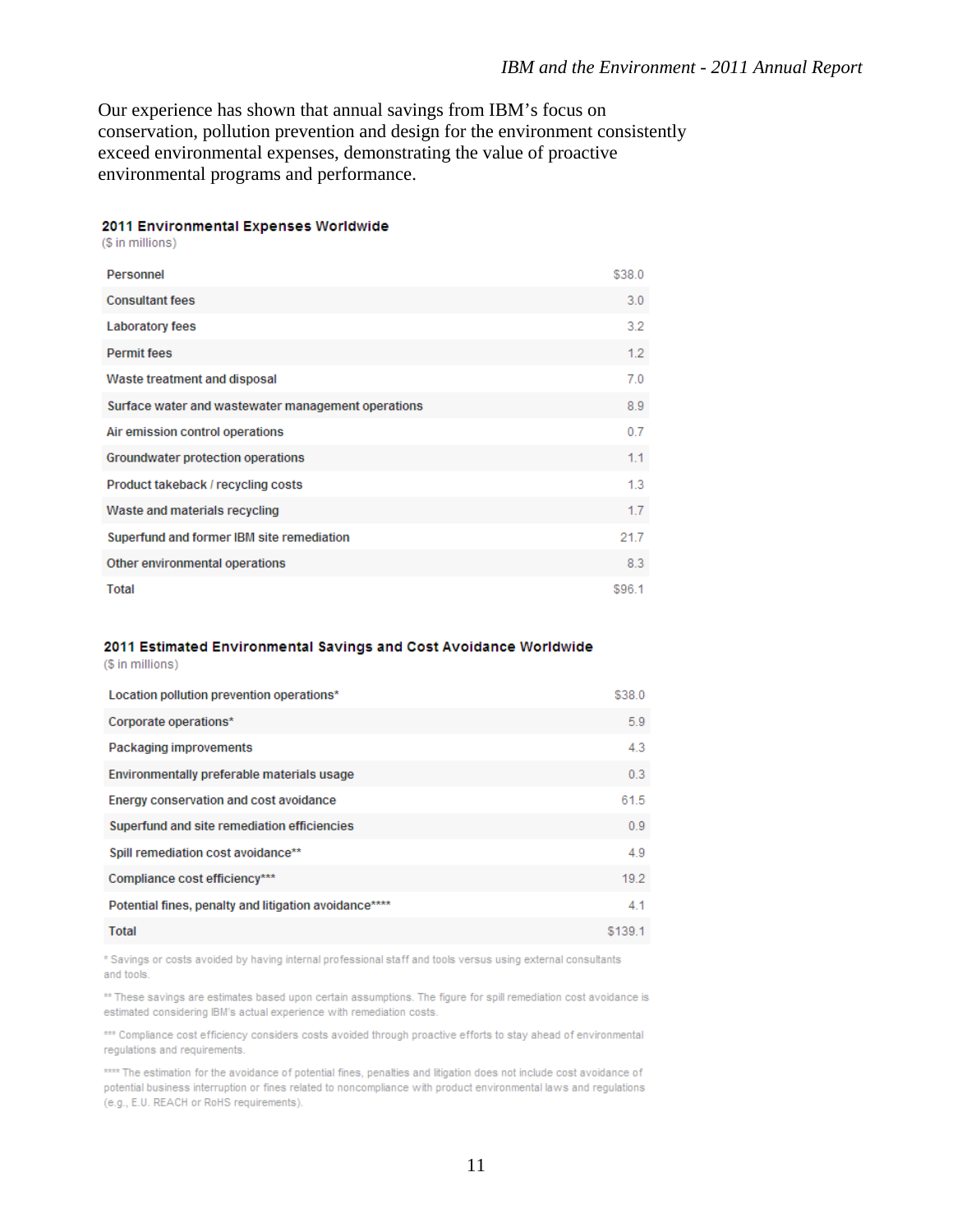## **Process Stewardship**

**Among its objectives, IBM's Corporate Policy on Environmental Affairs calls for our use of development and manufacturing processes that are protective of the environment.** 

\_\_\_\_\_\_\_\_\_\_\_\_\_\_\_\_\_\_\_\_\_\_\_\_\_\_\_\_\_\_\_\_\_\_\_\_\_\_\_\_\_\_\_\_\_\_\_\_\_\_\_\_\_\_\_\_\_\_\_\_\_\_\_

### **Environmentally Preferable Substances and Materials**

As an integral part of the global Environmental Management System through which we support this policy objective, we routinely and consistently monitor and manage the substances we use in our manufacturing and development processes and in our products.

Our precautionary approach includes the careful scientific review and assessment of certain substances prior to their use in IBM processes and products. In specific instances, we have chosen to proactively prohibit, restrict or substitute substances used in our processes and products when the weight of scientific evidence determines a potential adverse effect upon human health or the environment, even when law permits the use of the substance.

We also conduct scientific assessments of existing approved substances when new processes or major modifications to existing processes are being developed. The objective of these scientific assessments is to identify potential substitutes that may be environmentally preferable. We believe that the same scientific rigor is required when investigating the human health and environmental effects of potential substitutes as was applied to the investigation of the substance in use.

The following provides a sampling of IBM's early leadership in prohibiting or restricting many substances of concern from our processes and products before regulatory requirements were imposed:

- **Chlorofluorocarbons (CFCs)**  In 1989, IBM became the first major information technology (IT) manufacturer to announce a phase-out of CFCs, a Class I ozonedepleting substance, from its products and manufacturing and development processes.
- **Class I and II ozone-depleting substances**  IBM completed the phase-out of Class I ozone-depleting substances in 1993. Subsequently, IBM eliminated Class II ozone-depleting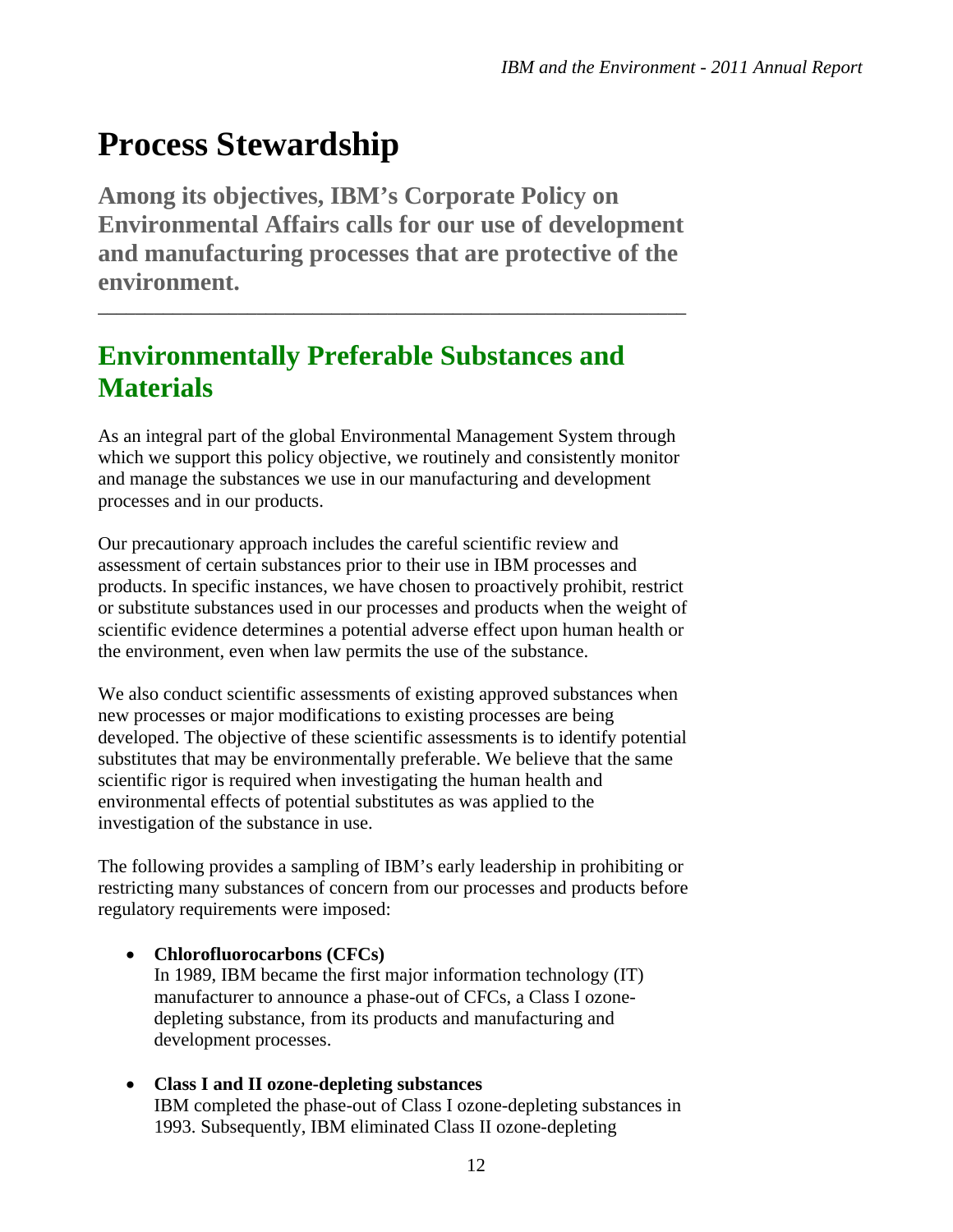substances from its products and processes in 1995.

 **Trichloroethylene (TCE), ethylene-based glycol ethers and dichloromethane** 

Examples of other chemicals that IBM voluntarily prohibited from its manufacturing processes include TCE in the late 1980s, ethylene-based glycol ethers in the mid-1990s and dichloromethane in 2003.

 **Polybrominated biphenyls (PBBs) and polybrominated diphenyl ethers (PBDEs)** 

IBM prohibited PBBs and PBDEs from its product designs in the early 1990s and then extended the prohibition to purchased commodities through its procurement specifications in 1993.

**Cadmium** 

IBM prohibited the use of cadmium in inks, dyes, pigments and paints in 1993; in plastics and plating in 1994; and in CRT monitors along with nickel cadmium batteries in the mid-1990s.

- **Polyvinyl chloride (PVC) and tetrabromobisphenol A (TBBPA)**  IBM ceased the specification of PVC in its IT system enclosures in 2000 and prohibited the use of TBBPA as an additive flame retardant in IT system enclosures for newly released products in 2007.
- **Specific perfluorinated compounds (perfluorooctane sulfonate [PFOS] and perfluorooctanoic acid [PFOA])**  IBM prohibited the compounds' use in the development of new materials in 2005, in new manufacturing applications in 2007, and eliminated the use of PFOS and PFOA in manufacturing, development and research processes as of January 31, 2010.

A table summarizing IBM's voluntary material prohibitions and restrictions from 1978 through 2010 may be found on our [Materials use](http://www.ibm.com/ibm/environment/products/materials.shtml) page of our website.

The IBM restrictions on specific substances and other environmental requirements for our products are identified in our [Engineering Specification:](http://www.ibm.com/ibm/environment/products/especs.shtml)  [Baseline Environmental Requirements for Supplier Deliverables to IBM](http://www.ibm.com/ibm/environment/products/especs.shtml).

### **Nanotechnology**

Nanotechnology is the application of scientific and engineering principles to make and utilize very small things (dimensions of roughly 1 to 100 nanometers). An important aspect of nanotechnology is creating materials where their unique properties enable novel and useful application.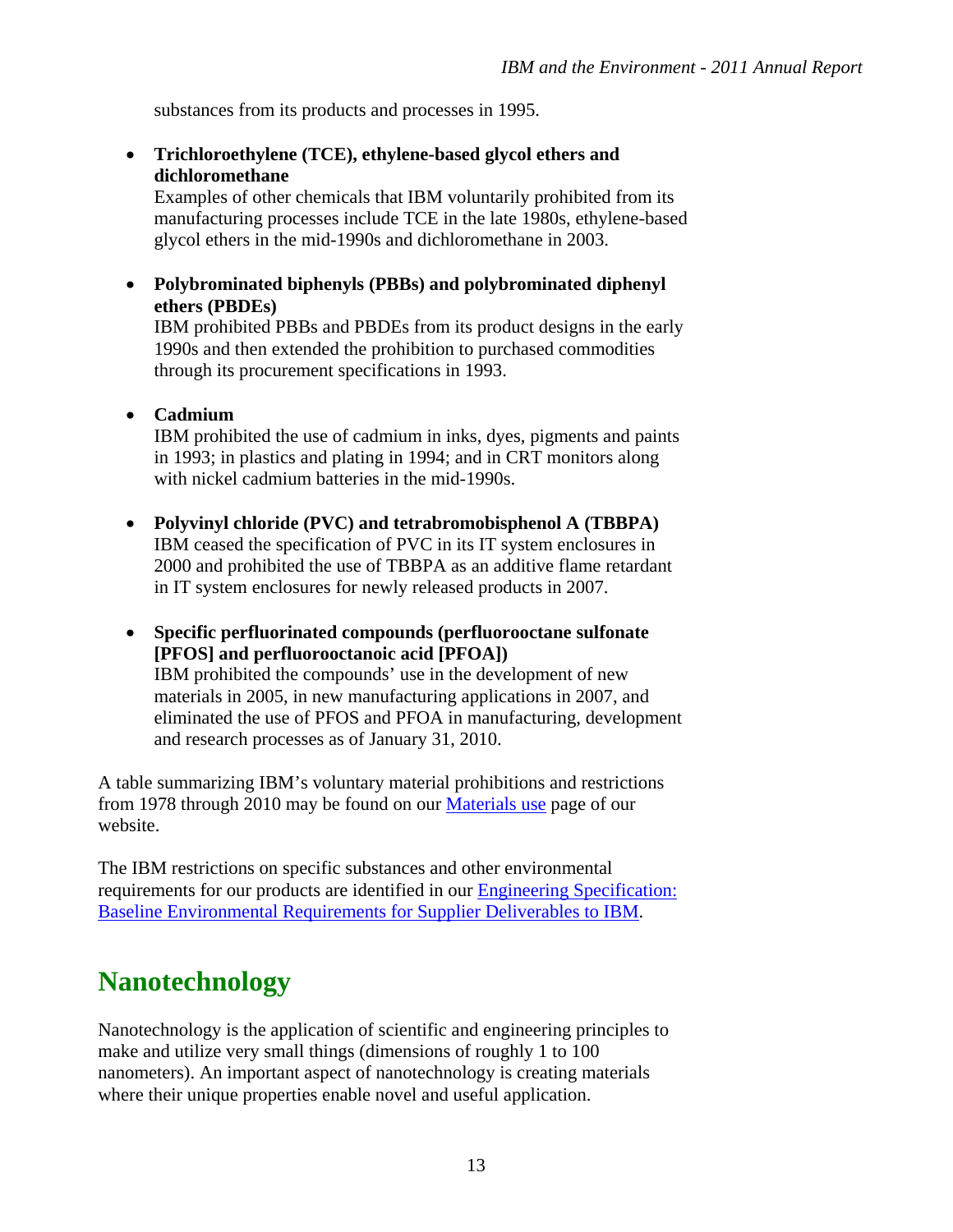Nanotechnology is already part of a wide variety of products—from cosmetics and sunscreens to paints, clothing and golf equipment. It can make products lighter, stronger, cleaner, less expensive and more precise, and has been critical to advancements in the IT industry.

Our company has been a pioneer in nanotechnology. IBM scientists won a Nobel Prize for inventing the scanning tunneling microscope, enabling researchers to see atoms on a surface for the first time. We devised methods to manipulate individual atoms for the first time, developed logic circuits using carbon nanotubes and incorporated sub-nanometer material layers into commercially mass-produced hard disk drive recording heads and magnetic disk coatings.

We were also one of the first companies to create safe work practices and health and safety training for our employees working with nanoparticles. In addition, IBM, along with International SEMATECH Manufacturing Initiative (ISMI) and other semiconductor companies, is participating in a collaborative study with NIOSH (National Institute for Occupational Safety and Health) and the College of Nanoscale Science and Engineering (CNSE) of the University at Albany-SUNY to monitor potential workplace exposure to nanoparticles during chemical mechanical planarization (CMP) operation and maintenance.

IBM's current nanotechnology research aims to devise new atom- and molecular-scale structures and methods for enhancing information technologies, as well as discovering and understanding their scientific foundations. We believe these technologies can bring with them significant social and environmental benefits.

The following are highlights of research milestones during 2011:

- IBM scientists were able to measure for the first time how charge is distributed within a single molecule. This achievement will enable fundamental scientific insights into single-molecule switching and bond formation between atoms and molecules. Furthermore, it introduces the possibility of imaging the charge distribution within functional molecular structures, which holds great promise for future applications such as solar photoconversion, energy storage or molecular-scale computing devices.
- Our researchers announced the first integrated circuit fabricated from wafer-sized graphene, and demonstrated a broadband frequency mixer operating at frequencies up to 10 gigahertz (10 billion cycles/second). Designed for wireless communications, this graphene-based analog integrated circuit could improve today's wireless devices, reducing their cost, making them more energy efficient and enabling them to work where they cannot today. In addition, because of their ability to operate at higher frequencies, they hold the potential for other uses, such as conducting medical imaging without the same radiation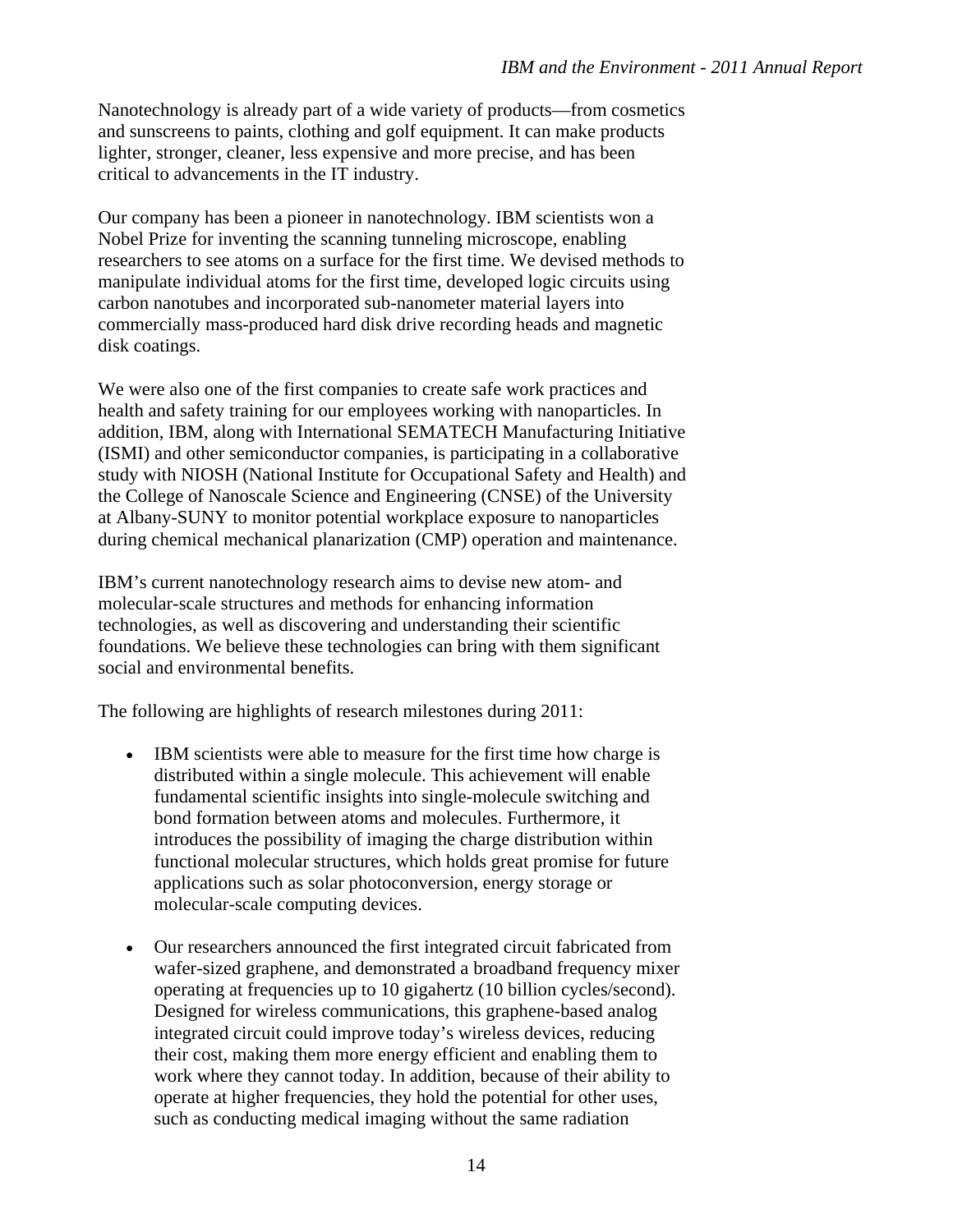dangers of X-rays.

 IBM scientists created the world's smallest magnetic memory bit using only 12 atoms. This is significantly less than today's disk drives, which use about one million atoms to store a single bit of information. The ability to manipulate matter by its most basic components—atom by atom—could lead to the vital understanding necessary to build smaller, faster and more energy-efficient devices.

Our nanotechnology and nanoscience research and development also involve interactions and collaborations with partners around the world. For example, in 2011, IBM and ETH Zurich, a premiere European science and engineering university, announced the opening of the Binnig and Rohrer Nanotechnology Center located on the campus of IBM Research in Zurich, Switzerland. The facility is the centerpiece of a 10-year strategic partnership in nanoscience between IBM and ETH Zurich where scientists will research novel nanoscale structures and devices to advance energy and information technologies.

This new Nanotechnology Center also has been granted the use of the MINERGIE<sup>®</sup> quality label, a Swiss standard for sustainable and energyefficient buildings. The Center improves its energy efficiency with the use of photovoltaics, geothermal probes and heat recovery windows.



*Binnig and Rohrer Nanotechnology Center, Zurich, Switzerland*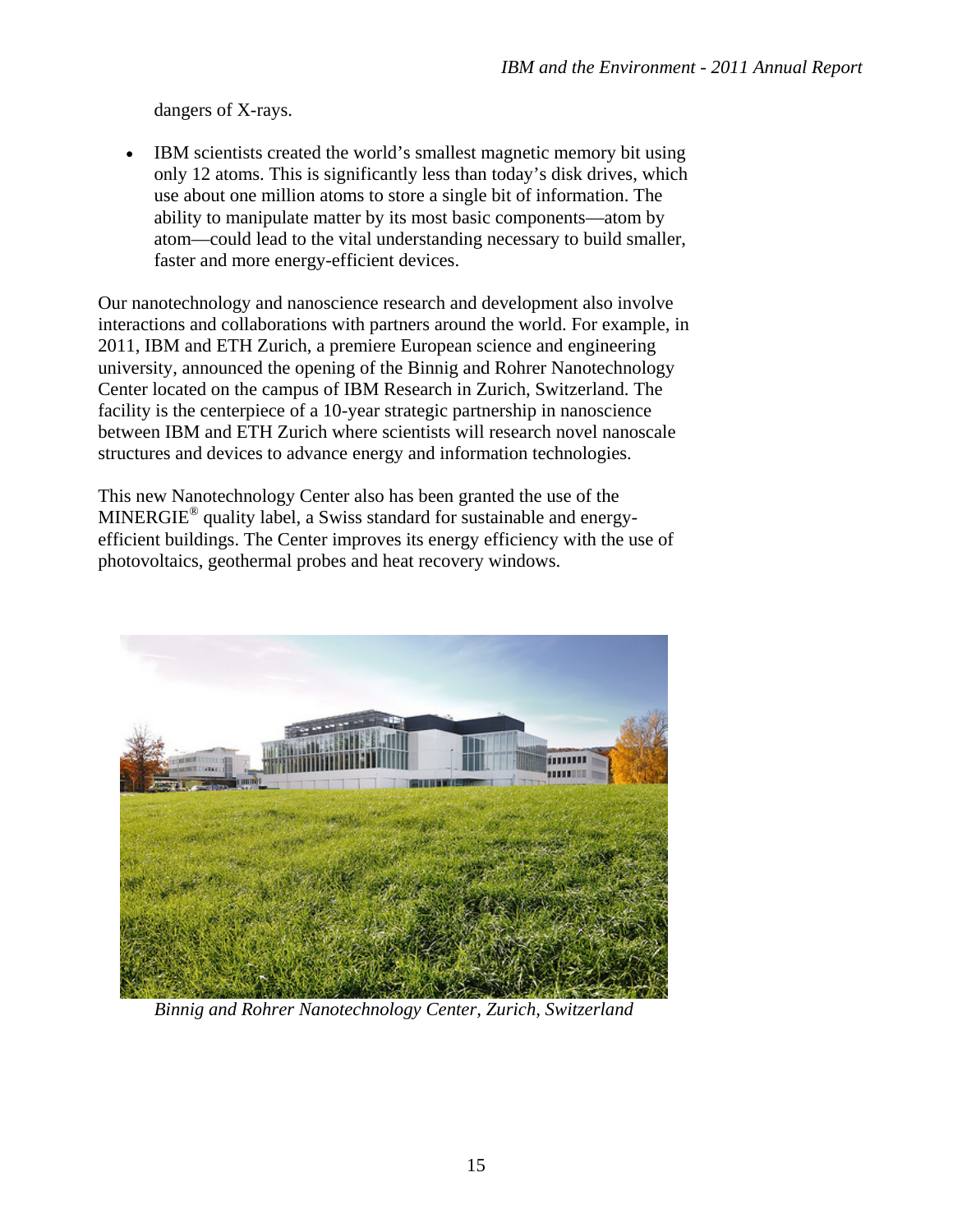## **Pollution Prevention**

**Pollution prevention is a critical aspect of IBM's environmental efforts, and it includes, among other things, the management of hazardous waste, nonhazardous waste and chemical releases.** 

\_\_\_\_\_\_\_\_\_\_\_\_\_\_\_\_\_\_\_\_\_\_\_\_\_\_\_\_\_\_\_\_\_\_\_\_\_\_\_\_\_\_\_\_\_\_\_\_\_\_\_\_\_\_\_\_\_\_\_\_\_\_\_

### **Hazardous Waste**

The best way to prevent pollution is to reduce the generation of hazardous waste at its source. This has been a basic philosophy behind IBM's pollution prevention program since 1971. Where possible, we redesign processes to eliminate or reduce chemical use and substitute more environmentally preferable chemicals. We maintain programs for proper management of the chemicals needed for research, development and manufacturing, from selection and purchase to storage, use and final disposal.

To more effectively track IBM's hazardous waste management performance, we developed a methodology to correlate the hazardous waste generated from our North American manufacturing operations to their production in 1992 and expanded it to our manufacturing operations worldwide in 1993. We established a voluntary environmental goal based on this methodology in 1995 to drive continual reduction in the hazardous waste generated from these operations, relative to the level of production. The metric covers specific waste streams at IBM's three microelectronics manufacturing locations that can be linked to production at the locations. These three locations generate more than 90 percent of IBM's hazardous waste generation attributable to manufacturing, although not all hazardous wastes generated at these locations is indexed to production.

In 2011, IBM's hazardous waste generation indexed to production output decreased by 3.5 percent, or 88 metric tons, over 2010. This year-over-year decrease was largely attributable to source reduction projects and process line improvements located at two of our three microelectronics manufacturing sites.

For hazardous waste that is generated, we focus on preventing pollution through a comprehensive, proactive waste management program. Of the nearly 7,700 metric tons of hazardous waste IBM generated worldwide in 2011, 44 percent was recycled and 36 percent was sent to landfills. Of the total amount sent to landfills, 85 percent was sludge from industrial wastewater treatment plants. Government regulations required disposition of this sludge in secure hazardous waste landfills.

*Hazardous Waste Generation* 



In 2011, IBM's hazardous waste generation indexed to output decreased by 3.5% (88 metric tons) over 2010 achieving our goal of annual year-toyear reduction in hazardous waste generated from IBM's manufacturing processes indexed to output.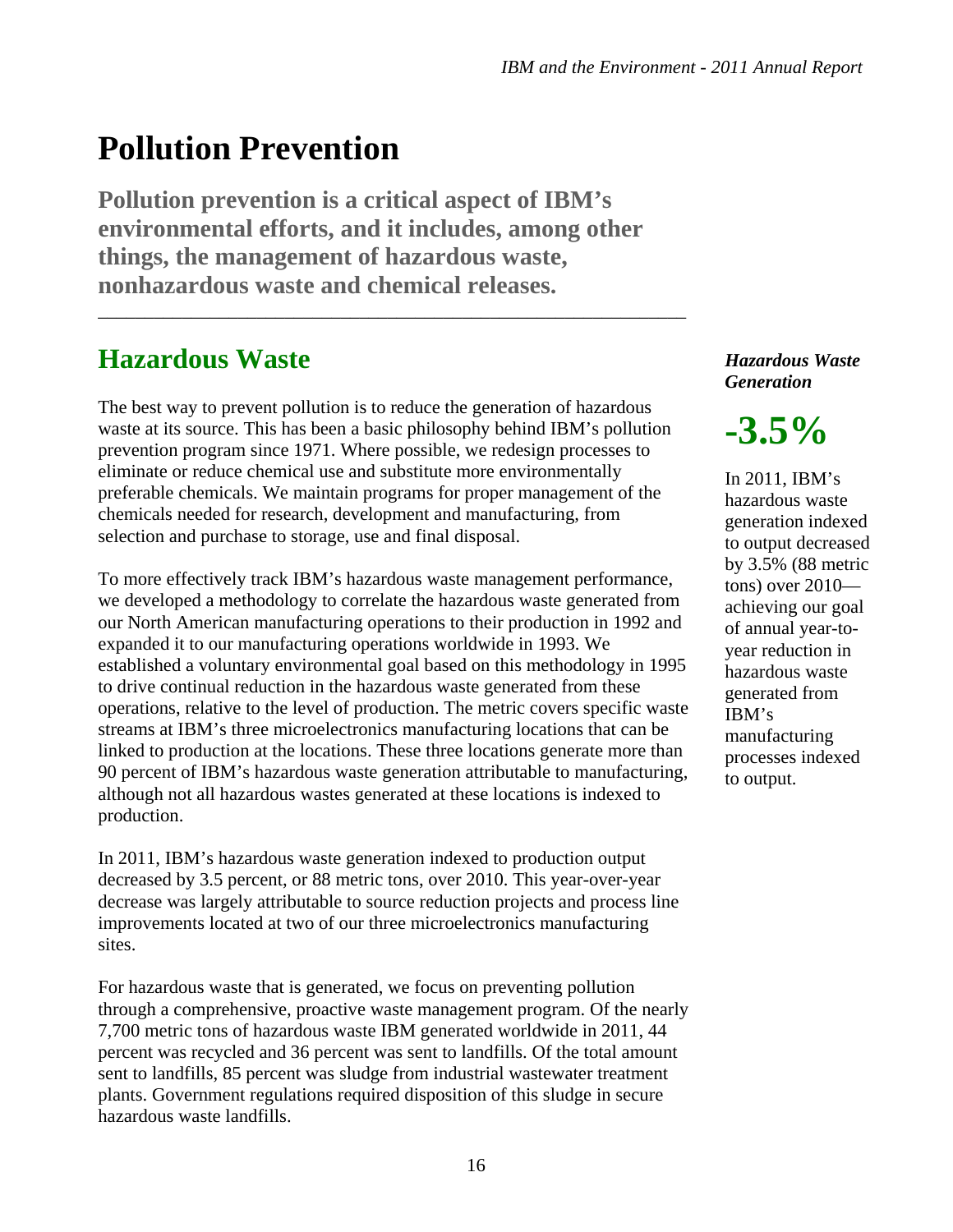

*IBM's total hazardous waste generation has decreased by 36 percent or 4,360 metric tons over the past five years and has decreased by 97 percent or 220,500 metric tons since the 1987 base year of this metric.* 



## **Nonhazardous Waste**

IBM also has focused for decades on preventing the generation of nonhazardous waste, and where this is not practical, recovering and recycling the materials that are generated. Nonhazardous waste includes paper, wood, metals, glass, plastics and other nonhazardous chemical substances.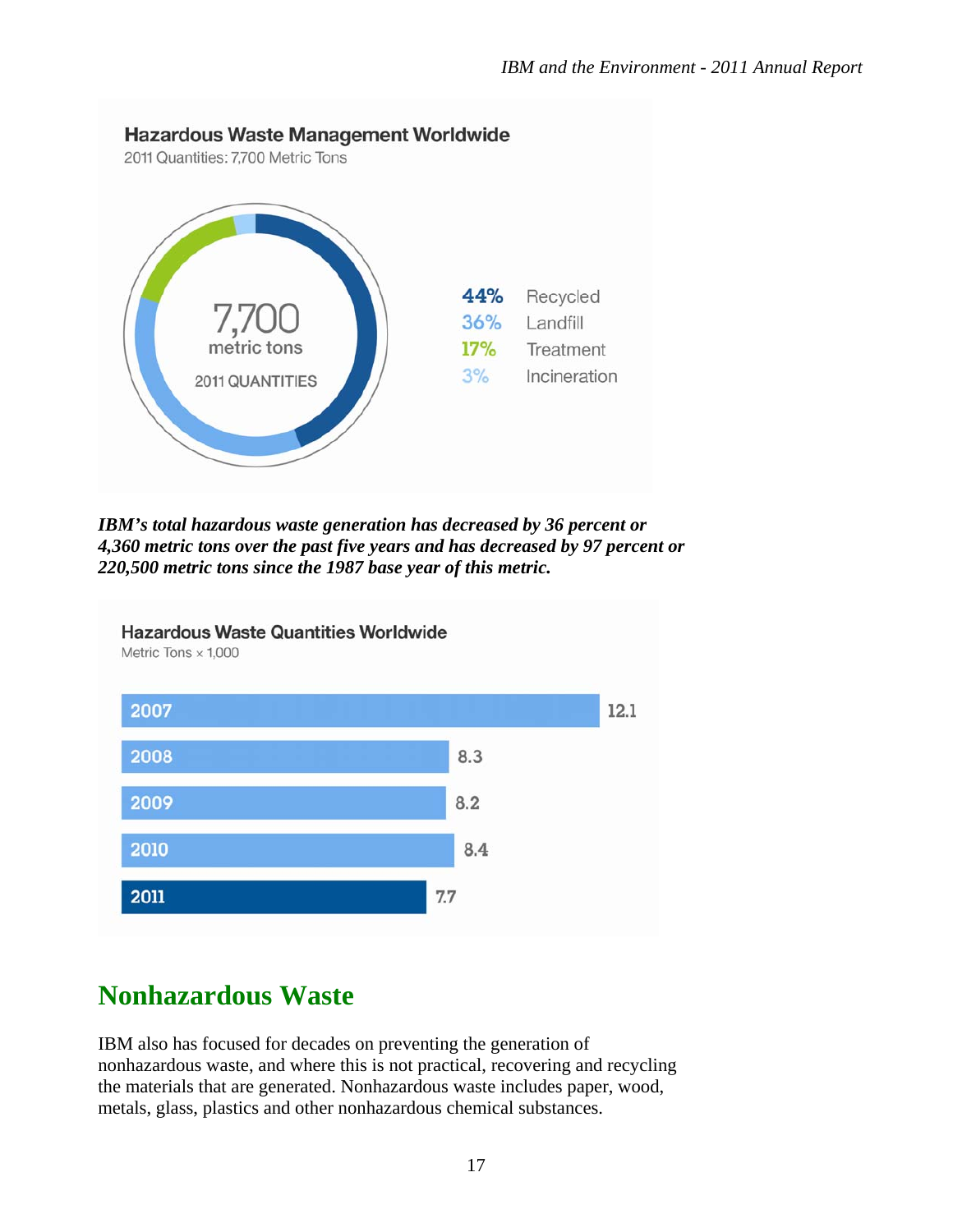We established IBM's first voluntary environmental goal to recycle nonhazardous waste streams in 1988. The goal has since developed on two fronts. The first expanded on the traditional dry waste streams to include nonhazardous chemical waste and end-of-life IT equipment from our own operations as well as IBM-owned equipment that is returned by external customers at the end of a lease. The second expansion was made to include nonhazardous waste generated by IBM in leased locations meeting designated criteria.

In 2011, IBM's operations generated approximately 70,000 metric tons of nonhazardous waste. This represents a decrease of 1,100 metric tons or 1.5 percent when compared to 2010 quantities. The reduction in waste generated was primarily due to a continued decrease in construction activities at plants and labs located in North America. This was despite an increase of 6 percent in the end-of-life IT equipment being processed from IBM operations in 2011 when compared to 2010 quantities.

Our voluntary environmental goal is to send an average of 75 percent of the nonhazardous waste generated at locations managed by IBM to be recycled. In 2011, we recovered and recycled 78 percent of our nonhazardous waste.

#### Nonhazardous Waste Generated and Recycled from IBM Locations Worldwide (Metric Tons × 1,000)

| Year                   | 2007 | 2008 | 2009 | 2010 | 2011 |
|------------------------|------|------|------|------|------|
| <b>Total recycled</b>  | 84   | 62   | 60   | 56   | 55   |
| <b>Total generated</b> | 107  | 82   | 79   |      | 70.  |
| Percent recycled       | 78%  | 76%  | 76%  | 79%  | 78%  |

### **Management of Chemical Releases**

Under Section 313 of the United States Emergency Planning and Community Right to Know Act (EPCRA), companies are required to file an annual inventory of reportable quantities of more than 600 chemicals that were manufactured, processed or otherwise used in quantities exceeding the reporting threshold of 10,000 pounds (4.54 metric tons) for the preceding calendar year. These reportable quantities include:

- Routine releases of chemicals to the environment (e.g., permitted air emissions, permitted water discharges, etc.)
- Chemical quantities that are treated, recycled or combusted for energy recovery on-site
- Chemical quantities that are sent off-site for recycling, combustion for energy recovery, treatment or disposal

*Nonhazardous Waste Recycling* 

## **75%**

#### *Goal*

Send an average of 75% of the nonhazardous waste generated at locations managed by IBM to be recycled.

**78%** 

#### *Result*

In 2011, IBM sent 78% of its nonhazardous waste to be recycled.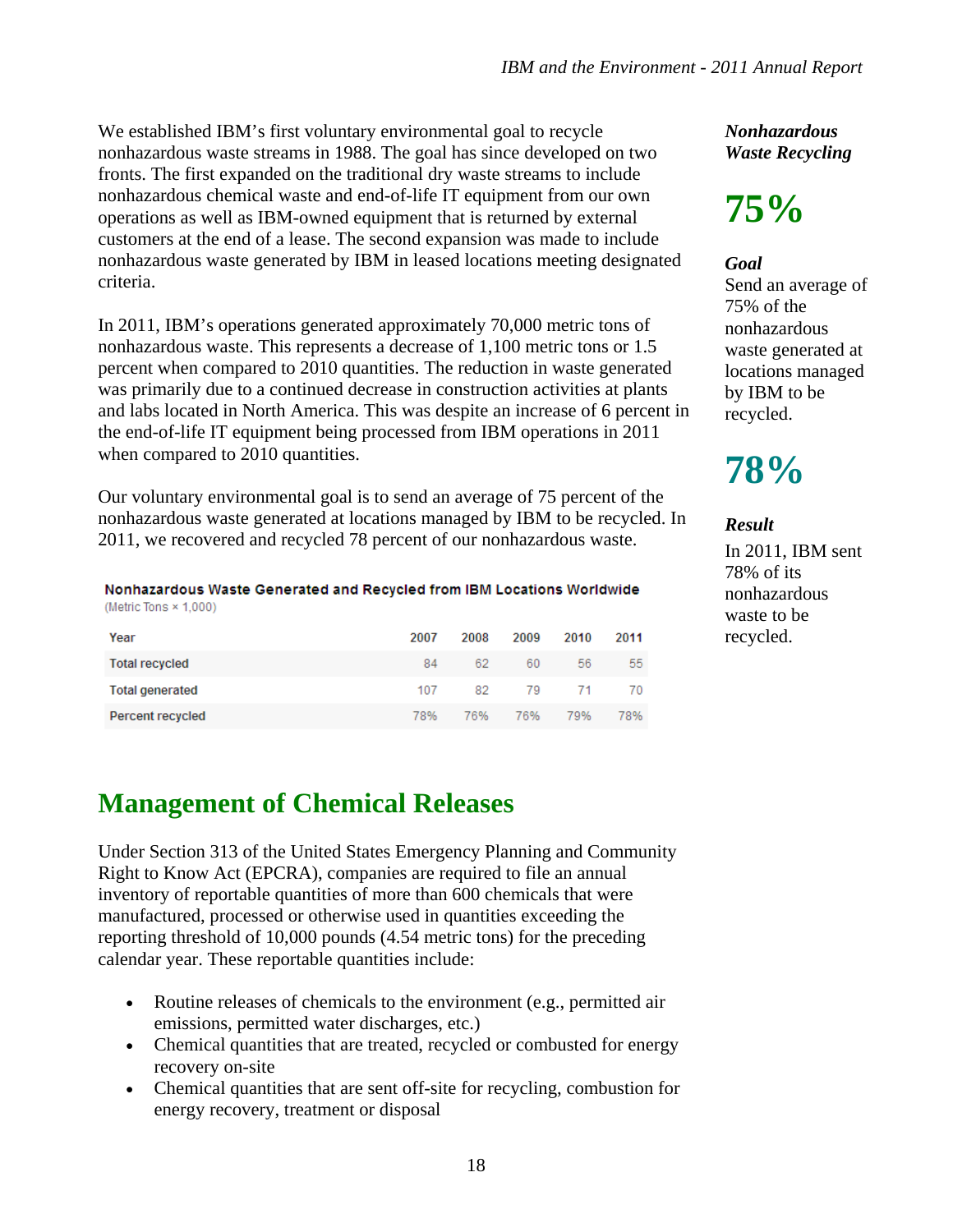Though this is a United States reporting requirement, we have voluntarily extended this reporting metric to cover our worldwide operations since 1994. In 2011, IBM's worldwide reportable quantities of EPCRA-listed chemicals amounted to 3,233 metric tons. More than 84 percent of this quantity was treated on-site or sent off-site for recycling or combustion for energy recovery.



#### Worldwide Reportable Quantities of EPCRA-Listed Chemicals, 2007-2011 (Metric Tons x 1,000)

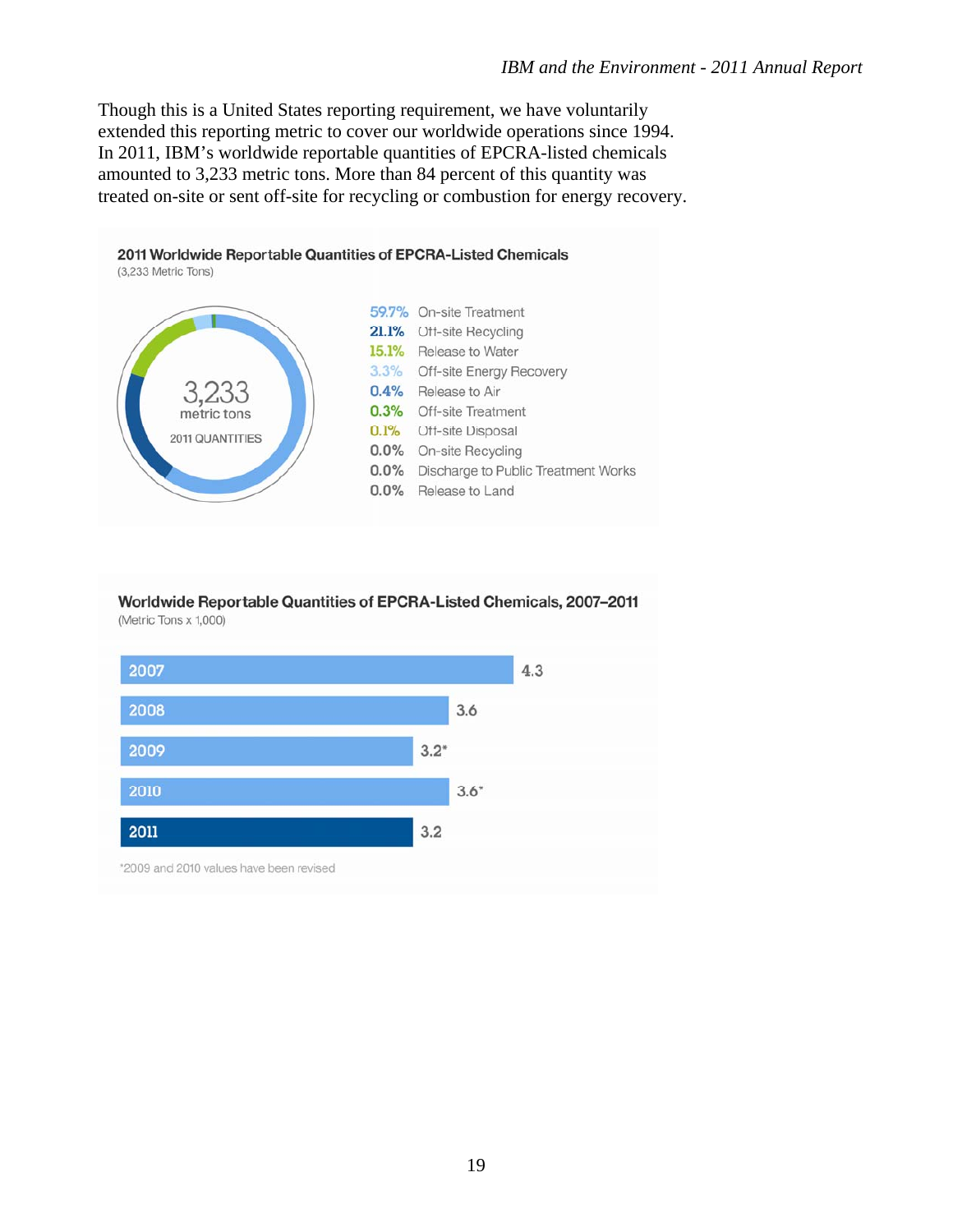| <b>Chemical</b>              | <b>Metric Tons</b> |
|------------------------------|--------------------|
| Sulfuric acid (aerosol only) | 1,260              |
| Nitrate compound             | 668                |
| Xylene                       | 517                |
| Hydrogen fluoride            | 179                |
| Nitric acid                  | 168                |
| n-methyl-2-pyrrolidone       | 132                |
| Ethylbenzene                 | 111                |
| Ozone                        | 42                 |
| All others                   | 156                |
| <b>Total</b>                 | 3,233              |

### **2011 Worldwide Reportable Quantities of EPCRA-Listed Chemicals**

IBM's voluntary goal in this area is to achieve year-to-year reduction in routine releases of EPCRA reportable chemicals to the environment, indexed to output.

.

In 2011, IBM's routine releases of EPCRA reportable chemicals to the environment indexed to output increased by 4.2 percent from the prior year. This year-over-year increase was largely attributable to process changes at one of our manufacturing sites—changes that required an increased use of ammonium and nitrate compounds, and therefore increased the final effluent nitrate discharge from that site. We continue to invest in process upgrades and treatments aimed at reducing the presence of these compounds in our effluents.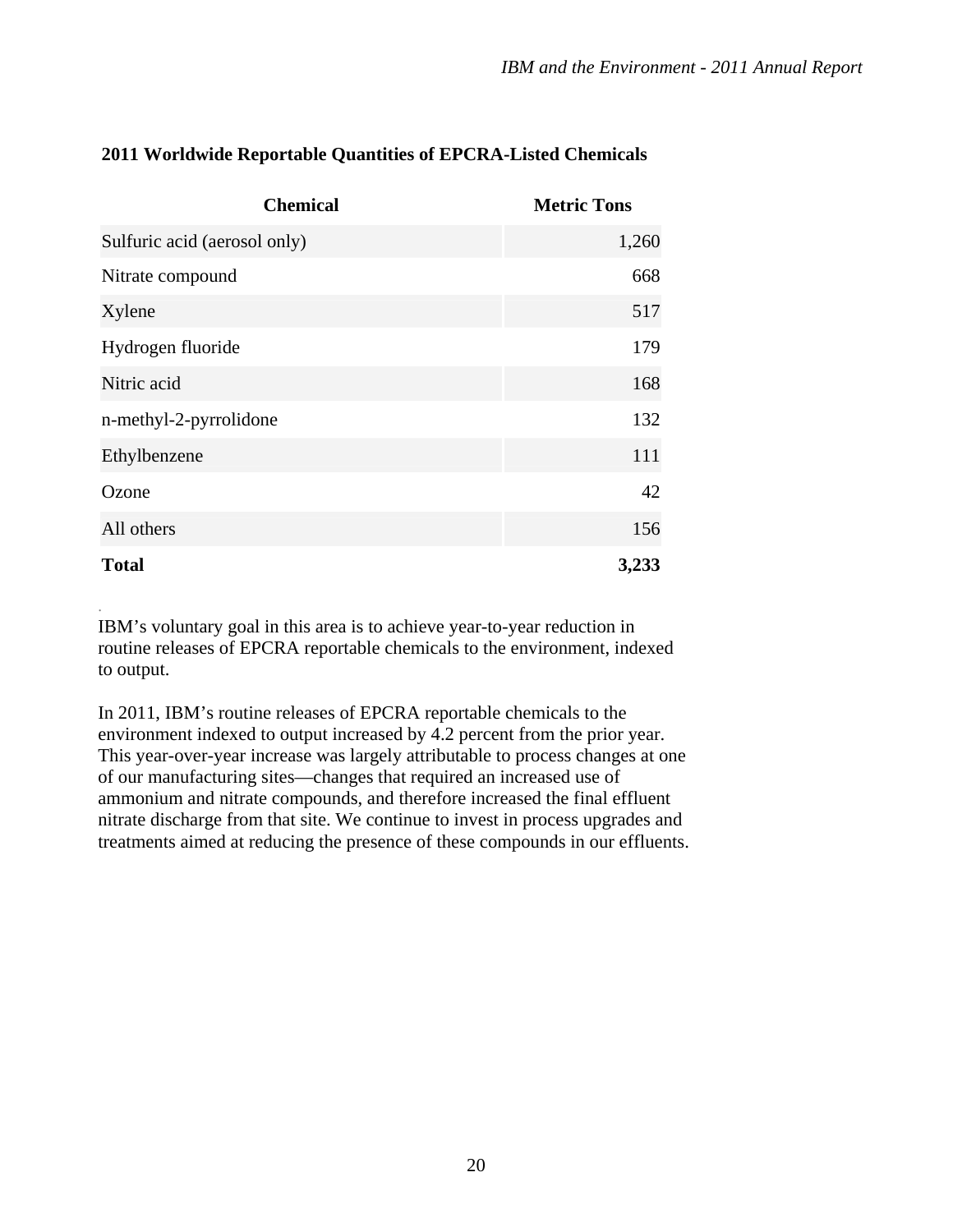## **Water Conservation**

**The preservation and protection of the world's water supplies is a focus of IBM's internal operations and also our work with clients in building a Smarter Planet®.** 

Internally, IBM's microelectronics manufacturing operations are our company's most water-intensive. In 2011, these operations represented more than 80 percent—nearly 9,300 thousand cubic meters (TCMs)—of the approximately 11,500 TCMs of water used at our manufacturing operations and laboratories worldwide.

\_\_\_\_\_\_\_\_\_\_\_\_\_\_\_\_\_\_\_\_\_\_\_\_\_\_\_\_\_\_\_\_\_\_\_\_\_\_\_\_\_\_\_\_\_\_\_\_\_\_\_\_\_\_\_\_\_\_\_\_\_\_\_

Though our microelectronics operations are not located in areas of water scarcity, in 2000 we established a water conservation goal to achieve average annual water conservation savings equal to 2 percent of IBM's annual water use at microelectronics manufacturing operations, based on the water usage of the previous year and measured over a rolling five-year period. This voluntary environmental goal measures increases in annual water conservation resulting from new water reduction projects and improvements in water reuse and recycling at these locations.

In 2011, new water conservation initiatives in IBM's microelectronics manufacturing facilities achieved an annual 1.2 percent year-to-year increase in water conservation savings over 2010 usage. Over the past five years, new water conservation initiatives at our microelectronics manufacturing facilities have achieved an average 2.6 percent water conservation savings versus the 2 percent goal.



Savings as percentage of previous year's total water use



*Water Conservation in Microelectronics Manufacturing Operations* 

## **2%**

#### *Goal*

To achieve an annual average water savings equal to 2 percent of total annual water usage in our microelectronics manufacturing operations, based on the water usage of the previous year and measured as an average over a rolling five-year period.

## **2.6%**

#### *Result*

As of year-end 2011, IBM's microelectronics manufacturing operations had achieved an average annual water savings of 2.6 percent over the past five years versus the 2 percent goal.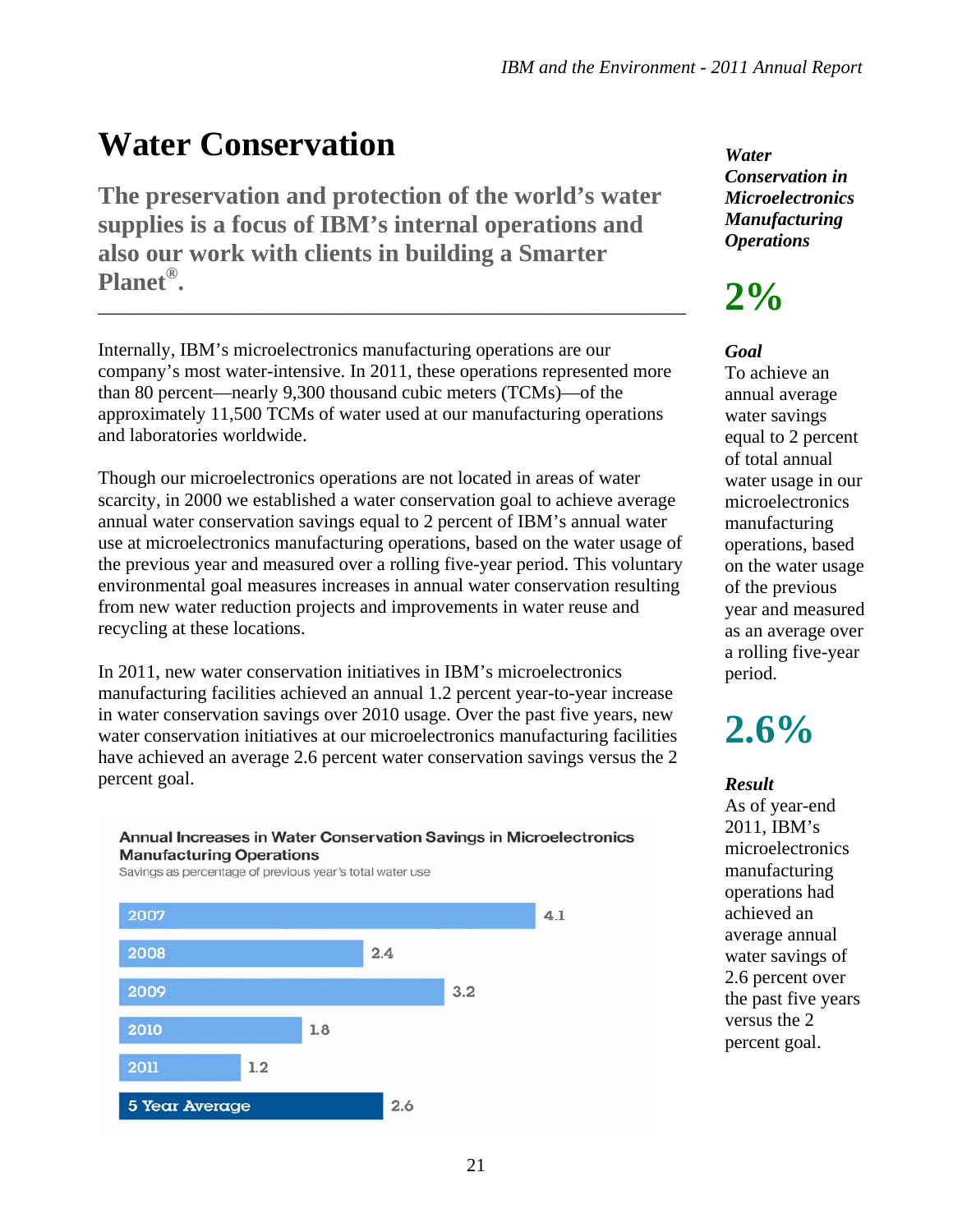The downward trend in IBM's reported water conservation savings over the last five years is due partly to the significant effort undertaken in the years prior to this period to improve water conservation. It is also due to the fact that new water conservation projects at these locations are seldom financially compelling or beneficial to the environment due to the low cost and high availability of water in the regions where we operate our microelectronics facilities. In addition, some new microelectronics manufacturing processes require more water for cleaning operations than in the past. We will continue to watch this trend while investigating suitable options to further drive the efficient use of water at our manufacturing operations and laboratories worldwide.

In 2011, 646 TCMs of water were conserved in our microelectronics manufacturing operations through new and ongoing reduction, reuse and recycling activities. Of this total conservation, 573 TCMs of water withdrawals were avoided through on-site water reuse, and wastewater and groundwater recycling projects. New water use reduction projects contributed a further 73 TCMs in water savings. The total accumulated conservation efforts over the past five-year period avoided the usage of 4,934 TCMs of water resource.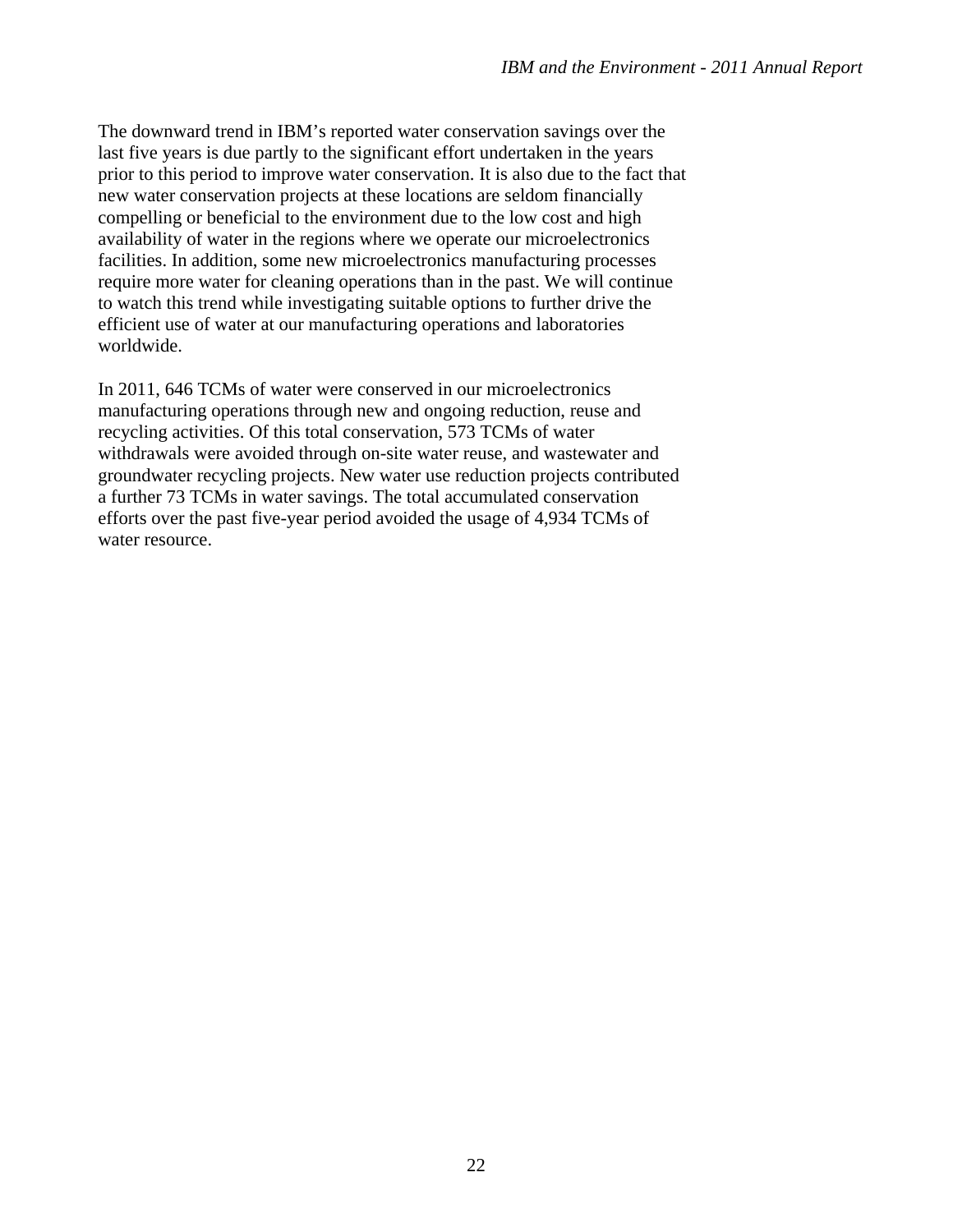## **Product Stewardship**

**IBM's Product Stewardship program was established in 1991 as a proactive and strategic approach to the company's environmental design and management of products. The program's mission is to develop, manufacture and market products that are increasingly energy efficient; can be upgraded and reused to extend product life; incorporate recycled content and environmentally preferable materials and finishes; and can be recycled and disposed of safely.** 

IBM's Product Stewardship program was established in 1991 as a proactive and strategic approach to the company's environmental design and management of products. The program's mission is to develop, manufacture and market products that are increasingly energy efficient; can be upgraded and reused to extend product life; incorporate recycled content and environmentally preferable materials and finishes; and can be recycled and disposed of safely.

\_\_\_\_\_\_\_\_\_\_\_\_\_\_\_\_\_\_\_\_\_\_\_\_\_\_\_\_\_\_\_\_\_\_\_\_\_\_\_\_\_\_\_\_\_\_\_\_\_\_\_\_\_\_\_\_\_\_\_\_\_\_\_

## **Fundamentals**

IBM's product stewardship objectives and requirements are implemented through IBM's global Environmental Management System (EMS), internal standards, product specifications and other requirements in IBM's Integrated Product Development process. Product environmental attributes such as energy efficiency, materials content, chemical emissions testing, design for recycling, end-of-life management plans and packaging data must be documented and reviewed in IBM's Product Environmental Profile (PEP) tool at various checkpoints during the development process. Compliance management tools like the [Product Content Declaration for IBM Suppliers](http://www.ibm.com/ibm/environment/products/ecpquest.shtml) support the assessments required for a complete PEP prior to product release. IBM's design and compliance controls, including a specification for [Baseline](http://www.ibm.com/ibm/environment/products/especs.shtml)  [Environmental Requirements for Supplier Deliverables to IBM,](http://www.ibm.com/ibm/environment/products/especs.shtml) Product Content Declarations, and compliance assessment protocols are managed by an interdisciplinary team with representatives from all IBM organizations that design, manufacture, procure, deliver and service our product offerings. The team's activities are coordinated by IBM's Center of Excellence for Product Environmental Compliance.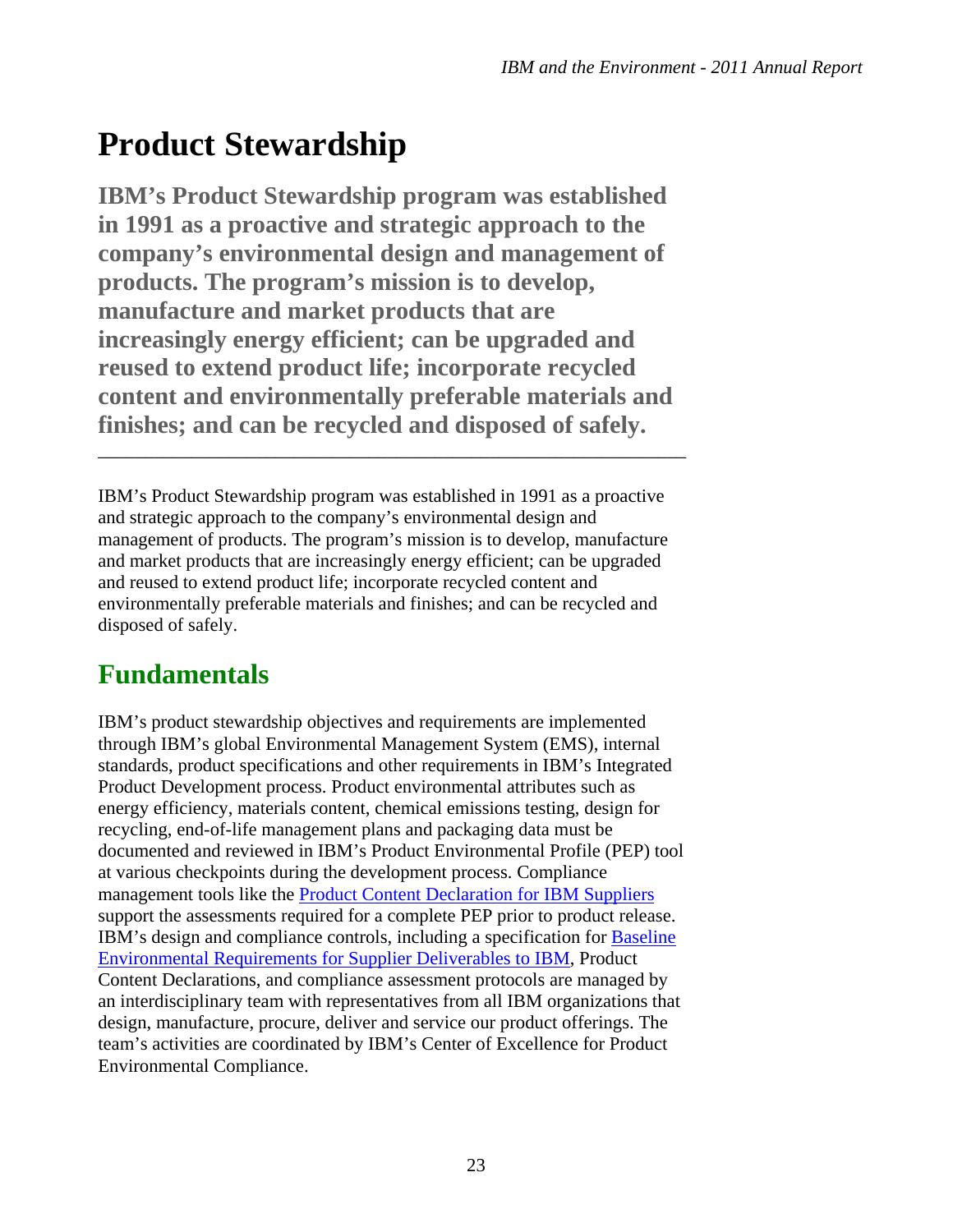### **Enhancing Compliance Processes**

Worldwide environmental laws and regulations applicable to information technology products continue to increase, including new and expanded requirements related to product content, energy efficiency, recycling and labeling. In 2011, IBM's product development and supply chain organizations reviewed 109 new and modified environmental laws and regulations affecting information technology products in the global marketplace. In each case, compliance processes and implementation plans were tracked and executed. In addition, management system tools were enhanced to proactively inform suppliers of emerging requirements and to facilitate data collection and analysis for compliance evaluations. Examples of these tools include IBM's implementation of a new Product Content Declaration for batteries, and modification of the Product Environmental Profile tool to require transition plans for products containing certain phthalate compounds subject to provisions of the EU REACH Directive.

### *Development Highlights*

Other key activities supporting product development in 2011 illustrate IBM's proactive efforts in science, engineering and research to advance environmentally conscious product design.

**Lead (Pb) elimination:** Unlike less complex consumer products, mission critical systems such as high-end server systems sold by IBM require a longer period of time to identify and qualify the non-lead based alternatives to ensure product reliability requirements are met. These uses of lead are still permitted in exemptions under the EU's Restriction of Hazardous Substances (RoHS) Directive (2011/65/EU).

To achieve elimination of these uses of lead while ensuring product reliability, we developed a systematic phase out program and supplier scorecard to track and implement engineering changes in the specifications and bills of materials for all products containing parts that use lead in compliant pin connector systems other than c-press connectors and lead in dielectric ceramic for capacitors. This effort requires the transition of more than 750 distinct parts used in nearly 250 IBM machine types. These applications will be eliminated by the end of 2012, in accordance with the EU's Directive.

**Investigation of bio-based materials:** An interdisciplinary team of materials scientists, procurement engineers and environmental product stewards investigated bio-based plastic materials and technologies for suitable applications for IBM's products. The project resulted in immediate implementation of a bio-based, open cell polyurethane foam for acoustic applications. The foam is fabricated from bio-based polyols derived from soybean and/or castor bean oil. IBM is continuing to work with suppliers to qualify a bio-based resin formulation with adequate flame retardancy to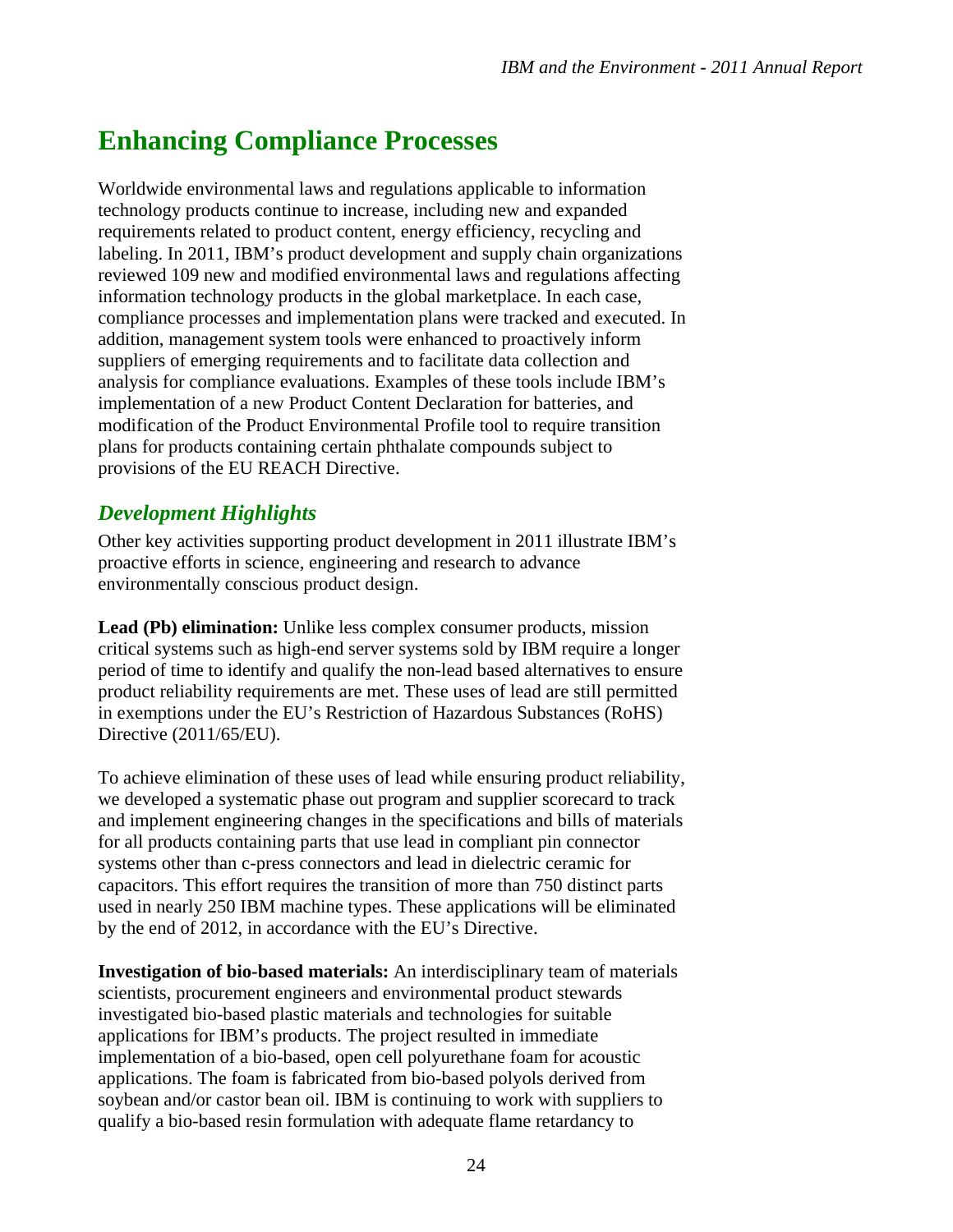replace PC/ABS (polycarbonate/acrylonitrile butadiene styrene) in thermoplastic housing parts for products.

**Analytical testing for product compliance:** IBM's scientists played a critical role in solving technical issues related to analytical testing methods for industry standard compliance testing of electronic products. International test standards organizations, such as the International Electrotechnical Commission (IEC), are working to develop test standards that can discern and differentiate between carcinogenic and regulated hexavalent chromium Cr(VI) versus the non-regulated and more stable species of trivalent chromium Cr(III) in plastic matrices.

The test protocol produced low results for Cr(VI) in known samples even when most of the plastics matrix was efficiently dissolved. IBM scientists discovered that antimony trioxide, a synergist often added with flame retardant compounds in these plastic resins, reacts with hexavalent chromium converting Cr(VI) to Cr(III). This interference from antimony in the plastic matrix results in erroneous quantification of hexavalent chromium. The discovery was a significant contribution toward IEC's progress in establishing a reliable test standard for Cr(VI) in plastics to confirm regulatory compliance.

### **2011 Product Stewardship Goals and Performance**

| <b>Recycled Plastics</b> | Recycled plastic used in IBM's products can range<br>from 25 to 100 percent by weight of the<br>commercial resin. In 2011, 35 percent of the total<br>weight of plastic resins procured by IBM and its<br>suppliers through IBM's corporate contracts for<br>use in IBM's products were resins that contained<br>between 25 and 100 percent recycled content.<br>Comparing only the weight of the recycled fraction<br>of these resins to the total weight of plastics (virgin<br>and recycled) purchased, 12.4 percent of IBM's<br>total weight of plastic purchases in 2011 was<br>recycled plastic versus the corporate goal of 5<br>percent recyclate. |
|--------------------------|------------------------------------------------------------------------------------------------------------------------------------------------------------------------------------------------------------------------------------------------------------------------------------------------------------------------------------------------------------------------------------------------------------------------------------------------------------------------------------------------------------------------------------------------------------------------------------------------------------------------------------------------------------|
| <b>Use of Landfills</b>  | IBM's product end-of-life management operations<br>worldwide processed more than 37,950 metric tons<br>of end-of-life products and product waste, and sent<br>only 0.4 percent of the total to landfills or to<br>incineration facilities for treatment, versus IBM's<br>corporate goal of minimizing its combined landfill<br>and incineration rate to no more than 3 percent of<br>the total amount processed.                                                                                                                                                                                                                                           |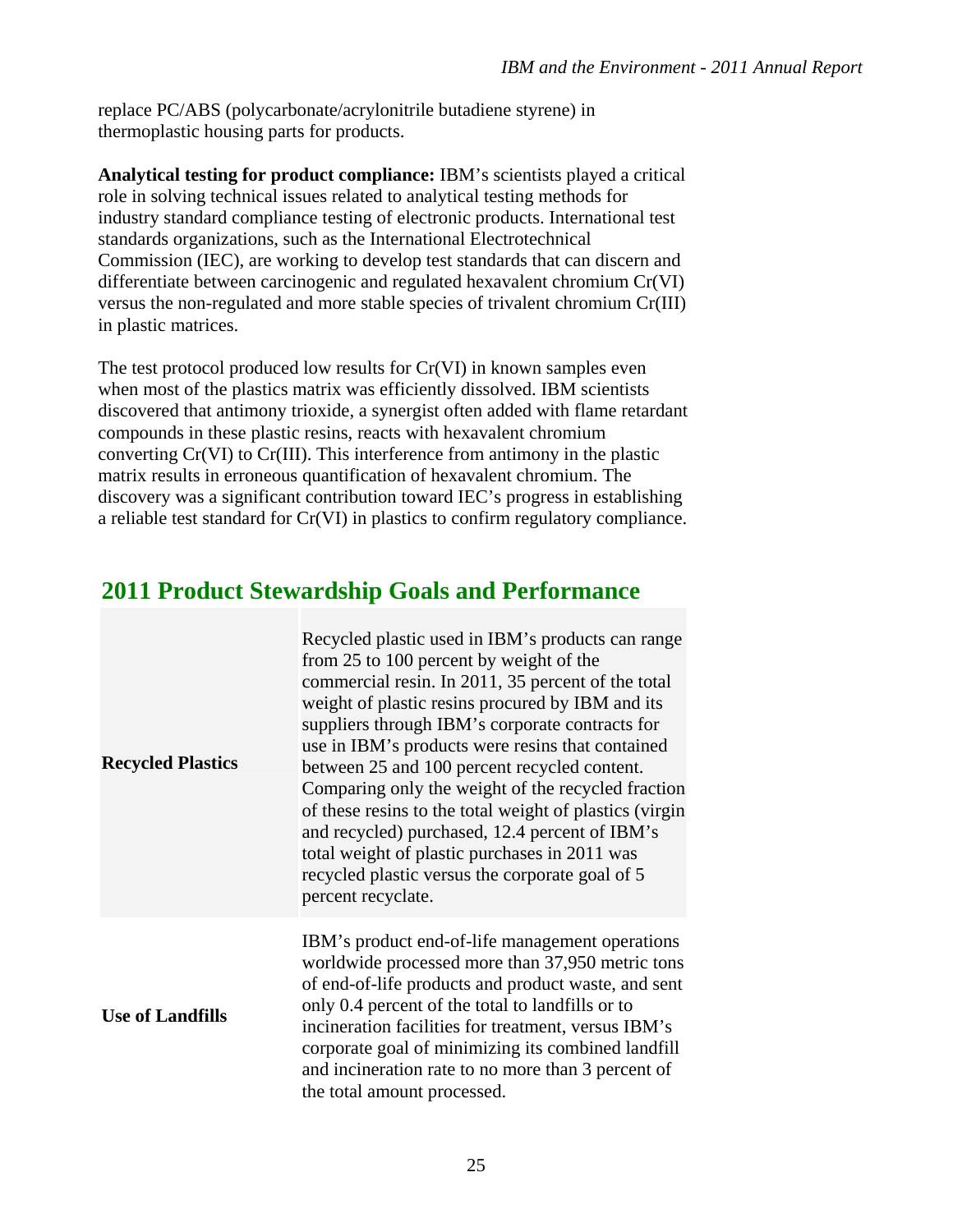### **Product Energy Efficiency\***

| <b>Servers</b>                 | IBM System $p^{\circledast}$ : IBM released three models of<br>Power Systems <sup>™</sup> servers for which previous<br>models or generations existed. These new servers<br>provide reductions of 7.5 to 54 percent in the<br>typical power consumption per unit of relative<br>performance compared to their previous<br>generation system.<br>IBM System $x^{\circledast}$ : The seven System x servers<br>announced in 2011 for which comparison models<br>existed provide reductions in watts/MTOPS** (the<br>Japan Energy Saving Law metric) of 97 percent or<br>greater over the previous generation server.       |
|--------------------------------|--------------------------------------------------------------------------------------------------------------------------------------------------------------------------------------------------------------------------------------------------------------------------------------------------------------------------------------------------------------------------------------------------------------------------------------------------------------------------------------------------------------------------------------------------------------------------------------------------------------------------|
| <b>Point-of-Sale Terminals</b> | IBM introduced a new Self Checkout System<br>(SCS) in mid-year 2011 that integrates the industry<br>standard power management capabilities of the<br>Point-of-Sale (POS) unit (IBM SurePOS <sup>™</sup> 700),<br>which is the heart of the SCS. The SurePOS 700<br>unit controls all the components of the SCS,<br>powering down the whole system when it is not in<br>use and enabling wake on LAN to be used to<br>power it on for software maintenance as well as<br>normal daily operation. This could save a retailer<br>hours of power-on time for each SCS. IBM did not<br>introduce any new POS systems in 2011. |
| <b>Storage Subsystems</b>      | IBM has upgraded the available hard disk drives<br>for the IBM System Storage <sup>®</sup> DS3524,<br>DS3524EXP, and DS8800, the IBM XIV <sup>®</sup> Storage<br>System and the IBM Storwize® V7000 Unified<br>Storage increasing the gigabyte/watt capacity<br>metric by 13 to 50 percent. IBM continues to<br>improve storage performance through its use of<br>mixed drive systems with capacity and throughput<br>improvements and optimization driven by software<br>capabilities such as Easy Tier™, thin provisioning<br>and storage virtualization.                                                              |

*\* IBM's product energy goal is to continually improve the computing power delivered for each kilowatt-hour (kWh) of electricity used with each new generation or model of a product.* 

*\*\* MTOPS-million theoretical operations per second is a calculation of machine operations based on a specified formula.*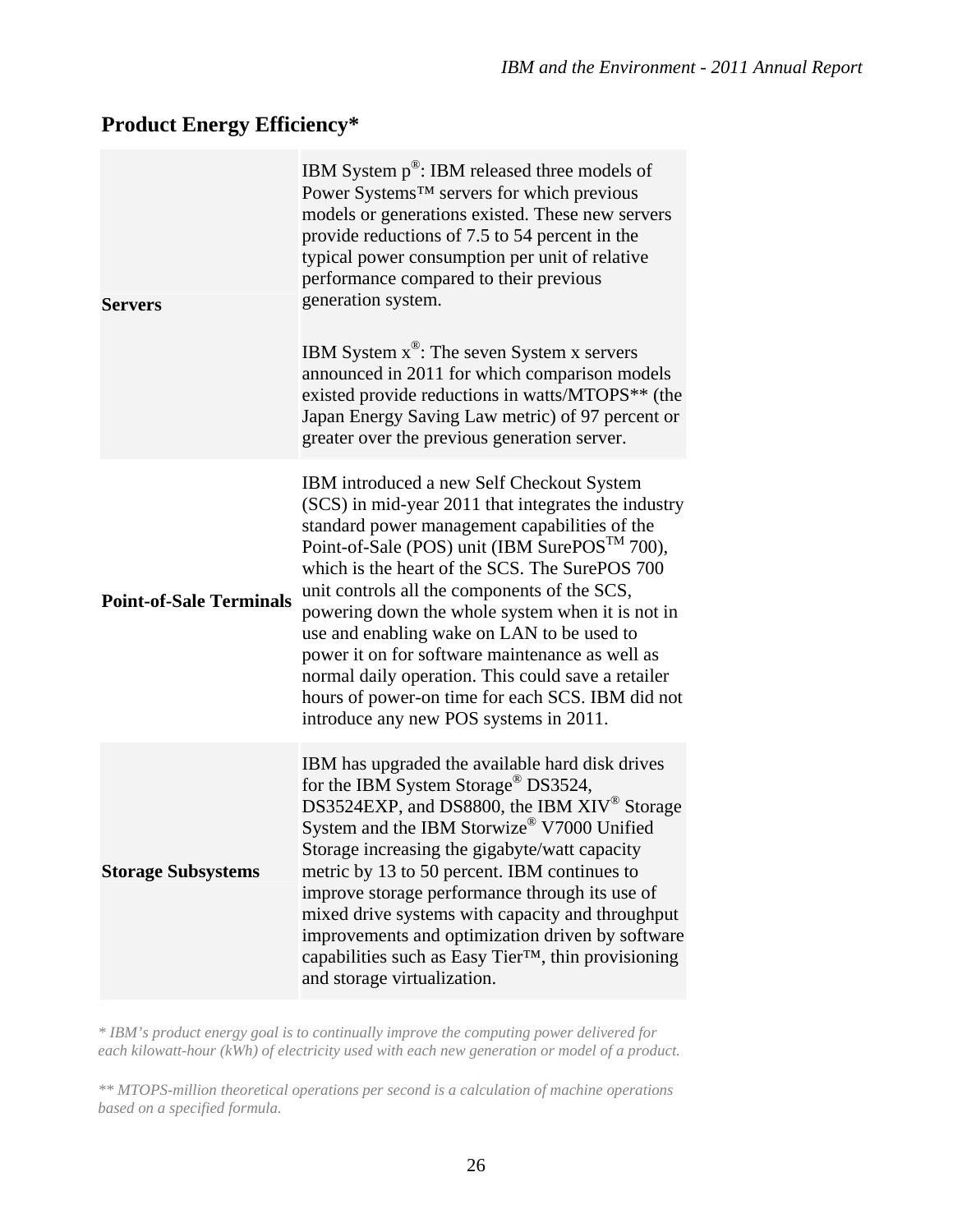## **Product Energy Efficiency**

Product energy efficiency has long been one of IBM's environmental and climate protection objectives. It was formalized as one of the company's corporate objectives when IBM's Product Stewardship program was established in 1991. We have initiated and invested in innovations and integrated solutions through collaboration between IBM's Research and product development teams. These teams have also combined hardware and software innovations to improve the energy efficiency of IT equipment and data centers.

In addition to its internal focus, IBM continues to actively assist in the development of external product energy efficiency standards. As we did in 1992 when we helped to develop and were a charter member of the United States Environmental Protection Agency (EPA) ENERGY STAR® Computer program, IBM is currently participating in the development of the ENERGY STAR specifications for server and storage devices, providing technical assistance and equipment operating data to assist in the development of criteria.

In 2009, the United States EPA finalized ENERGY STAR program requirements for computer servers. IBM added new product families to its IBM Power® 730, 740 and 750 server systems and qualified seven newly released System x server systems during 2011. As of April 2012, IBM had 15 qualified server systems available on the market—four System p and 11 System x enterprise server systems. These servers meet the United States EPA's requirements for power supply efficiency, idle power limits or power management capability, and data reporting. A list of IBM ENERGY STAR qualified servers may be found on the **IBM and ENERGY STAR** page.

### *New Advancements for Increased Product Energy Efficiency Performance*

The following are examples of new IBM technologies, software and solutions that have enabled the increased energy efficiency of IBM's servers and storage products:

- IBM engineers have utilized power management capabilities provided by the System x  $x86$  server and POWER7<sup>®</sup> processors and memory and I/O components to reduce the power drawn by the server when no workload is present (idle power) by 25 to 65 percent when compared to the power used by the system at full workload.
- Storage systems are utilizing various software-based data management capabilities such as Easy Tier, thin provisioning and storage virtualization, which can reduce the number of terabytes required to accomplish a given storage task.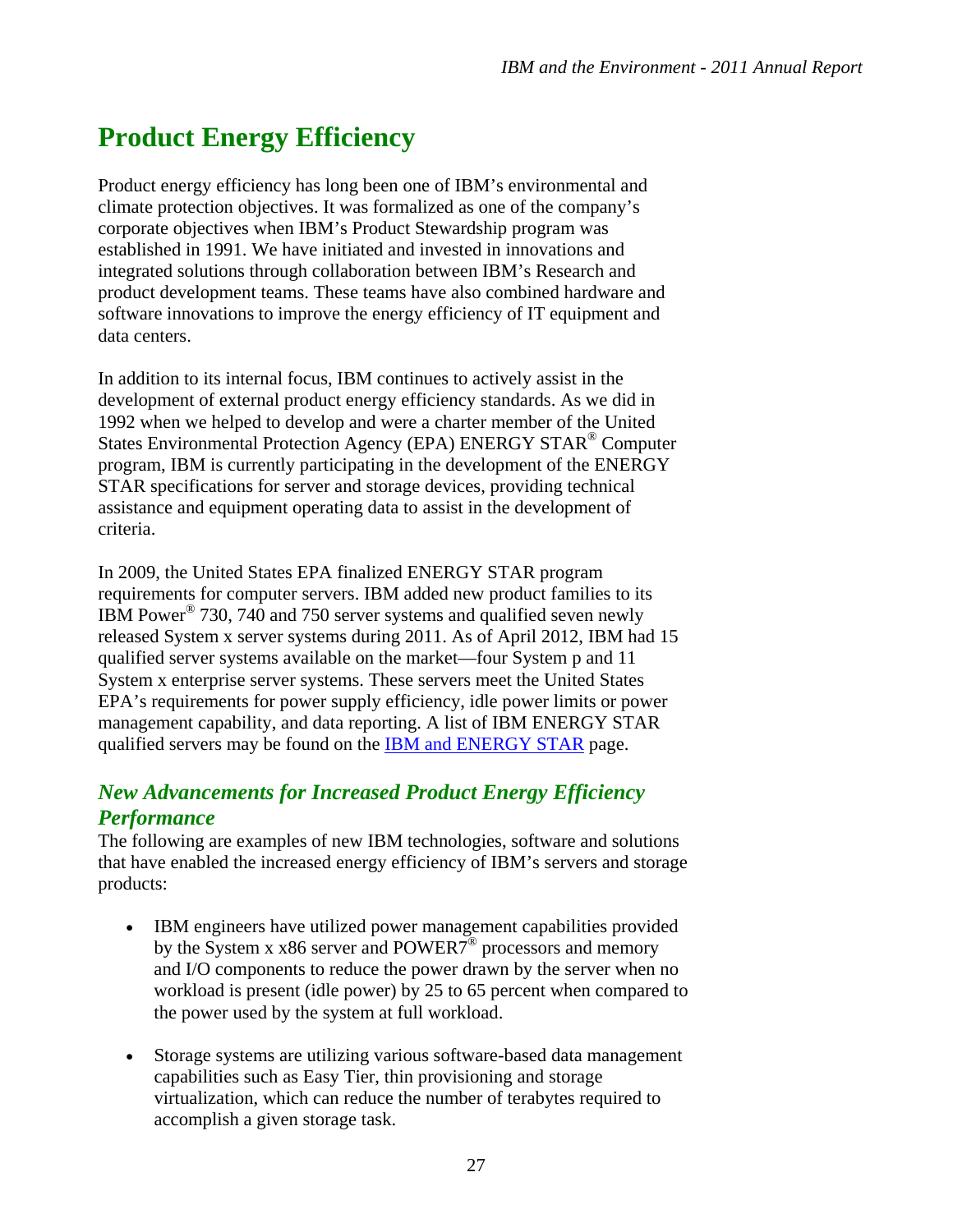- Many IBM products are incorporating high efficiency power supplies. The new System x dx360 M4, 3650 M4 and 3550 M4 servers all utilize an 80 PLUS<sup>®</sup> Platinum power supply, the highest power supply efficiency designation currently achievable under the 80 PLUS program. All System p power supplies achieved the 80 PLUS gold designation.
- IBM continues to improve server and storage system virtualization capabilities, enabling clients to increase the utilization and delivered workload from hardware investments.
	- o The IBM System Storage SAN Volume Controller is a virtualization appliance that can increase storage utilization by as much as 30 percent regardless of manufacturer, and the XIV Storage System can operate efficiently at greater than 90 percent utilization.
	- o IBM's System x, System p and System  $z^{\circledast}$  servers offer a full range of virtualization capabilities and workload systems optimized for virtualization to improve hardware utilization and increase the amount of work delivered per unit of energy consumed.
- IBM continues to innovate in semiconductor, hard drive, storage and networking technologies, utilizing virtualization and other software solutions to improve server and storage system performance for each unit of power consumed by the equipment, and to reduce the quantity of equipment required to deliver a specified set of workloads.

### *Innovations in Semiconductor Manufacturing*

IBM's new 3D manufacturing technology is the foundation for commercial production of a Hybrid Memory Cube (HMC) that combines high-performance logic circuitry from IBM with a standard dynamic random-access memory (DRAM). The HMC provides up to 15 times faster memory in a 90 percent smaller package compared to memory products available today. The HMC requires 70 percent less energy to transfer data. Initial applications for the HMC include large-scale networking, high performance computing and industrial automation, followed by consumer products.

In a related effort, IBM is working with another company to jointly develop adhesives that will be used to package semiconductors into a densely stacked silicon package. The goal is to develop the industry's first "glue" that will make it possible to connect a stack of up to 100 separate chips. The process could enable the packaging of logic, memory and other types of functions into a single "brick" that would be 1,000 times faster than today's fastest semiconductors while keeping power usage low—which is key for many manufacturers, particularly those producing tablets and smartphones.

**70%**  less energy is required by the Hybrid Memory Cube while providing 15 times faster memory.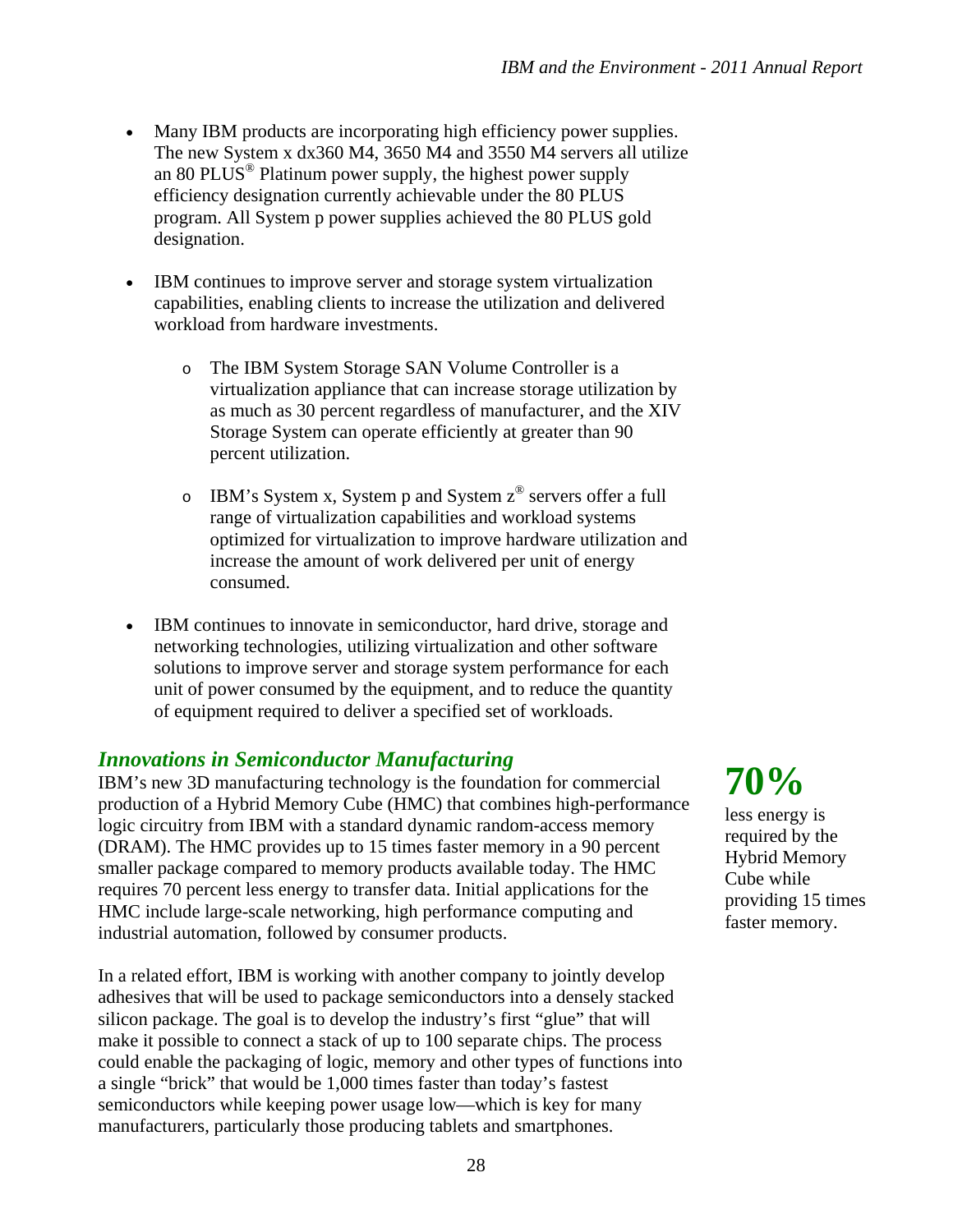### *Appliance Systems*

IBM is increasing our offerings of "appliance" systems which integrate hardware and software components to optimize performance and reduce energy use for the performance of specific workloads such as analytics and web applications. The IBM WebSphere<sup>®</sup> DataPower<sup>®</sup> Integration Appliance for zEnterprise® XI50z is a workload-optimized appliance that helps data and applications on different servers to communicate regardless of the type of platform. When integrated, this system can offer up to 23 times better price/performance when compared to competitive systems.

### *High Performance Computers (HPC)*

IBM has a full menu of HPC systems: the Productive, Easy-to-Use, Reliable, Computing System (PERCS), IBM System Blue Gene®, iDataPlex®, and the Roadrunner supercomputer programs. IBM's supercomputer solutions are prevalent on both the TOP500<sup>®</sup> and Green500<sup>™</sup> supercomputer lists. In the November 2011 Green500 List, the top five spots are held by IBM Blue Gene/Q and 12 of the next 20 spots are held by iDataPlex systems. Technologies developed through IBM's HPC development efforts are leveraged across the entire IBM Systems and Technology Group product line to improve performance and energy efficiency.

Blue Gene has been identified as a leader in "green" supercomputing for available solutions every year from 2007 through 2011. The Blue Gene/Q utilizes a hydro-air cooled system, delivering a 9 percent savings on total data center power. The relative cooling cost for a Blue Gene/Q system decreased by 50 percent over the previous generation Blue Gene/P.

The IBM iDataPlex system was designed to meet the needs of high performance, large-scale Internet and cloud computing workloads at up to 40 percent lower energy consumption than 1U industry standard servers and BladeCenter<sup>®</sup> servers. Reduced energy use is achieved due to significantly lower air flow requirements and shared cooling fans, high-efficiency power supplies and a double-wide water cooled IBM Rear Door Heat eXchanger solution that can absorb 100 percent of the heat generated by the rack and virtually eliminate the need for air conditioning. The iDataPlex system was improved with the M4 update in early 2012, which introduced an 80 PLUS platinum power supply, increased the idle to maximum power ratio to 63 percent, and offered increased computing capability.

The speed and expandability of IBM's High Performance Computing products have enabled business and science to address a wide range of complex problems and make more informed decisions—not just in the life sciences, but also in astronomy, climate, system simulations and modeling and many other applications. The use of HPC systems enable simulations of a wide range of activities, such as crash testing, vehicle or airplane designs and fuel burners, without the need to expend physical resources on prototypes or physical testing. IBM continues its leadership performance in a space-saving, power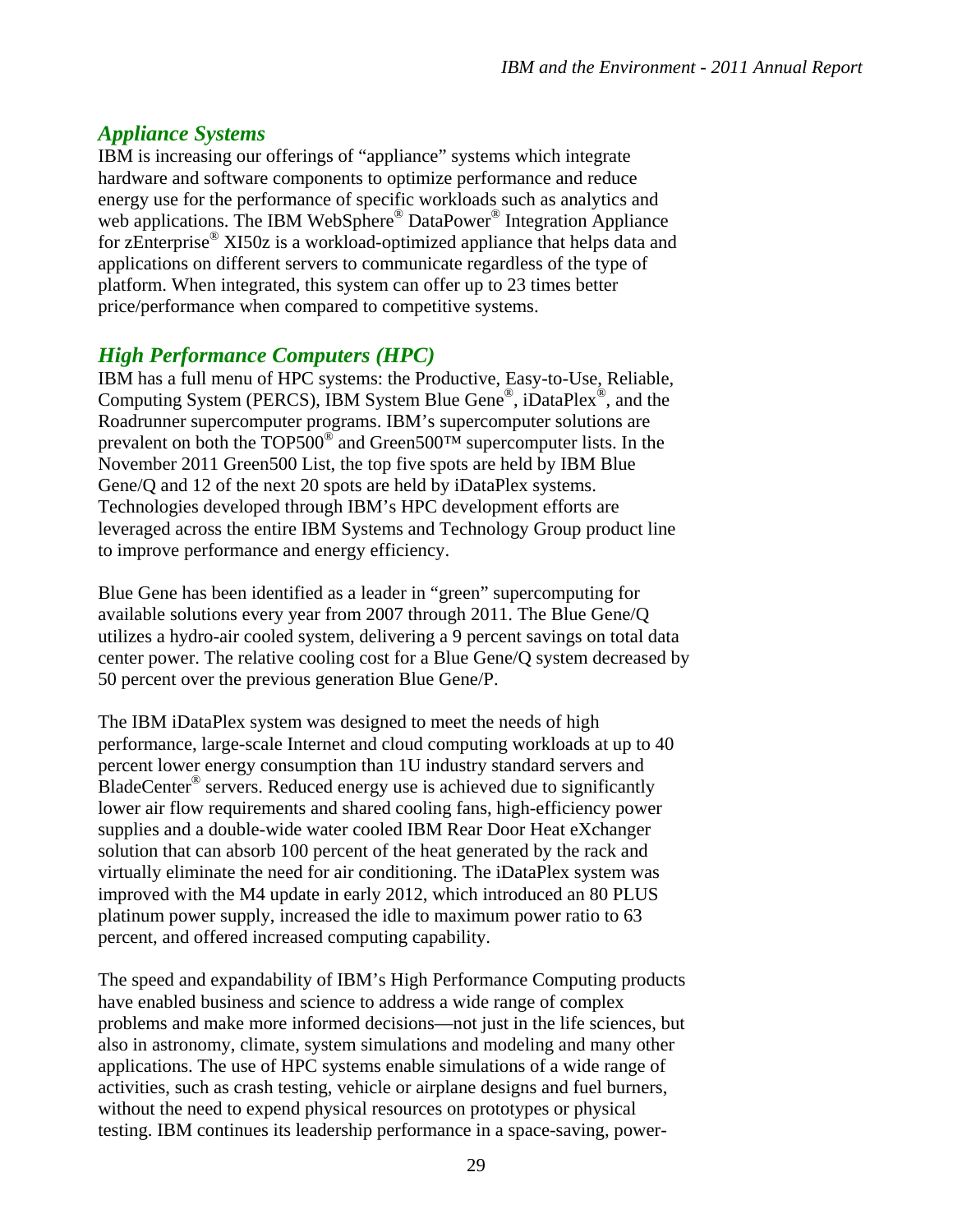efficient High Performance Computing package to address the most demanding performance applications.

### **Product Recycling and Reuse**

As part of our product end-of-life management (PELM) activities, IBM began offering product takeback programs in Europe in 1989, and has extended and enhanced them over the years. IBM's Global Asset Recovery Services organization offers Asset Recovery Solutions to commercial customers in countries where we do business, including:

- Management of data security and disk overwrite services
- Worldwide remarketing network for product resale
- State-of-the-art refurbishing and recycling capability for IT equipment
- Optional logistic services such as packing and transportation

In addition, in many countries and individual US states, IBM offers solutions to household consumers for the end-of-life management of computer equipment, either through voluntary IBM initiatives or programs in which we participate.

In 2011, IBM's PELM operations worldwide processed more than 37,950 metric tons of end-of-life products for reuse or recycling. This represents 60 percent of the estimated 63,400 metric tons of new IBM IT equipment put on the market in 2011.

**Product End-of-Life Management Operations** 





52.4% Recycled 38.6% Resold for Reuse 6.6% Reused 2.0% Waste-to-Energy 0.4% Landfill & Incineration *Product End-of-Life Management (PELM)* 

## **3%**

### *Goal*

Reuse or recycle end-of-life products such that the amount of product waste sent by IBM's PELM operations to landfills or to incineration for treatment does not exceed a combined 3 percent of the total amount processed.

## **0.4%**

#### *Result*

In 2011, IBM's PELM operations sent only 0.4 percent to landfills or to incineration facilities for treatment.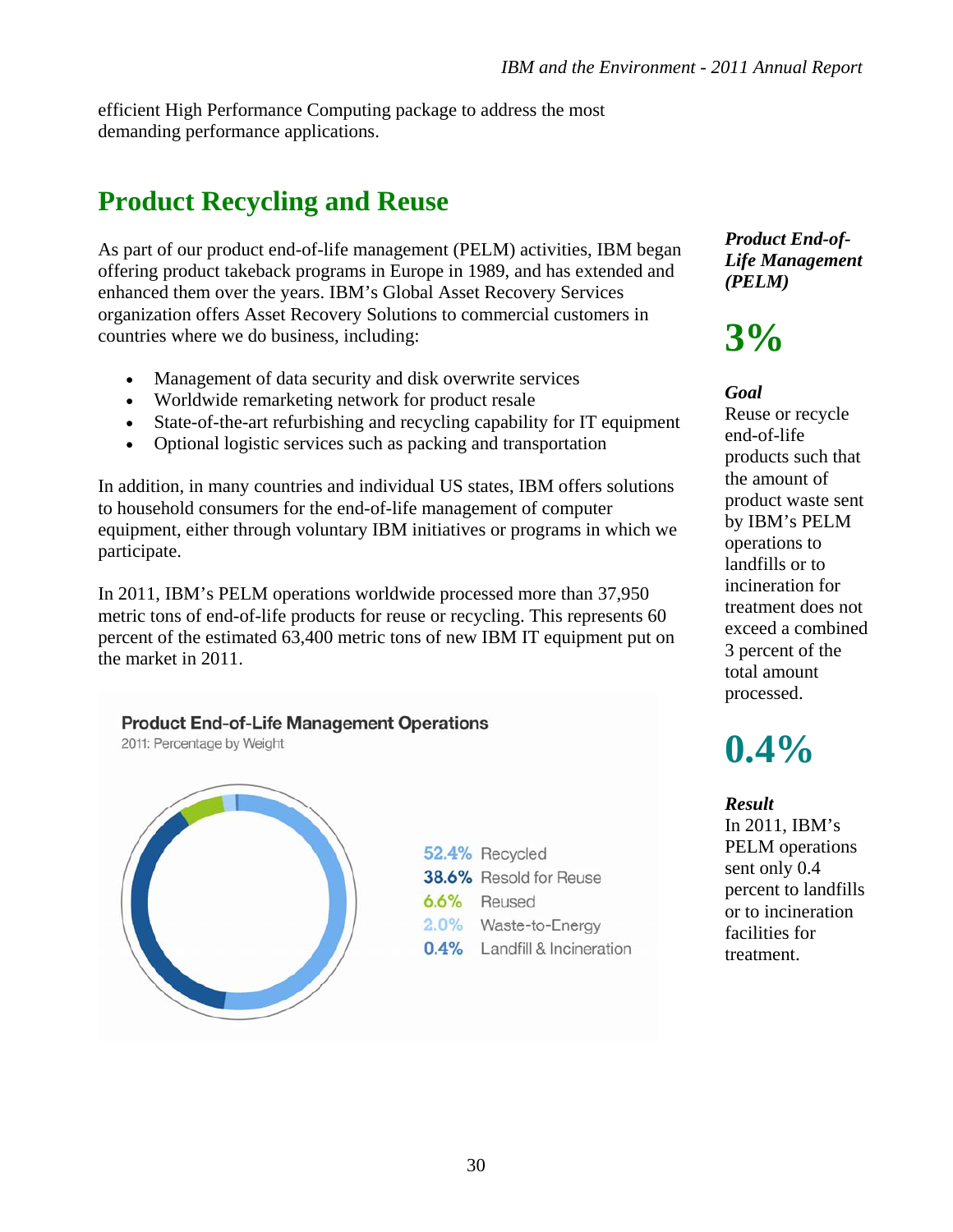IBM's voluntary environmental goal is to reuse or recycle end-of-life products such that the amount of product waste sent by our PELM operations to landfills or to incineration facilities for treatment does not exceed a combined 3 percent of the total amount processed. In 2011, IBM's PELM operations sent only 0.4 percent to landfills or to incineration facilities for treatment.

*From 1995, when we first began including product recovery in our annual corporate environmental report, through the end of 2011, IBM has documented the collection and recovery of an estimated 844,900 metric tons (over 1.86 billion pounds) of product and product waste worldwide.* 

### **Product Packaging**

IBM has had a program focused on the environmental attributes of its product packaging since the late 1980s. Under the program, IBM packaging engineers design solutions that minimize toxic substances and packaging waste by specifying nontoxic materials and inks. We keep packaging to a minimum while continuing to provide protection to the product being shipped to clients, and collaborate with suppliers to use recycled and recyclable materials and promote reuse.

The design of rugged products and other optimization measures for the efficient use of protective product packaging are addressed within IBM's Product Stewardship program and associated engineering specifications. Efficient use of product packaging and less tangible environmental benefits associated with improvements in transportation efficiency are tracked though this program.

IBM's environmental requirements for product packaging are included in our Environmental Packaging Guidelines, which were first published in 1990 and have been updated as needed over the years. Key elements of IBM's Packaging Guidelines have also been embedded in various engineering specifications and procurement documents, which extend their reach beyond IBM to include our supply chain and other business partners. Find these documents on our [Information for Suppliers](http://www.ibm.com/procurement/proweb.nsf/ContentDocsByTitle/United+States~Information+for+suppliers) page.

### *Protective Product Packaging*

In 2011, the integrated worldwide packaging engineering team saved approximately 780 metric tons of packaging materials through the implementation of 24 packaging redesign projects for parts and assemblies shipped to manufacturing operations and for packaged products supplied to clients worldwide. These projects delivered an annual materials and transport cost savings of \$4.3 million. The following are highlights of a few of the key projects implemented:

Storage system products were previously transported to customers in

**\$4.3 million** savings in annual materials and

transport costs.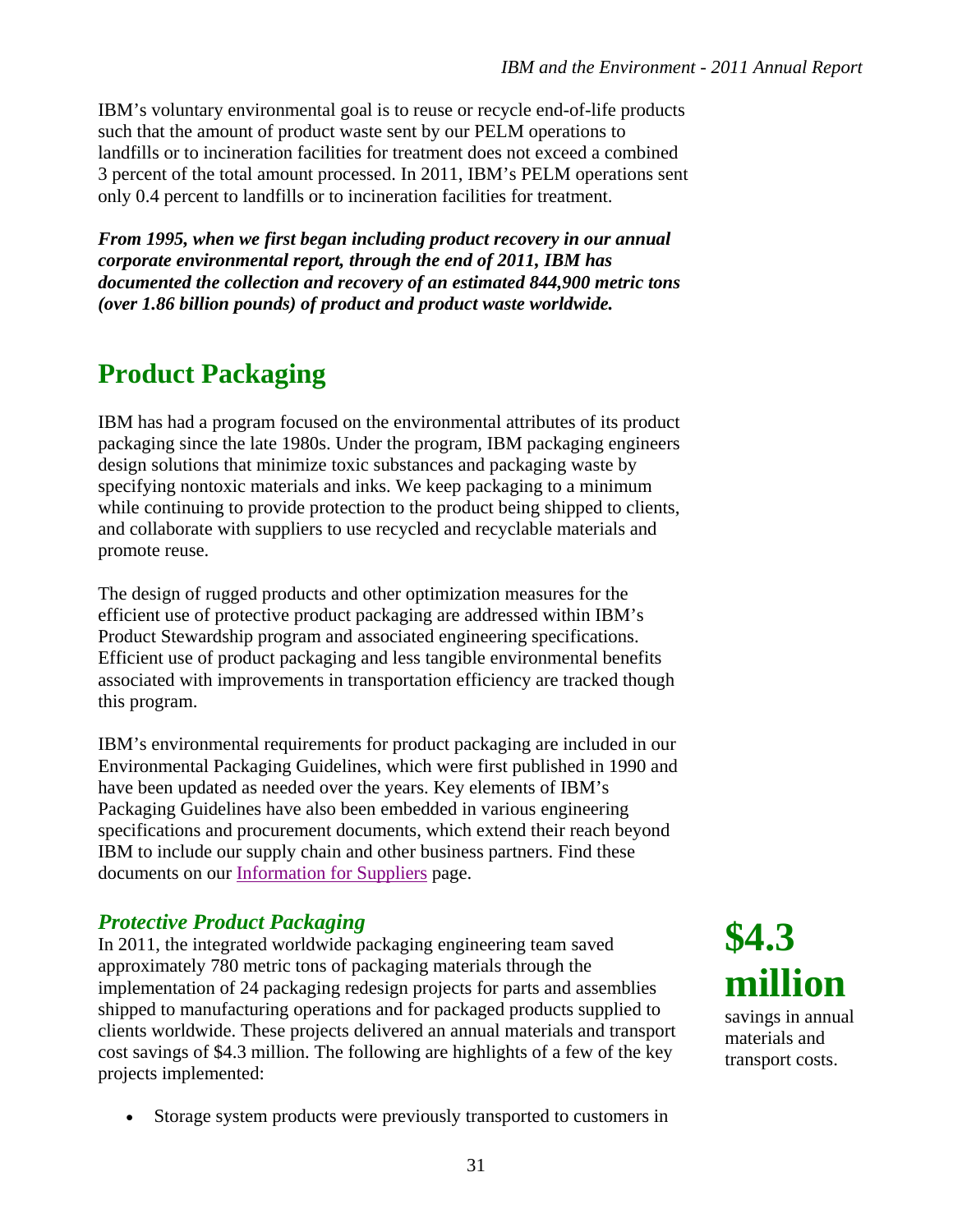China using outer wooden crates to protect against the harsh nature of the shipping environment. Following a redesign, the primary corrugated cardboard box was strengthened, which allowed the outer wooden crate to be eliminated. Wood packaging materials savings of 65 metric tons per year were achieved with corresponding annual cost savings of \$416,100.

- The central processing unit option package of the IBM System x server was redesigned to eliminate the individual corrugated carton packaging for each part in the option package which consisted of processing chip, heatsink and fan module. Corrugated cardboard packaging savings of 10.8 metric tons per year were achieved with associated cost savings of \$88,600 annually.
- Certain Power Systems server products were packaged individually in a pizza box with four pizza boxes per carton. After the collaborative redesign between IBM and the supplier, four systems were packaged per carton in a bulk format. The redesign provided materials savings and solid waste reductions of 20.5 metric tons and associated cost savings of \$462,900 annually.
- Past Power System server chassis were packaged and shipped by the supplier to the IBM manufacturing location and the final manufactured product was then newly packaged prior to delivery to the customer. After the redesign, the chassis packaging was strengthened so it could be reused for final delivery of the completed product to the customer. The redesign eliminated the need for the use of new packaging resulting in a materials savings of 78 metric tons per year and a corresponding cost savings of \$508,000 annually.

When suppliers apply the design improvements achieved through collaboration with IBM to packaging designs for other customers, the environmental benefits and cost savings can be far-reaching.

### *IBM's Requirement for Sourcing Packaging Materials*

We established IBM's requirement for the responsible sourcing of paper and paper-/wood-based packaging in 2002. It requires that the paper and woodbased packaging directly acquired by IBM will be procured from suppliers who source from sustainably managed forests where such sources exist.

When this goal was first established, sufficient quantities of sustainably sourced packaging materials were not yet available for much of the company's needs. With a continued focus on this objective by IBM and our suppliers over the years, in 2011, 99 percent of the paper and paper-/wood-based packaging IBM procured worldwide came from suppliers who contractually warranted that the source was derived from forests managed in an ecologically sound and sustainable manner.

## **99%**

of the paper and paper-/wood-based packaging IBM procured worldwide in 2011 came from suppliers who contractually warranted that the source was derived from forests managed in an ecologically sound and sustainable manner.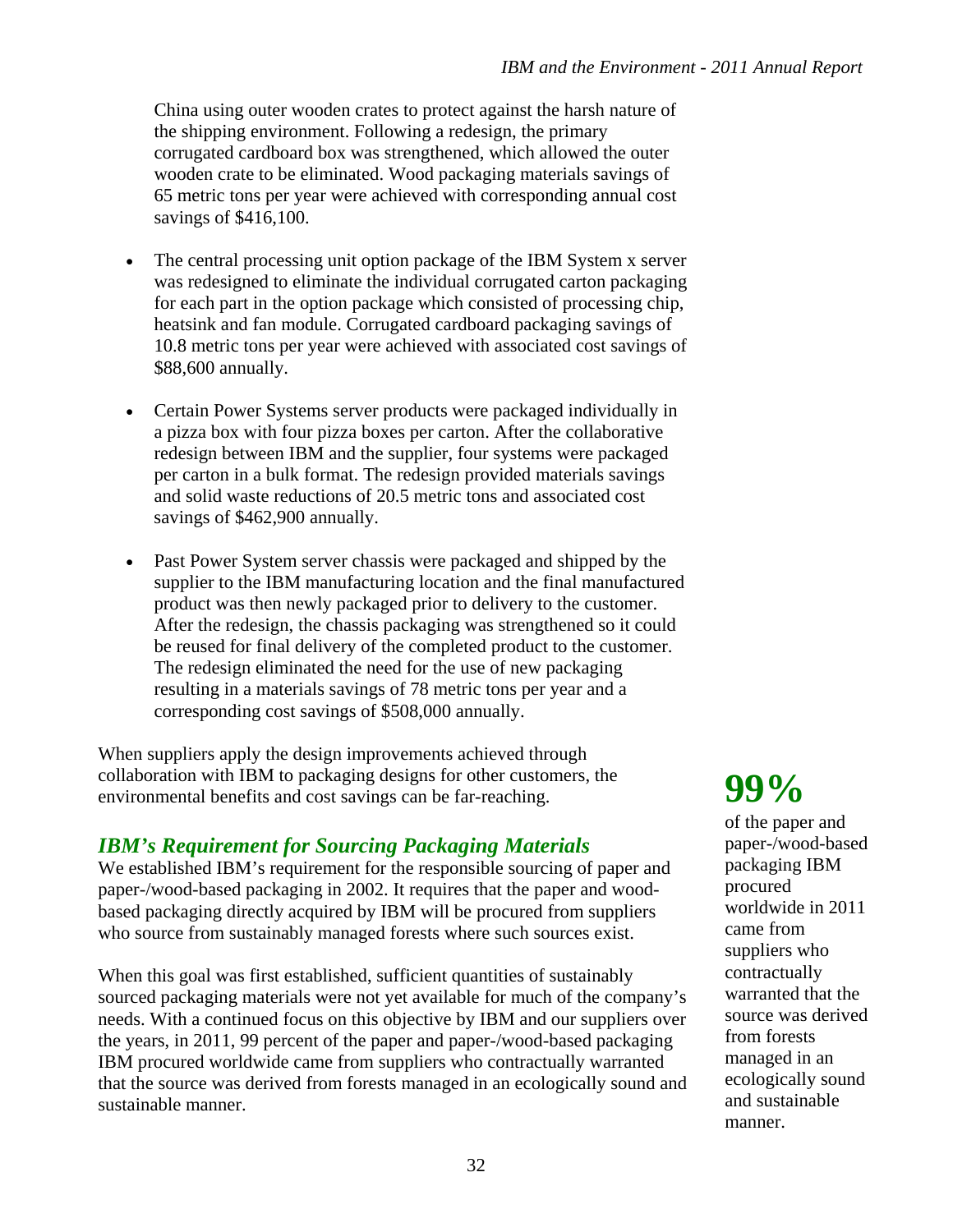### **Product Safety**

IBM's product safety requirements are included in various steps of the product development, test and manufacturing process. Our Integrated Supply Chain organization helps us ensure that our suppliers provide hardware compliant with current international requirements. Required reviews by IBM Product Safety Review Boards ensure that newly announced products comply with applicable standards and national regulations, and that IBM obtains third-party certifications where required.

Programs for continual improvement include internal and third-party assessment of IBM's product safety design and process implementation. These assessment results are fed back into the evaluation and development cycle. In addition, incident reviews provide effective capture of information and correction of product safety-related incidents.

IBM plays a leading role in the development of national, regional and international product safety standards for information technology products.

### **Solutions**

IBM offers a variety of software and system solutions that enable companies, governments and other entities to improve the energy efficiency of their operations and systems. IBM has responded to climate protection, energy management and operational efficiency opportunities with a suite of offerings from products to services to help clients plan and develop greenhouse gas (GHG) inventory processes and management strategies to improve the efficiency of their data centers, buildings, core business processes, logistics and other operations. Four examples of our suite of "intelligent" products and services are described below.

### *Smarter Buildings*

IBM Smarter Building Software is an advanced solution that optimizes the energy and environmental performance of buildings. This system monitors energy-consuming equipment, manages maintenance activities and reports performance using IBM software. The solution applies analytic rules to heating, cooling, lighting and power systems that identify sub-optimal conditions. It automatically identifies savings, takes immediate action to optimize performance and provides a performance dashboard for management.

We are also deploying IBM's Smarter Building technologies to increase the energy efficiency of our own facilities. We leverage these technologies to uncover opportunities to achieve further efficiency improvements above the results generated from our longstanding, strong energy conservation programs. In 2011, our IBM Intelligent Building Management solution was deployed at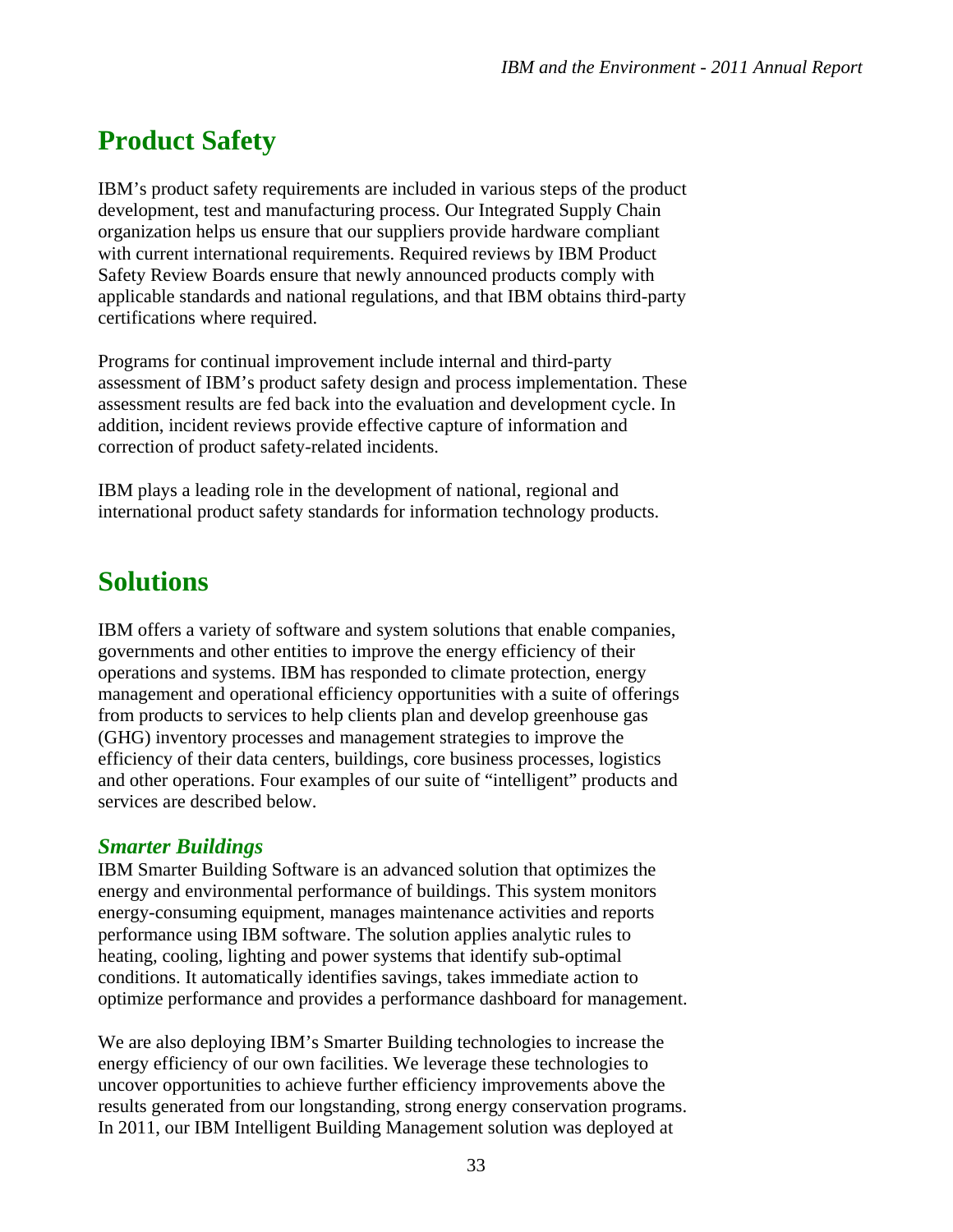10 locations with plans for deployment at an additional 18 locations in 2012. Early saving results show a reduction of 12 percent or greater of the annual operating cost of the equipment connected to the Smarter Building Solution is possible.

### *Route Optimization*

IBM offers Cognos® and Sterling Transportation Management Software Solutions to assist companies in optimizing their freight and transportation systems to increase container/truck capacity utilization on each trip, optimize routing and improve on-time delivery. These software products assist our clients in a range of industries to improve their efficiency, and reduce their fuel use and carbon emissions.

Rosenau Transport, a midsized business specializing in regional general freight transport in Canada, equipped its fleet of trucks with on-board technology to optimize routes, reduce fuel consumption and provide clients with up-to-the-minute alerts to keep track of their shipments. A performance analysis of the telemetric information utilizing IBM Cognos software helps determine the optimal load and vehicle configuration, reducing their fuel use and carbon footprint. It enables Rosenau's customers to make informed supply chain decisions even before shipments arrive.

IBM logistics solutions are being utilized by many clients to achieve logistics efficiency.

### *Wind Farm Management*

IBM has created a portfolio of solutions that include software, field technologies, analytics and short-range weather forecasting to help wind farm operators optimize the performance of turbines, better predict and balance power output and commercialize wind output as a trading commodity.

We offer a suite of software tools to enable the management of maintenance and operations for wind farm installations. The instrumentation and interconnectedness of the IBM Wind Power Suite generates the data for proactive alerts and work orders. Advanced analytics and insight can enable better asset management decisions in near or real-time. In turn, the whole system becomes more efficient, reliable, adaptive—in a word, smarter.

IBM also provides computing solutions to optimize the electricity generation from wind farms. We are partnering with a commercial wind turbine manufacturer to deliver improved turbine siting capability using a supercomputer to execute an IBM-designed data modeling solution to slice weeks off the analysis of turbine placement decisions. The solution also reduces response time, managing wind forecasting information to improve wind farm electricity generation. These solutions are helping to address the variability of wind resources by better forecasting electricity generation levels to enable renewables to be more efficiently integrated into the grid.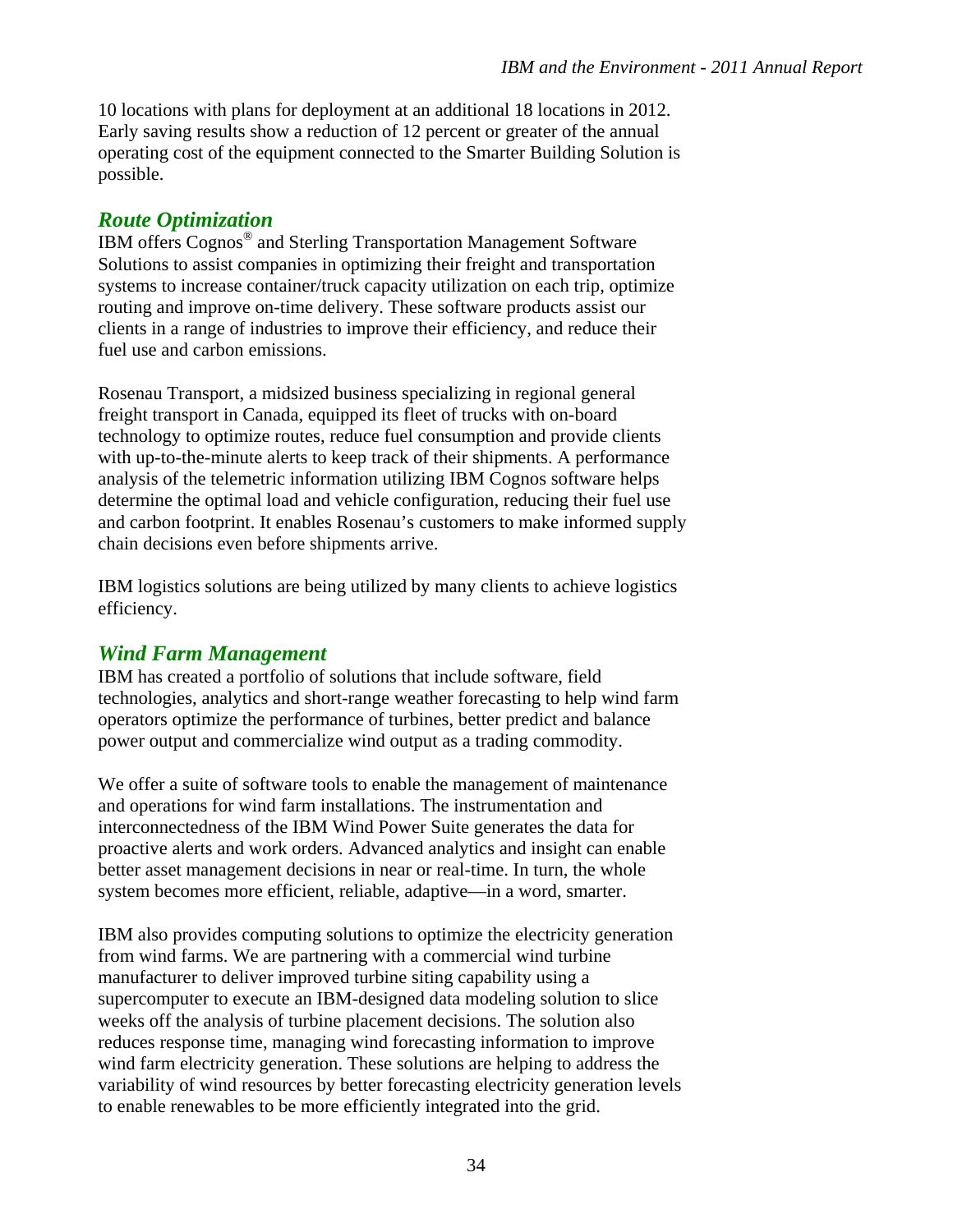### *Electrical Vehicles*

IBM is developing solutions to manage electric vehicles within the electricity grid system. We are involved in three levels of system design and integration:

#### **1. Integration of electric vehicles into the electricity grid to manage demand:**

Many renewable sources of energy, such as solar or wind power, can be used to augment the traditional generation of electricity, but only if the sun is shining or the wind is blowing. With the introduction of electric cars on a large scale, the power grid will have significant battery storage capacity attached to it. IBM is engaged in the development of the software and systems needed to manage and integrate electric vehicles into the grid infrastructure.

#### **2. Design of Electric Vehicle Software systems:**

IBM software tools have been a key contributor to the development of the Chevrolet Volt. GM engineers used IBM products to develop some of the Volt's critical electronic controls for the vehicle's innovative battery system, electric drive unit and cabin electronics.

#### **3. Battery Development:**

IBM researchers, along with colleagues in other companies and organizations, including national labs, have announced plans to develop a commercially viable lithium-air battery. Such a battery would use lithium, an energy-dense, highly flammable metal, to react with the readily available oxygen in the air to provide a battery with sufficient energy density to expand the range and capabilities of electric vehicles.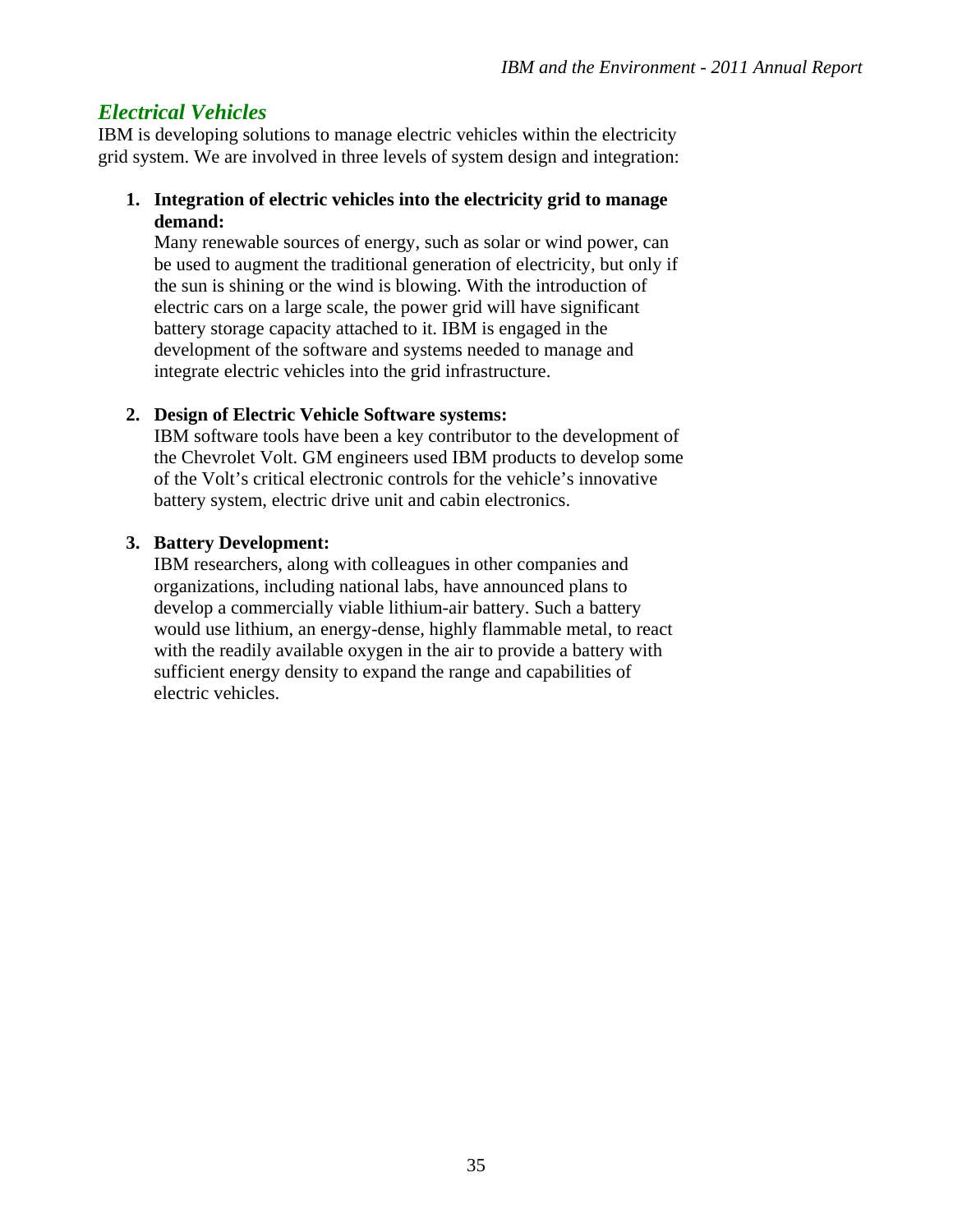## **Energy and Climate Programs**

**IBM recognizes climate change as a serious concern that warrants meaningful action on a global basis to stabilize the atmospheric concentration of greenhouse gases (GHGs). We believe all sectors of society, the economy and governments worldwide must participate in solutions to climate change.** 

\_\_\_\_\_\_\_\_\_\_\_\_\_\_\_\_\_\_\_\_\_\_\_\_\_\_\_\_\_\_\_\_\_\_\_\_\_\_\_\_\_\_\_\_\_\_\_\_\_\_\_\_\_\_\_\_\_\_\_\_\_\_\_

## **Climate Change**

IBM has been a leader in addressing climate change through its energy conservation and climate protection programs for decades. [Learn more about](http://www.ibm.com/ibm/environment/climate/position.shtml)  [our position and policy on climate change.](http://www.ibm.com/ibm/environment/climate/position.shtml) IBM's leadership is defined by our:

- Longstanding global commitment
- Comprehensive and multifaceted programs—covering the company's operations, products and services
- Leading-edge innovations and client solutions
- Significant results, both early and ongoing, benefiting IBM, our clients and the world

## **A Five-Part Strategy**

We have a five-part strategy to reduce the GHG emissions related to our operations:

- 1. Designing, building, updating and operating facilities, including data centers and manufacturing operations, that optimize their use of energy and materials and minimize GHG emissions
- 2. Purchasing electricity generated from low  $CO<sub>2</sub>$ -emitting and renewable energy-generating sources where feasible
- 3. Minimizing the use and emissions of perfluorocompounds (PFCs—a family of GHGs) in semiconductor manufacturing
- 4. Reducing employee commuting and business travel
- 5. Increasing the efficiency of IBM's logistics operations

In addition, in the area of our hardware and software products and services, IBM's strategy includes designing energy efficient products and providing clients with energy efficient solutions that also help protect the climate.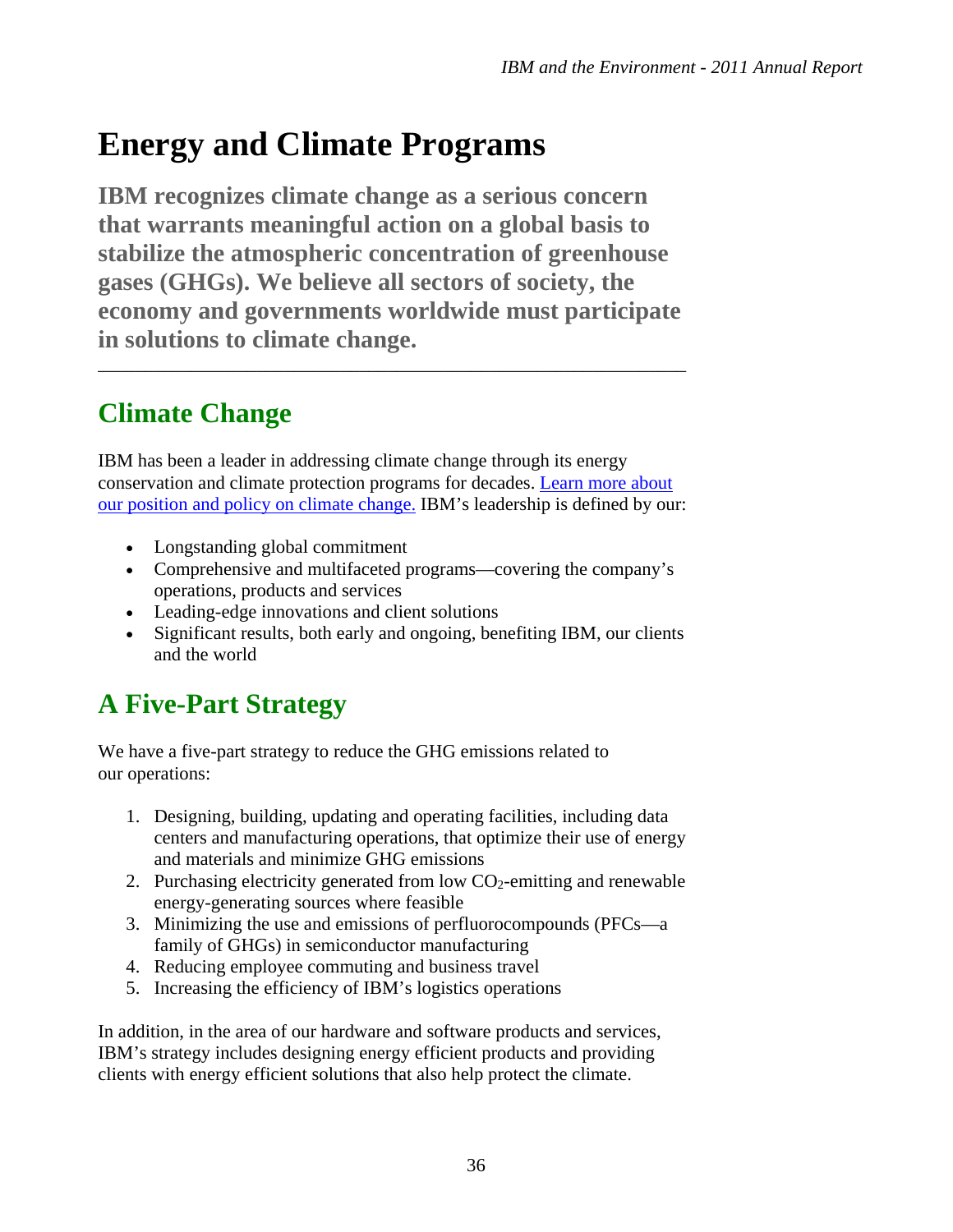IBM does not have plans to use emissions offsets to become "carbon neutral" for all or part of its operations. Our efforts to reduce IBM's GHG emissions are focused on delivering results in the areas where the company can make the greatest positive impact on climate protection—by devoting available resources to actions, products and solutions that actually increase energy efficiency and reduce GHG emissions for both IBM and our clients, rather than offsetting them.

### **Conserving Energy**

IBM's commitment to energy conservation dates back to 1974 and has continued, unabated, over the intervening years. Energy conservation is a major component of our comprehensive, multifaceted climate protection program because the release of  $CO<sub>2</sub>$  by utility companies powering our facilities, or from the use of fuel for heating or cooling, represents the greatest potential climate impact associated with our operations.

In 2011, IBM's energy conservation projects across the company delivered savings equal to 7.4 percent of our total energy use versus the corporate goal of 3.5 percent. These projects avoided the consumption of 378,000 megawatthours (MWh) of electricity and 326,000 million BTUs of fuel oil and natural gas, representing the avoidance of  $175,000$  metric tons of  $CO<sub>2</sub>$  emissions. The conservation projects also saved \$43 million in energy expense. These strong results are due to the continued, across-the-board focus on energy demand reduction, efficiency and the implementation of standard, global energy conservation strategies for facility operating systems.

IBM's energy conservation goal recognizes only identified projects that actually reduce or avoid the consumption of energy in our operations. Reductions in energy consumption from downsizings, the sale of operations and cost avoidance actions, such as fuel switching and off-peak load shifting, are not included in the results for measuring performance against achieving this goal. Moreover, the above results are conservative in that they include only the first year's savings from the conservation projects. Ongoing conservation savings beyond the first year are not included in the tally. Accordingly, the total energy savings and  $CO<sub>2</sub>$  emissions avoidance from these conservation actions is actually greater than this simple summation of the annual results.

*Energy Conservation* 

**3.5%** 

*Goal*  Achieve annual energy conservation savings equal to 3.5 percent of IBM's total energy use.

**7.4%** 

*Result*  In 2011, IBM's energy conservation projects across the company delivered savings equal to 7.4 percent of its total energy use.

**175,000**

\_\_\_\_\_\_\_\_\_\_\_\_\_\_\_

metric tons of  $CO<sub>2</sub>$ emissions avoided through IBM's energy conservation projects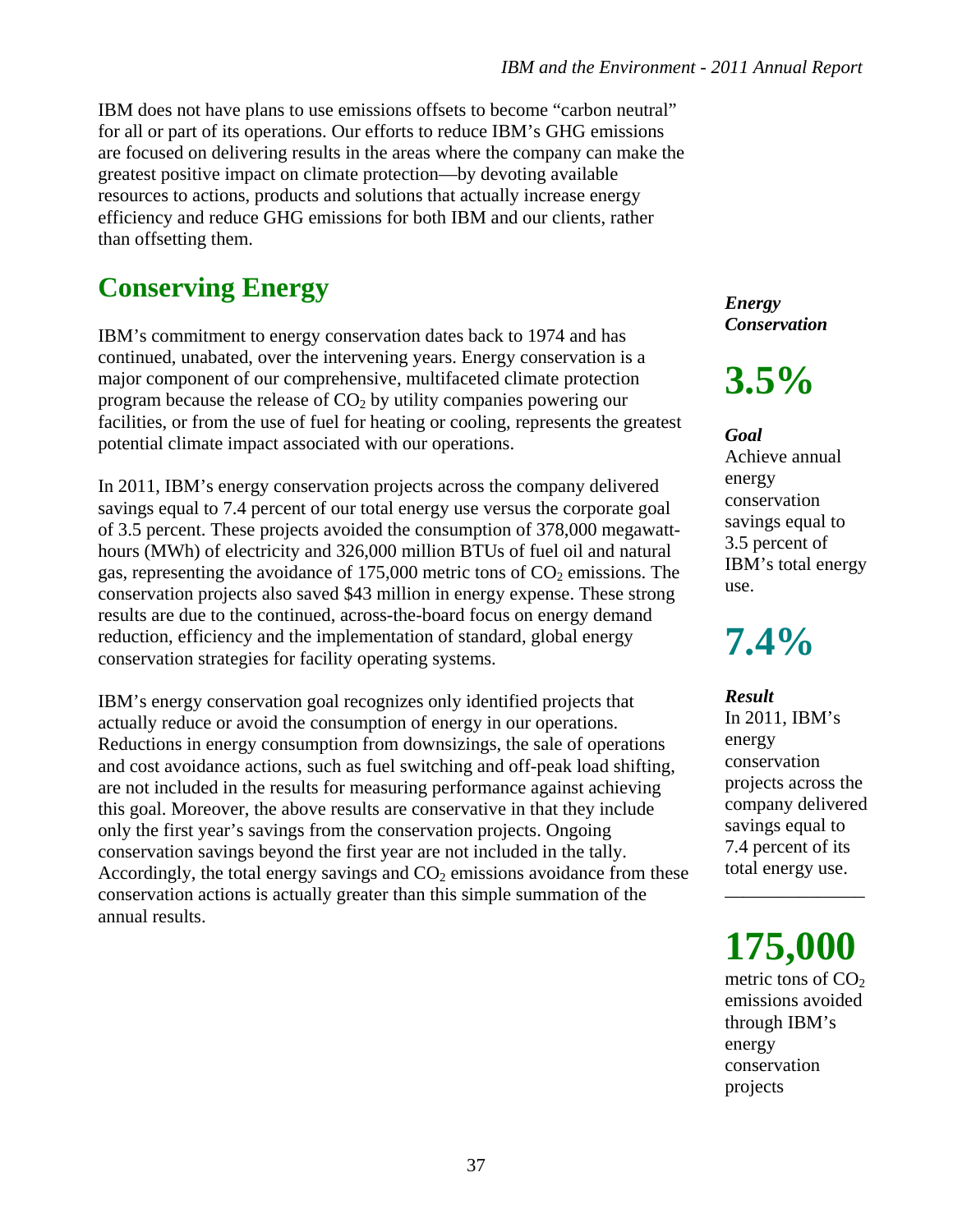|      | <b>Electricity and Fuel Use</b> | CO <sub>2</sub> (EST)    |
|------|---------------------------------|--------------------------|
| Year | (thousand MMBTU)                | (metric tons $x 1,000$ ) |
| 2007 | 23,638                          | 2,541                    |
| 2008 | 22,443                          | 2,502                    |
| 2009 | 21,507                          | 2,436                    |
| 2010 | 21,622                          | 2,156                    |
| 2011 | 21,758                          | 2,182                    |

#### Electricity and Fuel Use and Related CO<sub>2</sub> Emissions

Scope 1 and  $2 \text{CO}_2$  Emissions

**2011** 21,758 2,182 IBM uses the Greenhouse Gas Protocol: A Corporate Accounting and Reporting Standard

developed by the World Resources Institute and the World Business Council for Sustainable Development for estimating and reporting its  $CO<sub>2</sub>$  emissions.

 $CO<sub>2</sub>$  emissions data includes the  $CO<sub>2</sub>$  avoidance associated with IBM's purchases of renewable energy.

#### *Between 1990 and 2011, IBM saved 5.8 billion kWh of electricity consumption, avoided 3.7 million metric tons of CO<sub>2</sub> emissions (equal to 55 percent of the company's 1990 global CO<sub>2</sub> emissions) and saved \$442 million through its annual energy conservation actions.*

Our global energy management program leverages the expertise of more than 40 IBM energy management professionals deployed around the world. The team has created best-practices checklists that set minimum expectations for building systems and operations, including controls and equipment for lighting, HVAC, central utility plants (CUPs), compressed air, data center and IT systems, cafeterias and office systems. All IBM sites using 2,000 MWh/year or more of energy must complete the checklists, perform a gap analysis and develop an energy conservation implementation plan a minimum of every three years. The program is buttressed by several enterprise-level databases that collect and store energy-use data, conservation project results and completed checklists, enabling monthly metrics reporting to the management team. The continuous review of energy use and conservation performance has driven the strong results noted above.

We use a full range of energy efficiency initiatives in achieving our results. In 2011, more than 2,300 energy conservation projects were completed at 364 IBM locations around the world. Some examples:

 Projects to match building lighting and occupancy schedules or to install more efficient lighting systems were implemented at 203 locations, reducing electricity use by 16,220 MWh and saving \$1.9 million.

## **5.8 billion kWh**

of electricity conserved,

## **3.7 million**

metric tons of  $CO<sub>2</sub>$ emissions avoided and

## **\$442 million**

saved between 1990 to 2011 through IBM's annual energy conservation actions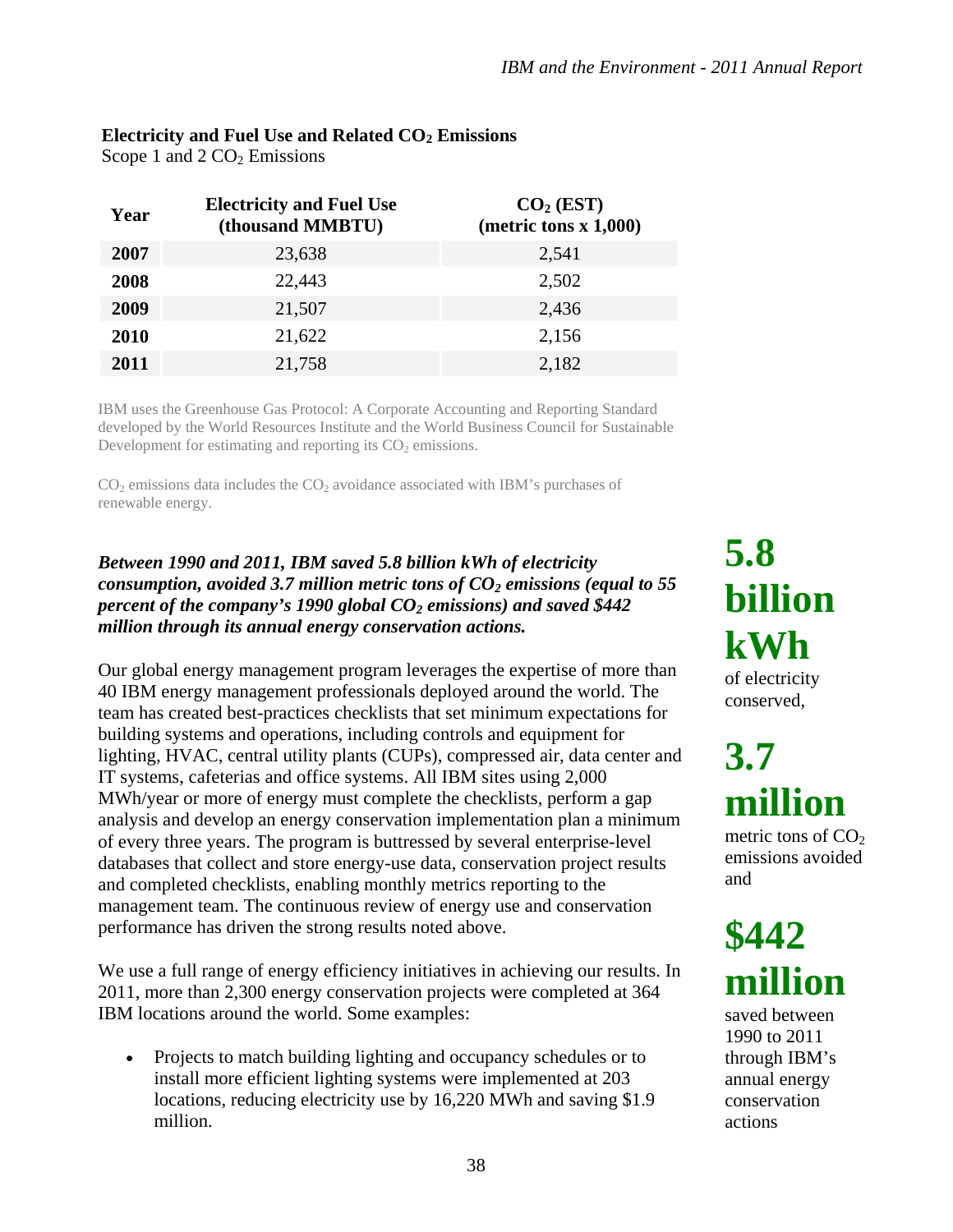- HVAC systems or operating schedules were modified at 155 locations, reducing electricity use by 41,870 MWh and fuel use by 97,130 MMBTU, saving \$5.2 million.
- CUP projects were implemented at over 60 locations:
	- o Boiler and chiller optimization projects reduced electricity use by 12,330 MWh and natural gas use by 2,790 MMBTU, saving \$1.4 million.
	- o Free cooling projects reduced electricity use by 11,890 MWh and natural gas use by 1,700 MMBTU, saving \$1.6 million.
	- o Equipment upgrades reduced electricity use by 14,900 MWh and natural gas use by 2,500 MMBTU, saving \$1.6 million.
- Re-commissioning projects at 12 locations delivered reductions of 14,800 MWh of electricity use and 32,100 MMBTU of fuel use, saving \$1.2 million.

IBM is also implementing innovative, leading-edge technologies that enable real-time management of energy use. We are deploying IBM's Smarter Building technologies to increase the energy efficiency of our own facilities. In 2011, IBM deployed this solution at 10 of its highest energy consuming facilities with an additional 18 locations planned for deployment in 2012. In two of the initial projects, the IBM Rochester, Minnesota, and Silicon Valley Lab, California, facilities reduced energy consumption associated with air handlers by 12 percent and 8.3 percent respectively. Together, the energy reductions at these two sites generated significant savings. When fully deployed, the Smarter Building application will be used at facilities that represent 50 percent of IBM's energy usage—reducing consumption, eliminating GHG emissions and saving an estimated \$5 million in annual operating expense by 2015.

### *Data Centers*

IBM manages a diverse portfolio of data centers, consisting of both IBM and IBM-managed customer facilities all over the world. IBM also operates additional raised floor space to support our internal operations as well as design and test centers for our Systems and Technology Group and Software Group.

We take a holistic approach to managing our data center portfolio, building new, high-efficiency data center space where we need to expand our raised floor space to meet the needs of existing and new customers, and retrofitting and improving existing data center space to increase utilization and derive more workload per area, equipment and energy resources. These efforts are accomplished through the following initiatives: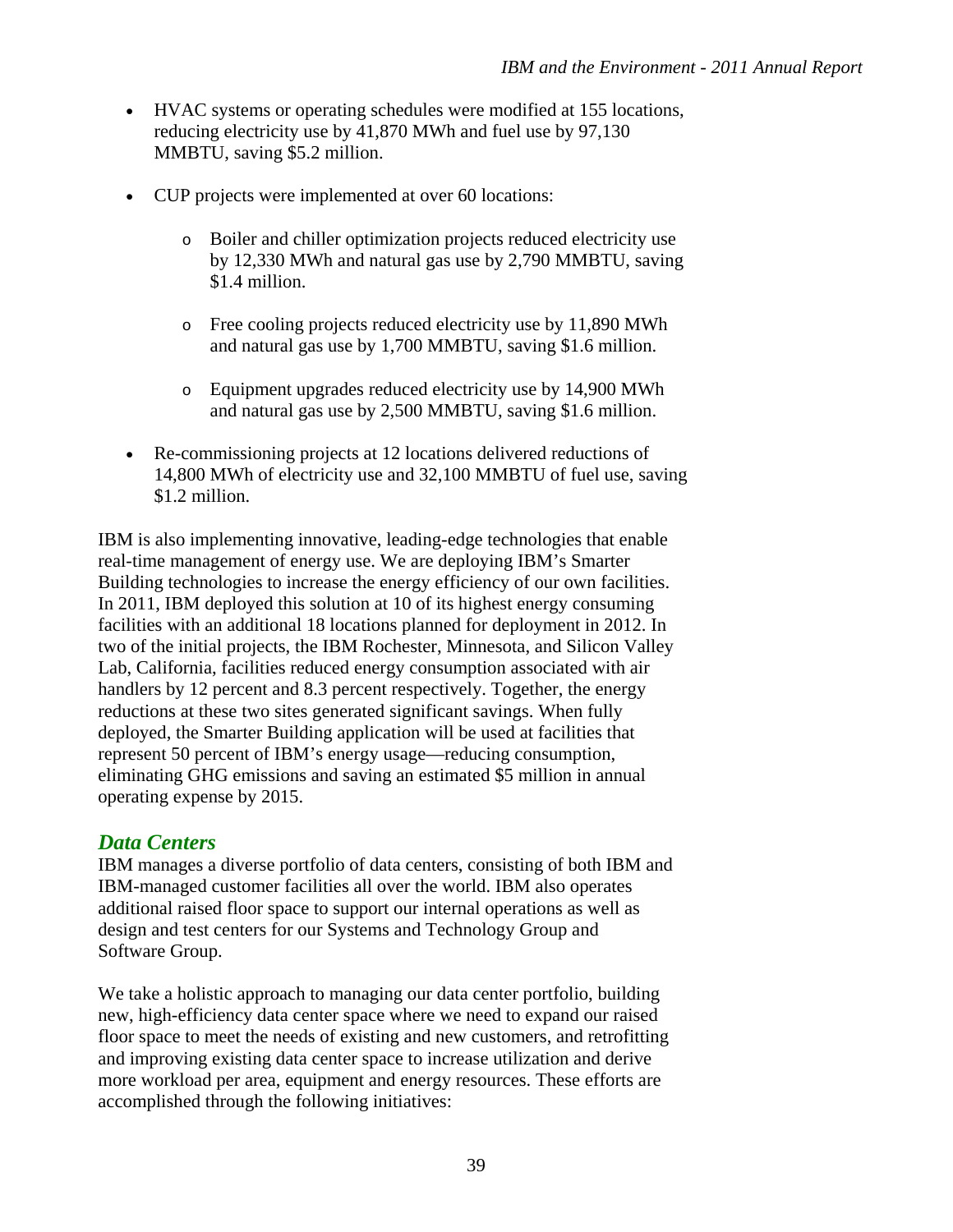- 1. Building new high-efficiency data center space. IBM's most recent data center expansions in the United States have achieved LEED® certification and use state-of-the-art design and system techniques to enable PUE measurements of 1.4 to 1.6 when the data center is fully populated. PUE (Power Usage Effectiveness) is the ratio of the total power required at the data center divided by the power required to operate the IT equipment.
- 2. Implementing best practices and thermal monitoring programs at our existing data centers to optimize cooling delivery and minimize energy use and cost.
- 3. Virtualizing and consolidating existing workloads for our internal operations and customer accounts, and utilizing cloud computing capabilities where it provides leverage to our operations and our client operations. Virtualizing workloads allows a single server to support multiple applications or images, making use of the full capabilities of state-of-the-art IT equipment and executing more workload in less space with less energy.

### *New Data Center Construction*

IBM's most recent data center expansion, constructed in 2011 in New Zealand, uses state-of-the-art design and system techniques to enable PUE measurements of less than 1.4 when the data center is fully populated. The data center has several leadership characteristics:

- Smarter data center management: Intelligent building systems connect IT equipment with the centralized energy consumption analysis system, constantly measuring power, water and fuel use in real-time to identify opportunities to conserve energy in line with demand.
- **Free-flow cooling:** Energy consumption is reduced by taking advantage of free cooling—using the outside air to cool the data center, and rain water stored in over-sized underground pipes for cooling tower make-up. By extracting heat through plate exchangers connected to each cooling tower, this free cooling is made possible for longer periods, even in Auckland's sub-tropical climate. The facility also uses the cool temperatures of the public water supply to pre-cool outside air before releasing it to the data center systems.
- **Variable speed fans:** The data center cooling system uses variable speed fans with directed air flow into the raised floor space, dampers on the perforated floor tiles to manage cooling air flow, and a ducted air return system to optimize the efficiency and coverage of the cooling air delivery.
- **Building standards:** The entire structure is built to a targeted Building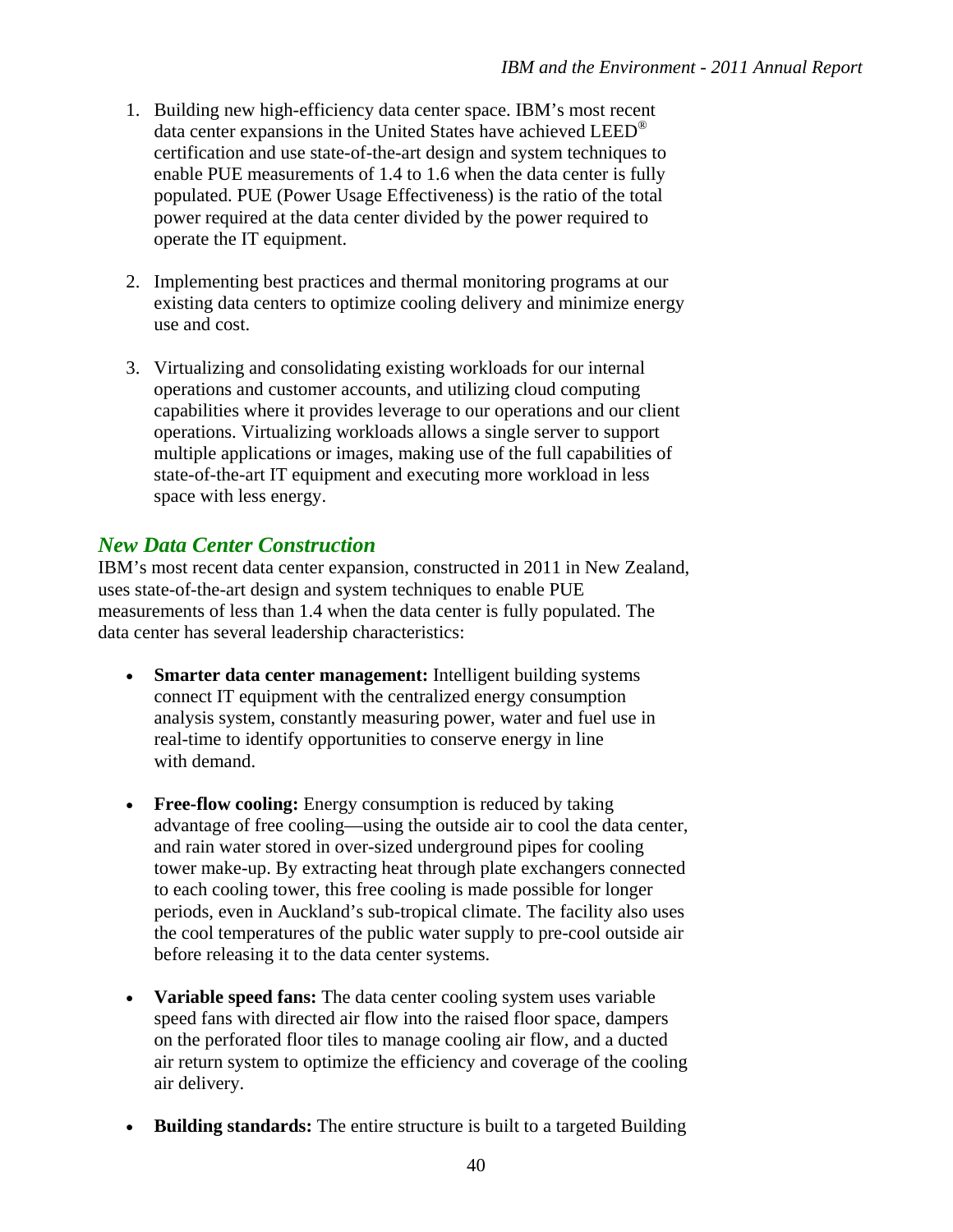Green Star rating of four stars, a targeted Office Green Star rating of five stars and a targeted Data Center Green Grid Level 2 rating.

 **Cloud computing capability:** Built to global IBM cloud architecture specifications, the data center is enabled for virtualization, auto provisioning, metering and billing, and integrated service management to allow clients to access IT resources as they are needed.

#### *Existing Data Centers*

In 2011, we completed 228 projects at 86 existing data center locations that reduced energy use by over 33,700 MWh, and saved more than \$3.8 million. These projects included blocking cable and rack openings, rebalancing air flow, and shutting down, upgrading and reprovisioning air flow from computer room air conditioning units. Total savings from these projects are equivalent to the energy use of a 4,000 to 6,000 square meter IBM strategic data center.

IBM's Measurement & Management Technologies, a thermal monitoring management system, was installed at 40 data centers. This innovative technology from IBM Research produces a real-time three-dimensional thermal map of the detailed heat sources and sinks within a data center, allowing for accurate identification and mitigation of data center hot spots and increased data center operating temperatures, with attendant reductions in cooling requirements.

As an example, implementation of best practices, thermal balancing of the raised floor, and increasing the raised floor temperature by 2°F at IBM's Rochester, New York, data center achieved an annual 7.3 percent reduction in energy use in the raised floor area.

Our Global Technology Services business unit initiated a program to verify that x86 servers have power management capabilities enabled when they are installed in IBM data centers. Based on server purchase data and a conservative estimate of idle to maximum power ratio and server utilization rates, this effort is estimated to have reduced electricity use across IBM data centers by 5,000 MWh in 2011.

#### **System Virtualization and Cloud Computing:**

Virtualizing workloads allows a single system to support multiple applications or images, making use of the full capabilities of state-of-the-art IT equipment and executing more workload in less space with less energy.

IBM is utilizing virtualization technologies to consolidate multiple workloads from servers and storage systems with low utilization onto single systems, reducing energy use and cost by more than 142,000 MWh and \$16.5 million in 2011. IBM has virtualized more than 90,000 applications in our owned/leased data centers in the past three years, moving them from single-use systems to either existing or new virtualized servers or storage systems, and we are continuing to implement virtualization projects at a similar pace in 2012, with

## **\$3.8 million**

saved by 228 energy conservation projects at 86 existing data center locations that reduced energy use by a total of over 33,700 MWh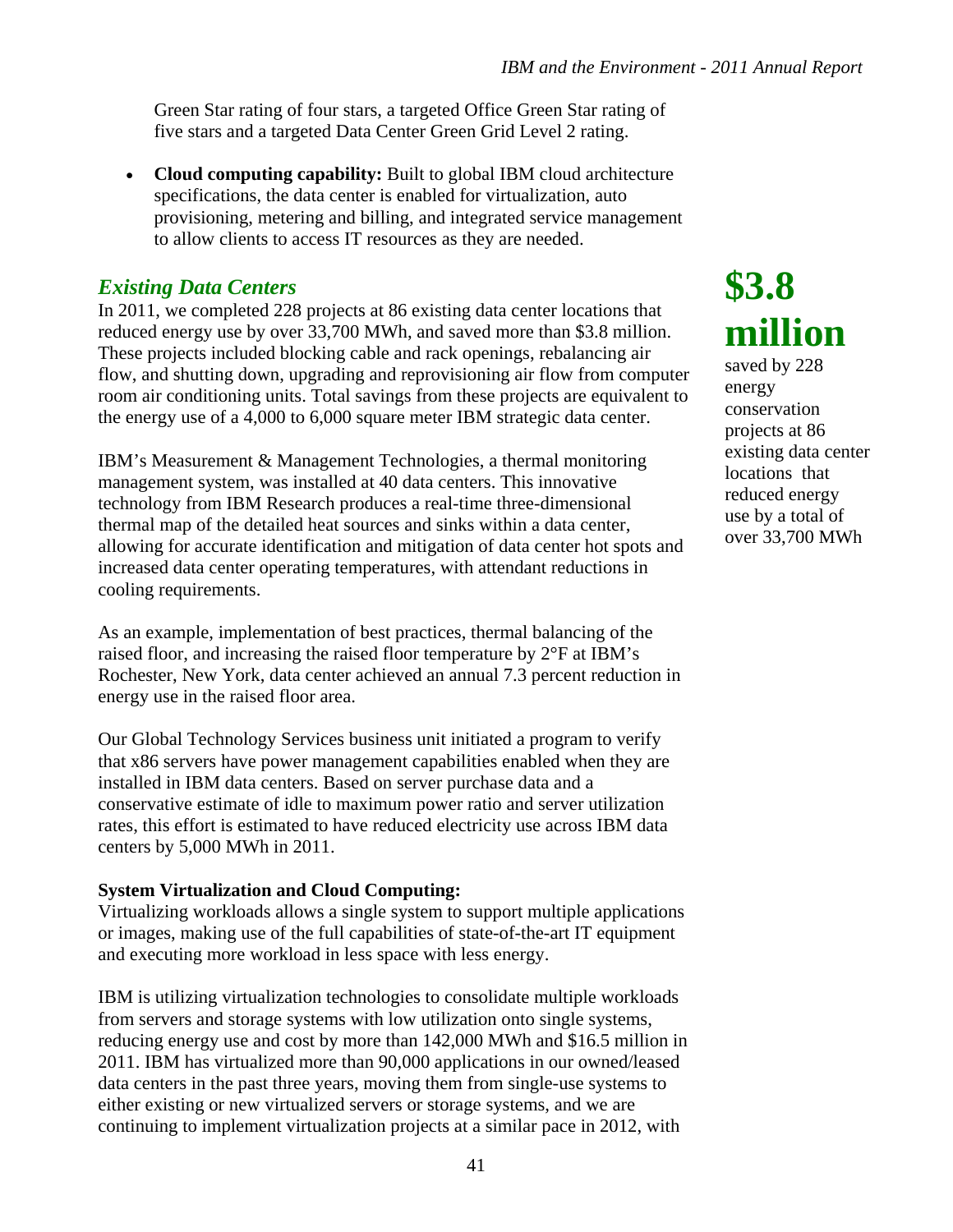an expectation of similar results in improved operational efficiency and lowered capital and operating costs.

We expanded IBM's cloud computing programs over the course of 2010 and 2011. Cloud computing is an efficient model for providing IT services, representing a computing services model that optimizes the use of virtualization technologies. It allows us to better balance workloads, adjust power consumption and virtualize infrastructure in data centers to better align processing needs with power consumption. IBM has established a globally integrated cloud delivery network with centers in New Zealand, Singapore, Germany, Canada and the United States, including the leadership data centers in Raleigh, North Carolina, and Boulder, Colorado, along with 13 global cloud labs.

### *Voluntary Data Center Energy Efficiency Initiatives*

In January 2012, the European Commission (EC), the executive body of the European Union (EU), awarded 27 IBM Data Centers in 15 different countries in the EU with "Participant" status in Data Center Energy Efficiency, based on the EU Code of Conduct (CoC) for Energy Efficient Data Centers. The registered data centers represent more than 70 percent of IBM's strategic outsourcing data center space in the EU. The honor represents the largest portfolio of data centers from a single company to receive the recognition to date. The EU CoC is a voluntary initiative that aims to promote energy efficiency performance standards for data centers.

IBM maintains energy efficiency leadership in its data centers by deploying uniform practices across its global data center portfolio. In addition, IBM applies innovative solutions such as Measurement & Management Technologies thermal monitoring and control system, virtualization technologies, dynamically managed air conditioning control systems and development of alternate power systems such as the direct current solar system at IBM's Software Group lab in India.

IBM data center and IT system professionals continue to be involved in governmental and professional data center energy efficiency initiatives including the EU CoC for Energy Efficient Data Centers program, ENERGY  $STAR^{\circledast}$  and The Green Grid<sup>®</sup> initiatives. These programs set operating criteria or metrics that inform and encourage data center operators and owners to reduce energy consumption in a cost-effective manner while enabling operators to maintain the mission-critical functions of their data centers.

### **Renewable Energy**

In 2011, IBM purchased 518 million kWh of renewable energy. These purchases represented 10.2 percent of the company's global electricity usage and a  $CO<sub>2</sub>$  emissions avoidance of 215,000 metric tons. IBM continued to contract for renewable energy purchases in Australia, Austria, Belgium,

## **27**

IBM data centers in 15 different countries were awarded "Participant" status in Data Center Energy Efficiency, based on the EU Code of Conduct for Energy Efficient Data Centers.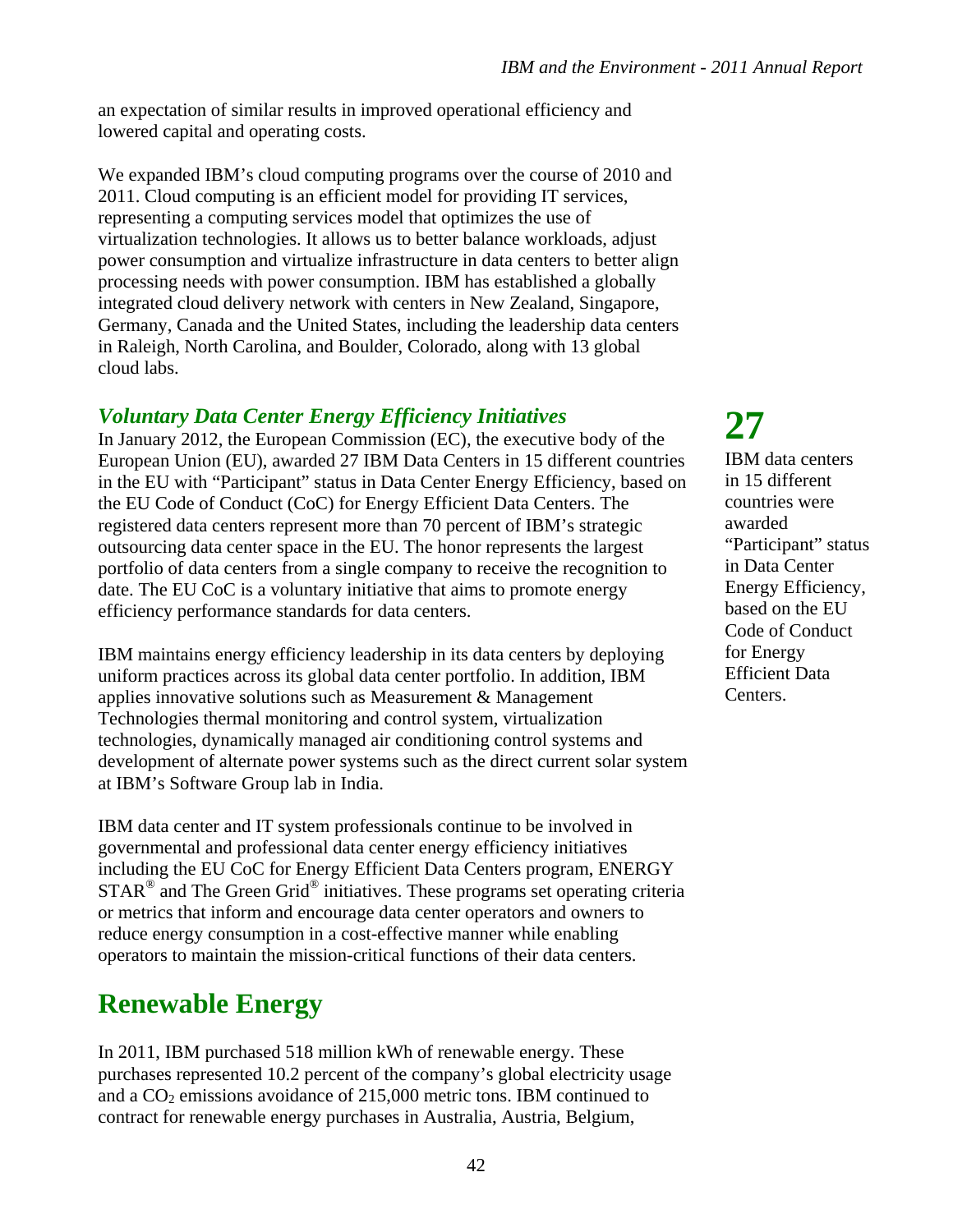Denmark, Finland, Japan, Netherlands, Sweden, Switzerland, the United Kingdom and the United States in 2011. Renewable electricity purchases declined by 7.6 percent from 2010 to 2011 due to varying market conditions and renewable energy availability in the various markets in which IBM purchases renewable energy. IBM's energy conservation efforts and its procurement of renewable energy in 2011 combined to avoid the emissions of 390,000 metric tons of  $CO<sub>2</sub>$ .

IBM endeavors to procure renewable energy to power its data center operations whenever it is available and financially reasonable. Of the 27 data centers registered to the EU CoC, 18 receive some or all of their electricity from renewable generation sources. In the United States, both the Boulder, Colorado, and Raleigh, North Carolina, data centers receive a portion of their electricity from renewable sources.

### *Research to Advance Renewable Energy*

In addition to procuring renewable energy for our own use, IBM is working to further the availability and affordability of renewable energy by investing in IT-related research and development. Three recent examples:

 **IBM Teams With Bureau of Energy Efficiency to Prepare for India's First Smart Grid Project** 

In May 2011, IBM announced a collaboration with The Bureau of Energy Efficiency (BEE) in India to create the country's first smart grid project. Together they will create a cost-benefit analysis for smart grid activities as part of the National Mission for Enhanced Energy Efficiency (NMEEE). A BEE project, NMEEE is one of eight national missions that promote innovative policy and regulatory regimes, financing mechanisms and business models that help sustain the market for energy efficiency.

Through this project, IBM plans to apply our deep services expertise to help determine smart grid readiness in India. We will lay out a strategic assessment framework that looks at the adoption of new smart grid technologies and identifies alignments in policy and regulatory frameworks to make each solution possible. We will help BEE determine global smart grid potential and also create toolkits for regulators and utilities to assess the benefits of smart grid investment decisions.

 **IBM Joins European Consortium to Build a Smart Grid Using Renewable Energy** 

In October 2011, IBM announced we had joined a collaborative consortium to help develop an energy grid that uses at least 50 percent of renewable energy sources such as wind power, solar energy and biogas. Led by an EU-funded consortium, the EcoGrid EU project will demonstrate a smart energy grid that allows smart devices to use renewable electricity based on near-real-time pricing and availability.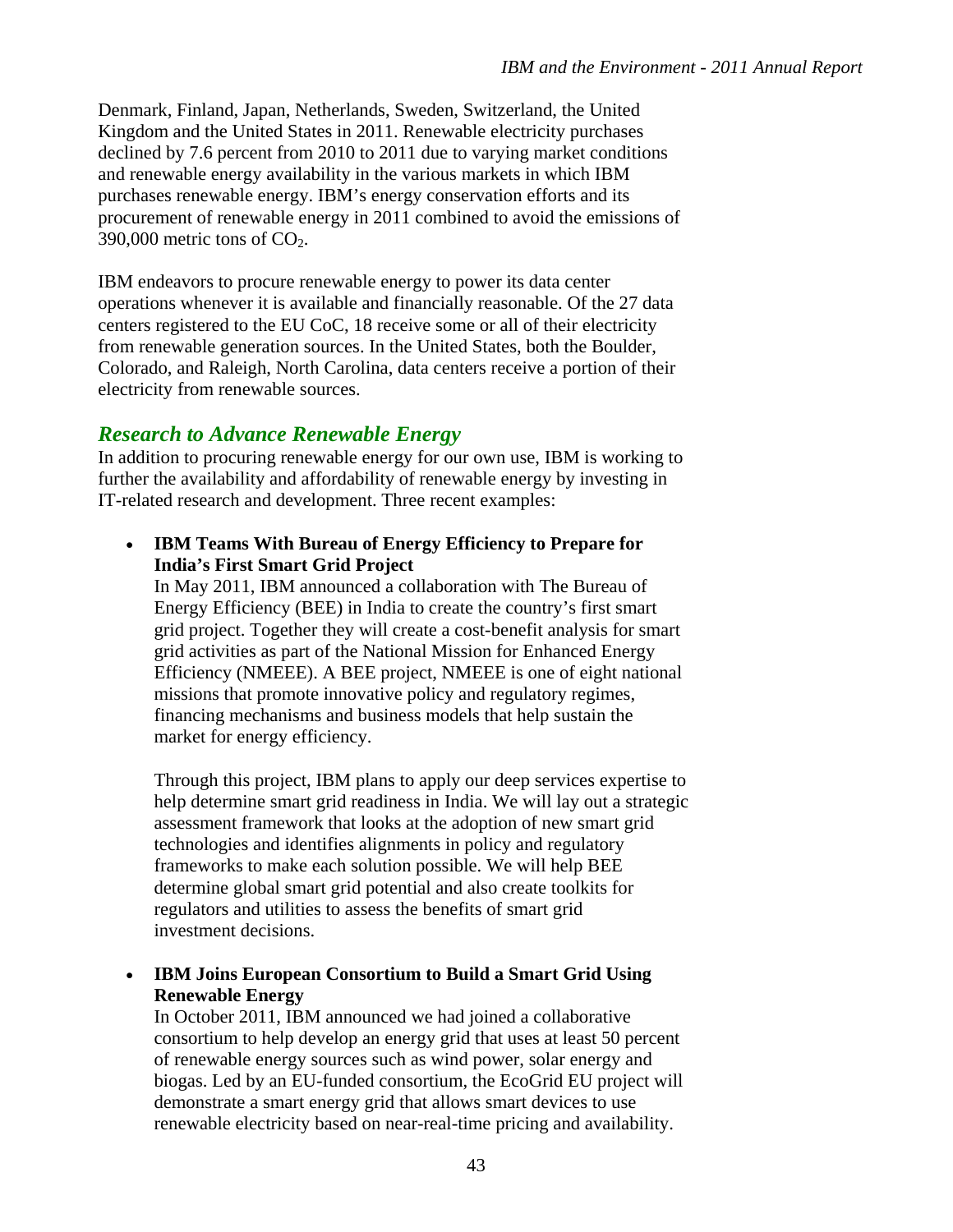With 16 partners from 10 different countries, the project will continue for the next 48 months with set goals to increase consumer interest in smart grids, and develop new technologies that will improve energy forecasting and cost balancing, as well as reduce the congestion and losses across the distribution grid.

#### **IBM and Sustainable Energy Authority Ireland Focus on Renewable Energy**

In October 2011, IBM announced a collaboration with The Sustainable Energy Authority Ireland (SEAI) to understand and minimize the environmental impact of converting wave energy into electricity. This project, the first to utilize real-time streaming analytics for monitoring underwater noise generated by wave energy conversion devices, represents a significant step toward the ability to successfully and sustainably utilize the ocean as a new renewable energy resource.

### **CO2 Emissions Reduction**

IBM has committed to reduce our operational  $CO<sub>2</sub>$  emissions in accordance with the objective detailed in the adjacent sidebar. As of year-end 2011, our energy conservation results and procurement of renewable energy resulted in a 16 percent reduction in our energy-related  $CO<sub>2</sub>$  emissions from the 2005 base year of this goal. Operational  $CO<sub>2</sub>$  emissions increased slightly from 2010 to 2011 primarily due to the decrease in renewable electricity purchases and associated 12.9 percent decrease in avoided  $CO<sub>2</sub>$  emissions.

IBM's  $CO<sub>2</sub>$  emissions reductions have been achieved through the actions outlined below. In addition, improvements in the  $CO<sub>2</sub>$  emissions profile of the electricity that IBM purchased also had a favorable, albeit limited, impact on the company's performance.

- IBM's energy conservation efforts have reduced or avoided a total of 1.5 million MWh of electricity and 2.7 million MMBTU of fuel use (based on one-year savings associated with conservation projects) from 2006 to 2011, which represents a reduction in IBM's electricity and fuel use of 2.6 percent and 23.2 percent, respectively, against the 2005 baseline use adjusted for acquisitions and divestitures.
- IBM purchased 518,000 MWh of electricity generated from renewable sources in 2011, resulting in an avoidance of 215,000 metric tons of  $CO<sub>2</sub>$  emissions associated with the generation of the electricity used by IBM. We contract for these purchases through programs sponsored by suppliers or the responsible utility.

*CO2 Emissions Reduction* 

## **12%**

#### *Goal*

Between 1990 and 2005, IBM's energy conservation actions reduced or avoided  $CO<sub>2</sub>$ emissions by an amount equal to 40 percent of its 1990 emissions. To further extend this achievement, IBM set an aggressive "2nd generation" goal: to reduce the  $CO<sub>2</sub>$  emissions associated with IBM's energy use 12 percent between 2005 and 2012 through energy conservation and the procurement of renewable energy.

## **16%**

### *Result*

As of year-end 2011, IBM's energy conservation results and procurement of renewable energy resulted in a 16 percent reduction in IBM's energyrelated  $CO<sub>2</sub>$ emissions from 2005.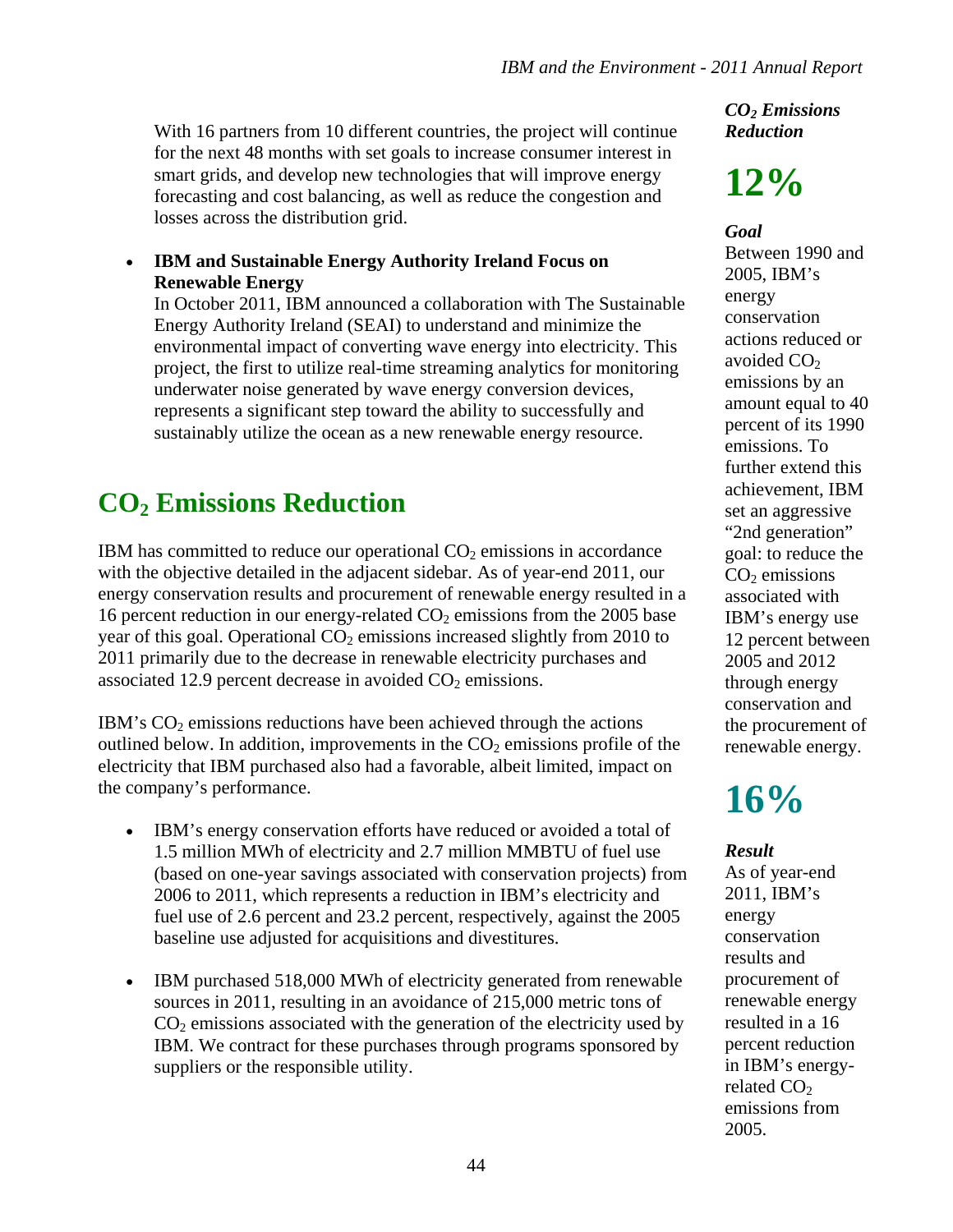### **CO2 Emissions Reduction**

Metric Tons  $\times$  1.000



## **PFC Emissions Reduction**

IBM releases some perfluorocompounds (PFCs) from our semiconductor manufacturing operations. Although the releases are in relatively small amounts (in  $CO<sub>2</sub>$  equivalents, when compared to IBM's indirect  $CO<sub>2</sub>$ emissions), IBM was the first semiconductor manufacturer to set a numeric reduction target for PFCs in 1998. We subsequently set a second generation goal to achieve an absolute reduction in PFC emissions from semiconductor manufacturing of 25 percent by 2010 against a base year of 1995. We exceeded this goal by reducing IBM's PFC emissions by 36.5 percent at yearend 2010.

IBM is presently evaluating a third generation goal for PFC emissions reduction. A separate but relevant activity is the Semiconductor Industry Association's current work with the United States Environmental Protection Agency (EPA) to update various parameters (e.g., process emissions factors, emissions abatement system destruction efficiencies) and methodologies for estimating PFC emissions from semiconductor operations. IBM plans to incorporate, as appropriate, the updated factors and methodologies at the conclusion of this industry and EPA effort in establishing its next generation PFC emissions reduction goal.

While our goal-setting process is underway, we continue to take actions to reduce our PFC emissions and monitor performance. Between 2010 and 2011, we reduced our PFC emissions by 2.8 percent—primarily as a result of work at the Burlington, Vermont, facility where  $C_2F_6$  was substituted by  $C_4F_8$  in several chamber clean processes in the 200 mm fab.  $C_4F_8$  is more fully utilized in the clean process and has a lower global warming potential than  $C_2F_6$ .

IBM also monitors two other materials with global warming potentials that are used in connection with manufacturing operations: 1) nitrous oxide  $(N_2O)$ ,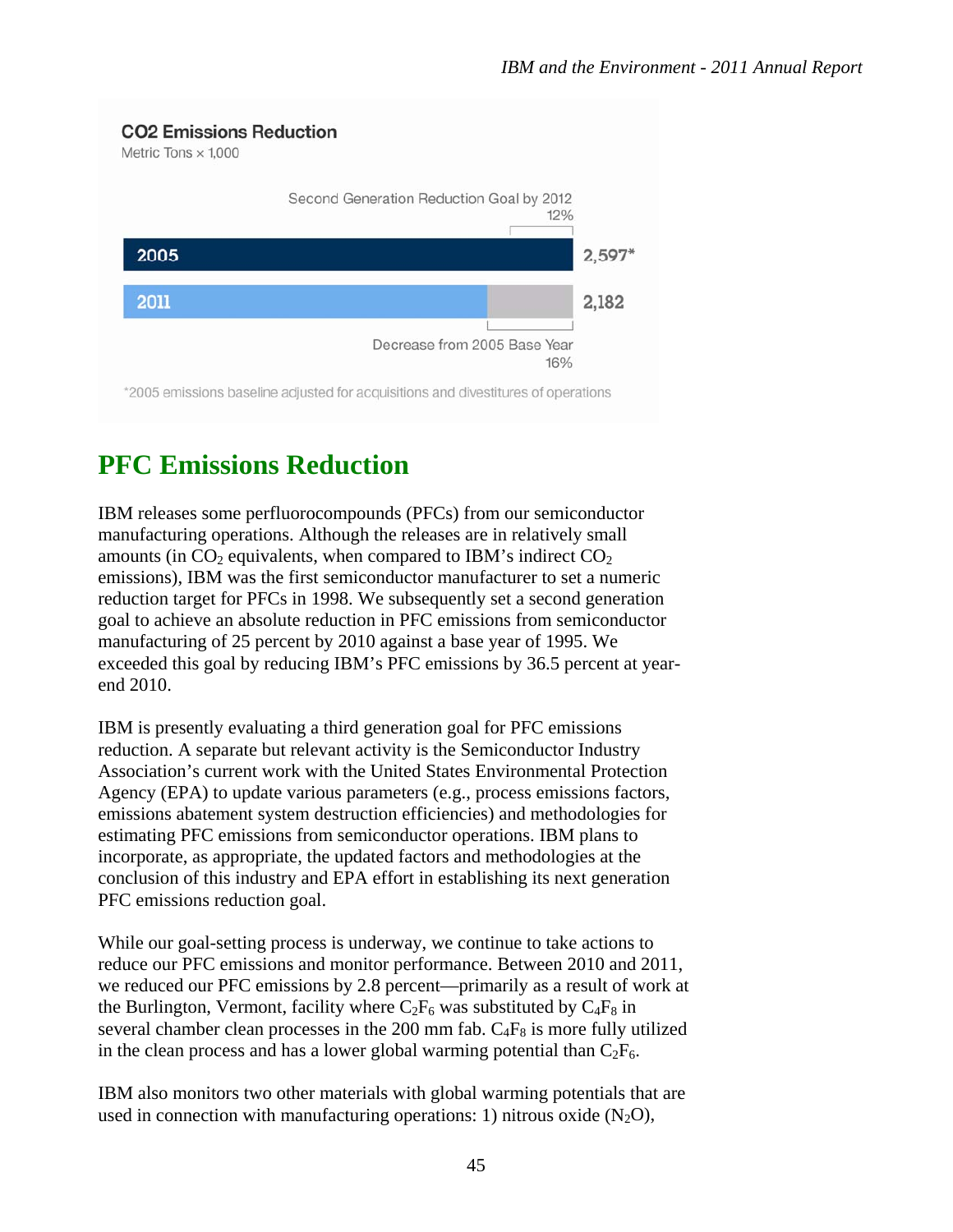which is used in the manufacture of semiconductors but has lower global warming potential than the PFC gases; and 2) heat transfer fluids that are primarily used in tool-specific chiller units associated with manufacturing processes.

- IBM emitted 29,200 metric tons of  $CO<sub>2</sub>e$  of N<sub>2</sub>O, which has a lower global warming potential than the PFC gases used in its semiconductor operations.
- $\bullet$  IBM generated a CO<sub>2</sub>e of 51,000 metric tons from fugitive emissions of heat transfer fluids used in chiller systems.

In addition to monitoring emissions, IBM continues to evaluate preferable replacements for these materials. At IBM's Burlington facility, a wafer test team completed a two-year project to qualify a new non-conductive heat transfer fluid used in tool-specific chiller units. The new fluid fills the microscopic air gaps between the wafer chuck and the physical wafer, on wafer test equipment. It has a lower vapor pressure and a lower global warming potential, resulting in fewer process fluid losses and reducing the metric tons of  $CO<sub>2</sub>e$  emitted from the process by more than two orders of magnitude and the fluid expense by over \$100,000 a year.

### **Voluntary Climate Partnerships**

IBM continued its participation in the World Wildlife Fund's Climate Savers program in 2011, working toward the committed reduction goal: Between 1990 and 2005, we reduced or avoided  $CO<sub>2</sub>$  emissions by an amount equivalent to 40 percent of our 1990 emissions through our global energy conservation program. To extend this achievement, we intend to reduce  $CO<sub>2</sub>$ emissions associated with our operational energy (electricity and fuel) use by 12 percent between 2005 and 2012 through energy conservation and the purchase of renewable energy.

Under Climate Savers, IBM has also committed to improving the energy efficiency and energy utilization of our internal and clients' data centers through activities and offerings for data center best practices, measurement and monitoring programs, and virtualization and consolidation programs. Activities in support of this commitment are detailed in the Data Centers section above.

Though the United States EPA discontinued the Climate Leaders program in 2010, IBM intends to meet the second generation GHG reduction commitment we set under the Climate Leaders program: To reduce total global GHG emissions by 7 percent from 2005 to 2012. We achieved our initial goal by reducing total global energy-related GHG emissions by an average of 6 percent per year and PFC emissions by 58 percent from 2000 to 2005.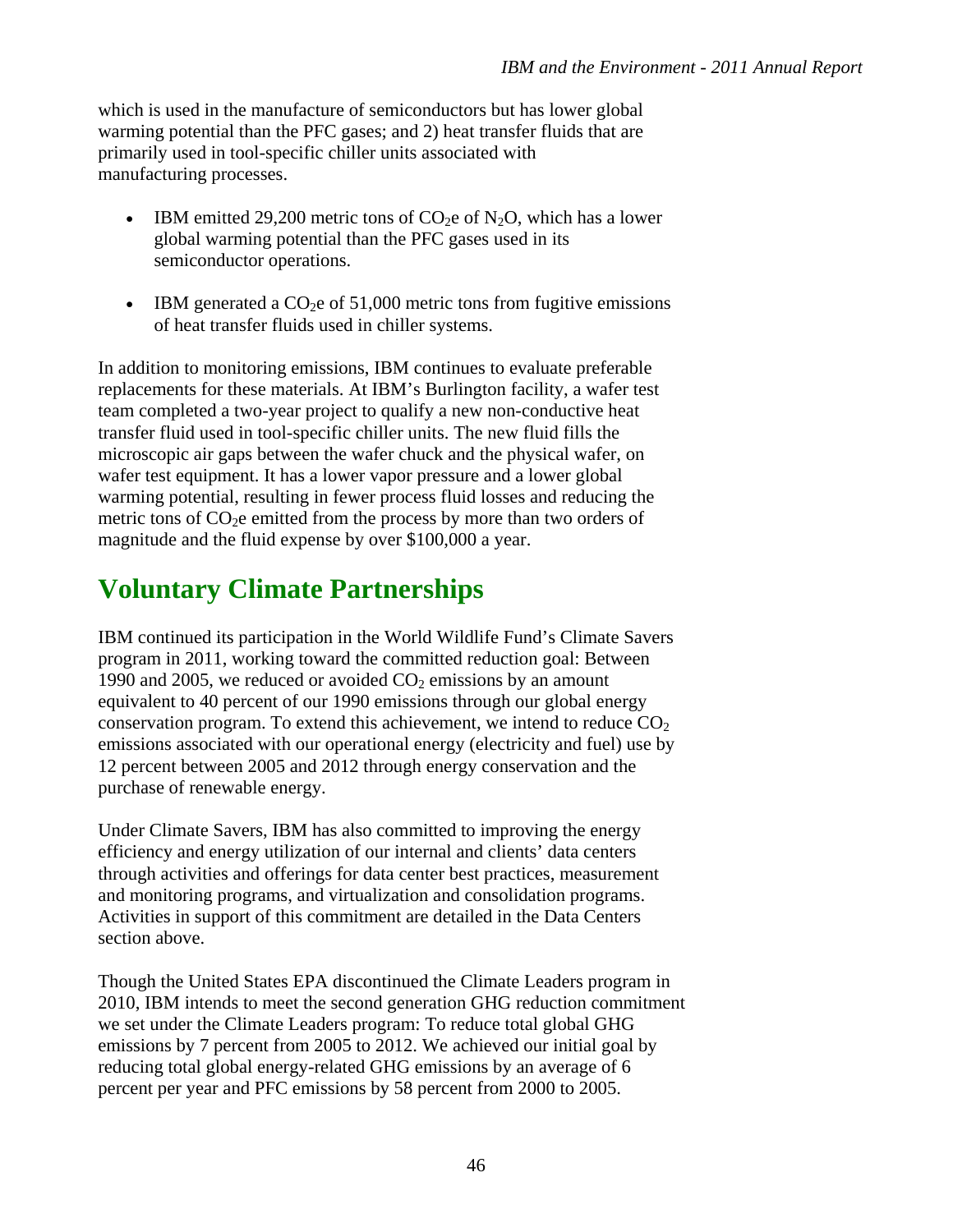### **Transportation and Logistics Initiatives**

### *Employee Commuting and Leased/Rental Vehicles*

IBM has been active in promoting programs that reduce the commute to work for our employees. Key contributors to this effort are IBM's two flexible work programs:

- Work-at-home: Enables many employees to work from a home office
- Mobile employees: Enables many other employees to work from home a designated number of days each week

In 2011, more than 128,000 of our employees (29 percent) globally participated in one of these two programs, which not only helps employees balance their work and personal responsibilities, but also benefits the environment. In the United States alone, IBM's work-at-home program conserved approximately 6.4 million gallons of fuel and avoided more than 50,000 metric tons of  $CO<sub>2</sub>$  emissions in 2011.

IBM joined the reconstituted United States Best Workplaces for Commuters<sup>SM</sup> (BWC) program in 2009. Currently, 22 IBM locations are registered as BWC sites, which represent approximately 60 percent of the company's United States employees. Many locations actively work with their local or regional transit commissions to integrate IBM's programs with regional programs to increase commuting options for the company's employees. Globally, many of our locations provide support for the use of public transit systems, including shuttles from locations to mass transit stations, and alternate transportation or "loaner" cars for business trips during the workday.

In some countries, IBM provides leased vehicles for employees as part of their compensation package. In these cases, we continue our effort to move to more fuel-efficient vehicles by setting standard guidelines for smaller engine sizes with lower emissions profiles. These guidelines enable reductions in average car emission levels as their car fleets are renewed. For the cars our employees rent while travelling, we have worked with rental car companies to require and/or offer higher mileage vehicles for employee rentals.

### *Business Travel*

In 2011, IBM further expanded the use of collaboration tools, both internally and externally, which provides business efficiency and boosts productivity by connecting our global workforce 24/7 while reducing travel-related resource consumption and emissions. We conducted more than one million online meetings and exchanged more than 15 billion instant messages. We also have increased our use of video conferencing to help reduce the need for travel while enabling team interaction. In addition to more than 400 video-equipped IBM conference and briefing rooms globally, we completed work on an initial IBM Sametime® desktop video pilot to extend video capability to employees'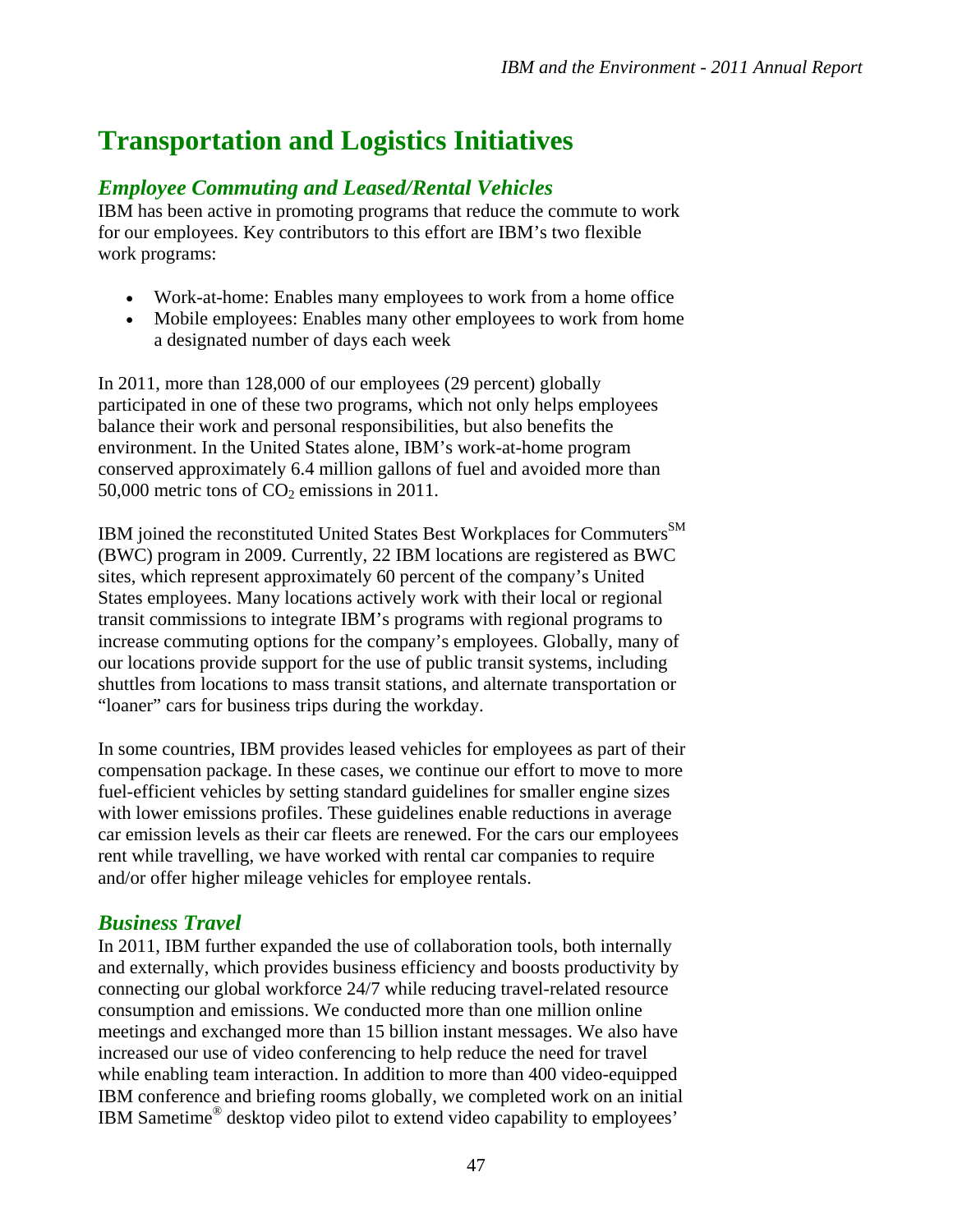desktops. Expansion of this capability through further global desktop video pilots is planned for 2012.

### *Efficiency of Logistics*

IBM is reducing the  $CO<sub>2</sub>$  emissions associated with transporting our products through the efficient design of our packaging, working with suppliers on their packaging designs and optimizing logistics. In the area of logistics, IBM has been an active member of the United States EPA's SmartWay<sup>®</sup> Transport Partnership since 2006.

SmartWay is a voluntary initiative to improve fuel efficiency and reduce GHG emissions associated with logistics operations.

Since 2009, 100 percent of IBM's spend for shipping goods within the United States and from the United States to Canada and Mexico went through a SmartWay logistics provider. IBM also voluntarily applies specific SmartWay requirements to our distribution operations globally.

IBM's packaging programs also help reduce transport-associated  $CO<sub>2</sub>$ emissions by reducing the volume and weight of the company's product shipments through innovative packaging design. Accomplishments in this area are discussed in the Product Stewardship section of this report on page 31.

### **Energy and Climate Protection in the Supply Chain**

During 2011, we continued our focus on working with IBM's supply chain to foster greater energy efficiency and climate protection.

- As noted elsewhere in this report, IBM is committed to doing business with environmentally responsible suppliers. We require that all of our "first-tier" suppliers—those firms with which we hold a direct commercial relationship—establish and sustain a management system to address their corporate and environmental responsibilities including their use of energy. They are also required to measure their performance, establish voluntary, quantifiable goals in this area and publicly disclose their performance against those goals.
- IBM has been an active participant in the Electronic Industry [Citizenship Coalition \(EICC\) Carbon Reporting System,](http://www.eicc.info/CarbonReportingSystem.shtml) which completed its third year of operation. EICC requests that selected suppliers providing components or products to EICC members disclose their operational energy and water use and GHG emissions to EICC via any one of the following means: a spreadsheet tool developed by EICC, responding to a Carbon Disclosure Project (CDP) Questionnaire or a company's Global Reporting Initiative (GRI) report. As companies gain an understanding of their energy use and GHG emissions, we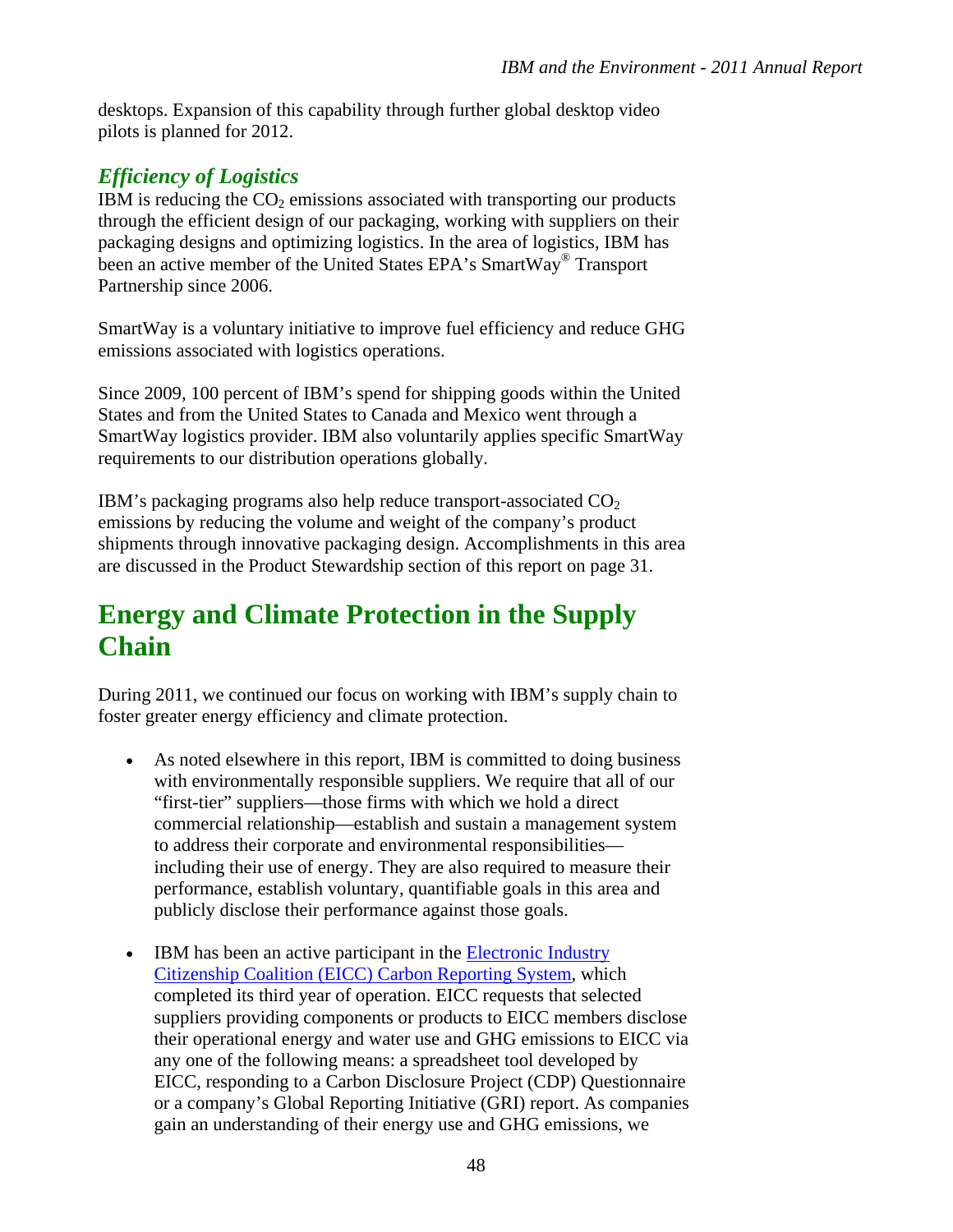believe they are more likely to take actions to improve their performance. EICC and its member companies have developed education modules to assist suppliers in developing their energy use and GHG emissions inventories. Companies in the electronics industry share many suppliers, and the EICC GHG emissions disclosure process is expected to provide efficiency associated with information disclosure.

 Through the CDP's Supply Chain program, IBM and other participating companies are focused on how suppliers are addressing climate change and working to reduce GHG emissions. As a participant in the program, IBM invited 107 of our suppliers to respond to the CDP's Supplier Questionnaire in 2011 (reporting 2010 data). These 107 companies represent a cross-section of IBM's supplier expenditures. They included service, general and production-related suppliers, as well as third-party data centers, logistic suppliers and rental car companies.

Of the 107 IBM suppliers that received questionnaires, 93 responded. The 86 percent response rate exceeded the 44 percent average response rate for the companies participating in this CDP program. The following are highlights of the findings from the responding suppliers:

- o 93 percent report Scope 1 & Scope 2 GHG emissions
- o 67 percent have a GHG emissions reduction target in place
- o 97 percent have undertaken emissions reductions initiatives

IBM concluded its participation in the CDP supply chain project in 2011. We remain committed to doing business with responsible suppliers, and we believe we can be more effective if we focus our resources through the EICC by leveraging its programs and network within the IT hardware, software and services sector. Participation in the EICC Carbon Reporting process allows us to more efficiently reach a broader set of companies, including medium-sized and smaller enterprises, to build their capabilities and improve and report their performance in energy and water conservation and GHG emissions reduction.

### *IBM's Position on the Determination of Scope 3 GHG Emissions*

Gross approximations of Scope 3 GHG emissions can help entities recognize where the greatest amounts of GHGs may occur during the lifecycle of a typical process, or general product or service on a macro level. This can be helpful when assessing, for example, what phases of a general product's design, production, use and disposal are ripe for improved energy efficiency and innovation. However, IBM does not assert on a micro level what the Scope 3 GHG emissions are from the operations of our suppliers and external distribution partners in their work that is specific to IBM, or associated with the use of our products and services. The necessary estimating assumptions and corresponding variability simply do not allow for adequate credibility, let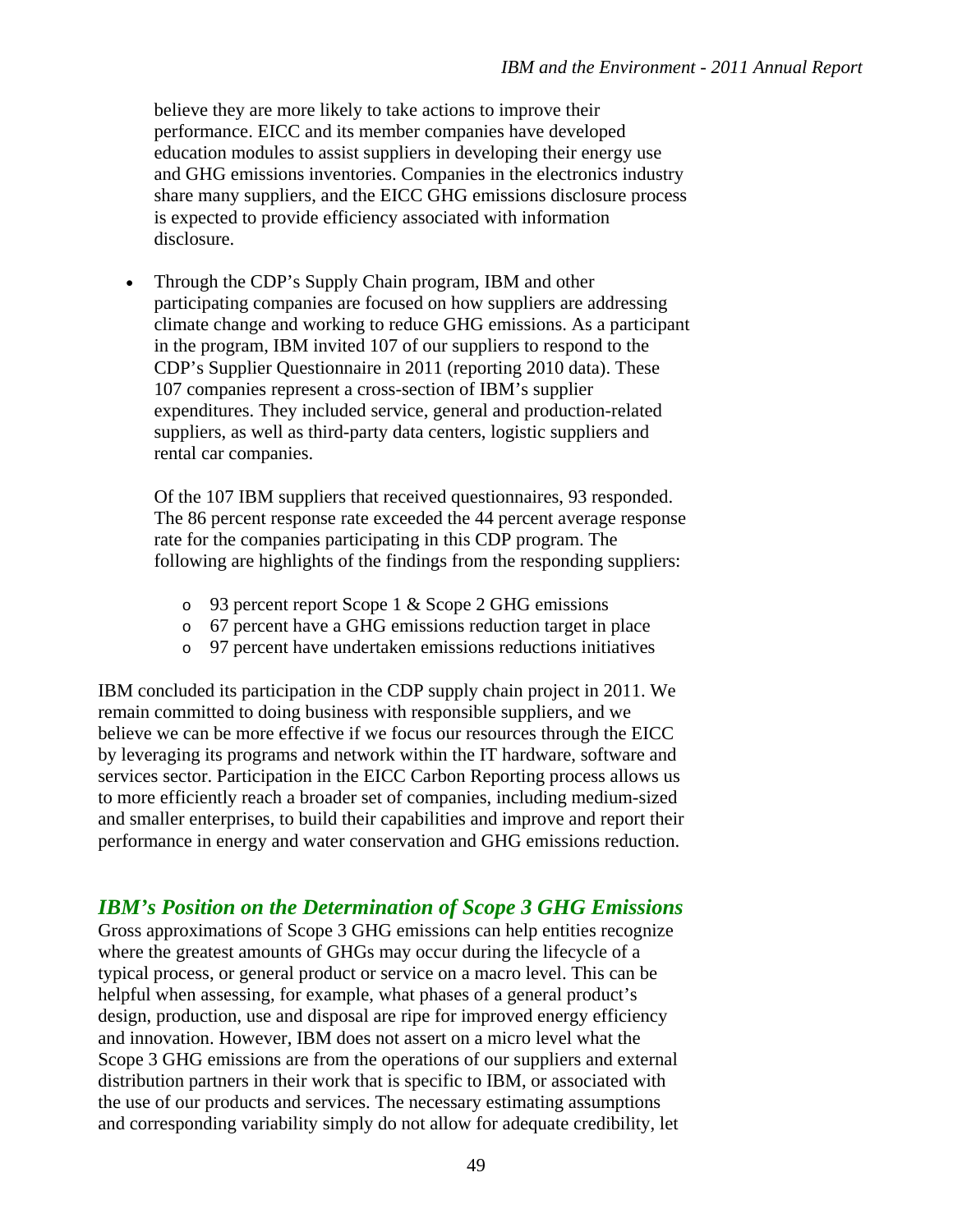alone calculations that could be perceived as deterministic.

Like many manufacturers, IBM has thousands of suppliers around the world. They are in all types of businesses and very few, if any, work solely for IBM. Furthermore, the sources of energy used by these suppliers vary, and IBM does not believe we could determine a credible estimate or apportionment of the energy used by these suppliers that would be associated with the products or services provided to IBM versus that associated with products or services provided to other companies and customers. In addition, IBM's specific scope of business with any given supplier remains dynamic, as it is driven by business need.

Moreover, one company's asserted Scope 3 emissions are another company's Scope 1 and Scope 2 emissions. Since the ultimate goal for climate protection is for global societies to achieve demonstrable reductions in actual GHG emissions, IBM believes real results in GHG emissions reduction are directly achieved when each enterprise takes responsibility to address its own emissions and improve its energy efficiency. This is reinforced by IBM's announcement in 2010 that all of our first-tier suppliers will be expected to develop a management system, inventory their key environmental impacts, including GHG emissions, and develop reduction plans for those key impacts.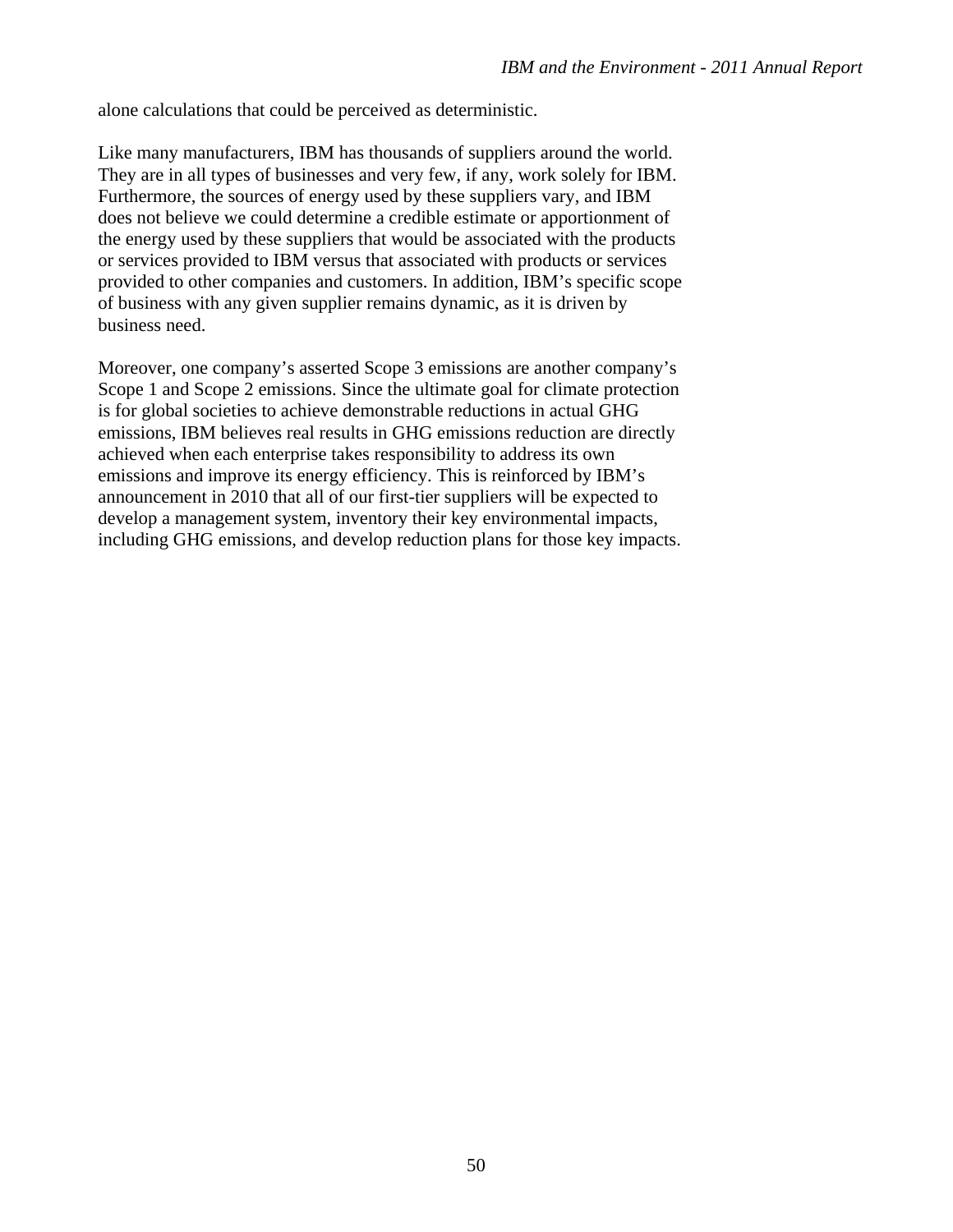## **Remediation**

**When groundwater contamination was first discovered at one of IBM's sites in 1977, the company initiated groundwater monitoring at all of its manufacturing and development locations worldwide. Today, IBM has 2,677 monitoring wells and 107 extraction wells.** 

\_\_\_\_\_\_\_\_\_\_\_\_\_\_\_\_\_\_\_\_\_\_\_\_\_\_\_\_\_\_\_\_\_\_\_\_\_\_\_\_\_\_\_\_\_\_\_\_\_\_\_\_\_\_\_\_\_\_\_\_\_\_\_

In 2011, 16,069 pounds of solvents from past contamination were extracted while remediating, controlling and containing groundwater at six currently operating sites and 11 former sites in three countries. At four of these sites, an additional 1,837 pounds of solvents were removed by soil vapor extraction or other methods. IBM also has financial responsibility for remediation at two other former sites.

As a result of the United States Superfund law, IBM is involved in cleanup operations at some non-IBM sites in the United States. The Superfund law creates a retroactive responsibility for certain past actions, even though they may have been technically and legally acceptable at the time.

As of year-end 2011, IBM had received notification (through federal, state or private party) of its potential liability at 110 sites, since the beginning of the United States Superfund program back in 1980. Of these, 57 are on the United States National Priority List. At the majority of the 110 sites, it has been determined that IBM either never had liability or has resolved its potential liability. As of now, IBM believes it may have potential liability at only 17 sites noticed through 2011.

When investigation and/or remediation at an IBM location or an off-site facility is probable, and its costs can be reasonably estimated, IBM establishes accruals for loss contingency. Estimated costs connected with closure activities (such as removing and restoring chemical storage facilities) are accrued when the decision to close down a facility is made. As of December 31, 2011, the total accrual amount was \$262 million.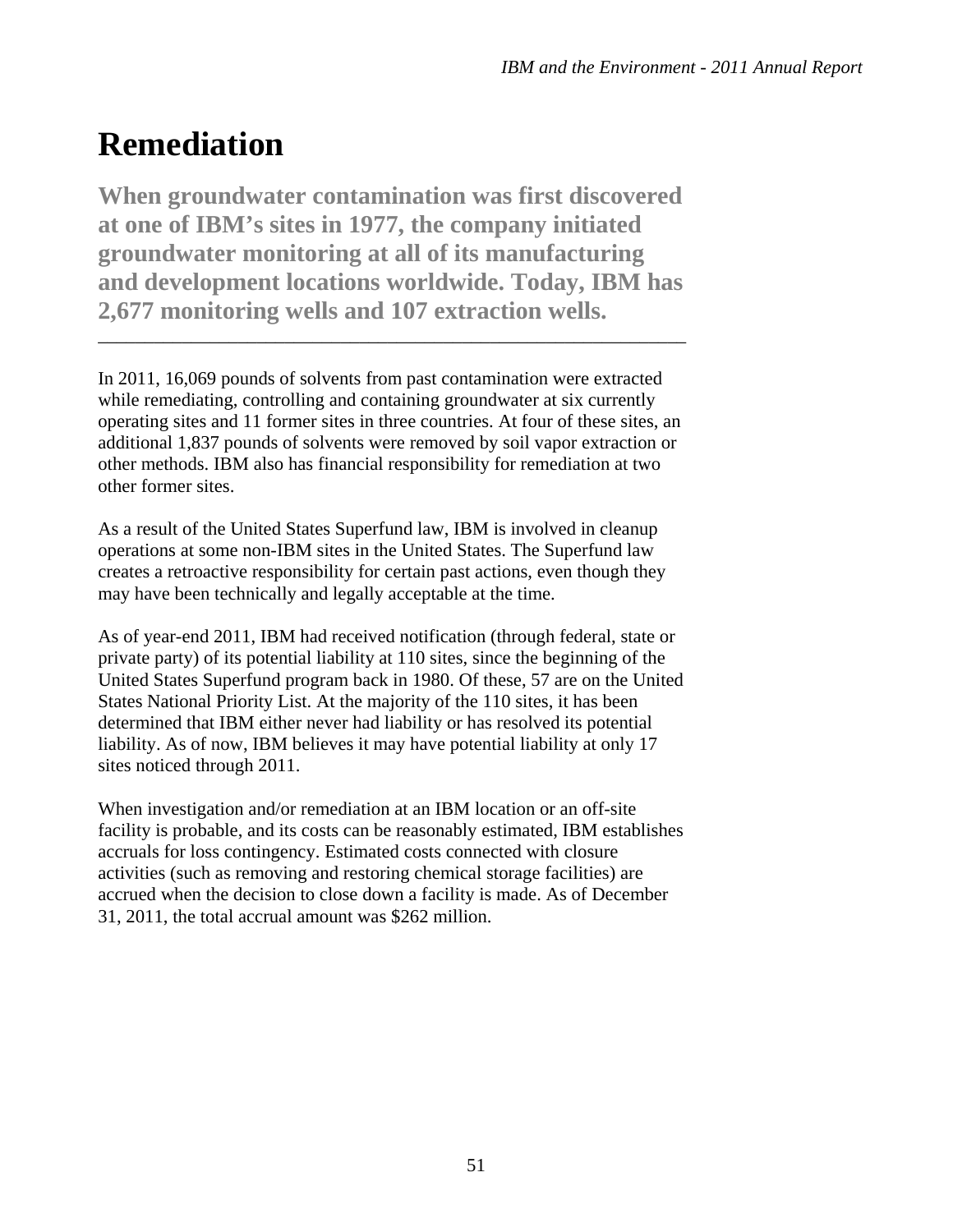## **Audits and Compliance**

**IBM measures its environmental performance against both external and internal requirements.** 

\_\_\_\_\_\_\_\_\_\_\_\_\_\_\_\_\_\_\_\_\_\_\_\_\_\_\_\_\_\_\_\_\_\_\_\_\_\_\_\_\_\_\_\_\_\_\_\_\_\_\_\_\_\_\_\_\_\_\_\_\_\_

Every year, and more frequently for some, IBM's manufacturing, hardware development and research sites and organizations—such as Product Development, Global Real Estate Operations, Global Asset Recovery Services, Global Logistics and Global Service Environmental Compliance—complete a comprehensive self-assessment. Each year, certain sites are audited for environmental, health and safety compliance by IBM's Corporate Internal Audit staff. Audit results are communicated to top management. Follow-up, accountability and actions are clearly delineated.

In addition, as part of IBM's single, global registration to ISO 14001, approximately 25 sites or registered entities are audited annually by an independent ISO 14001 registrar. The company's manufacturing, hardware development and chemical-using research sites are audited by either the Corporate Internal Audit team or the external ISO 14001 registrar at least once every two years.

### **Accidental Releases**

IBM sites around the world report environmental incidents and accidental releases to IBM management through the company's Environmental Incident Reporting System (EIRS). IBM's environmental incident reporting criteria are equal to or exceed legal reporting requirements, and every event meeting IBM's reporting criteria must be reported through EIRS. Each IBM location must have a documented incident prevention program (including provisions for preventing environmental incidents or their recurrence) and reporting procedure.

In 2011, a total of 27 accidental releases of substances to the environment related to IBM operations were reported through EIRS. Of these, 10 were to air, eight to land, three to water, and six to both land and water.

Emissions to the air included nine releases of refrigerants and one release of a fire suppression gas.

Releases to land included two releases of diesel fuel, two releases of hydraulic fluid and one release each of chilled water, treated domestic water, untreated industrial wastewater and a petroleum substance.

Releases to water included two releases of water from fire protection systems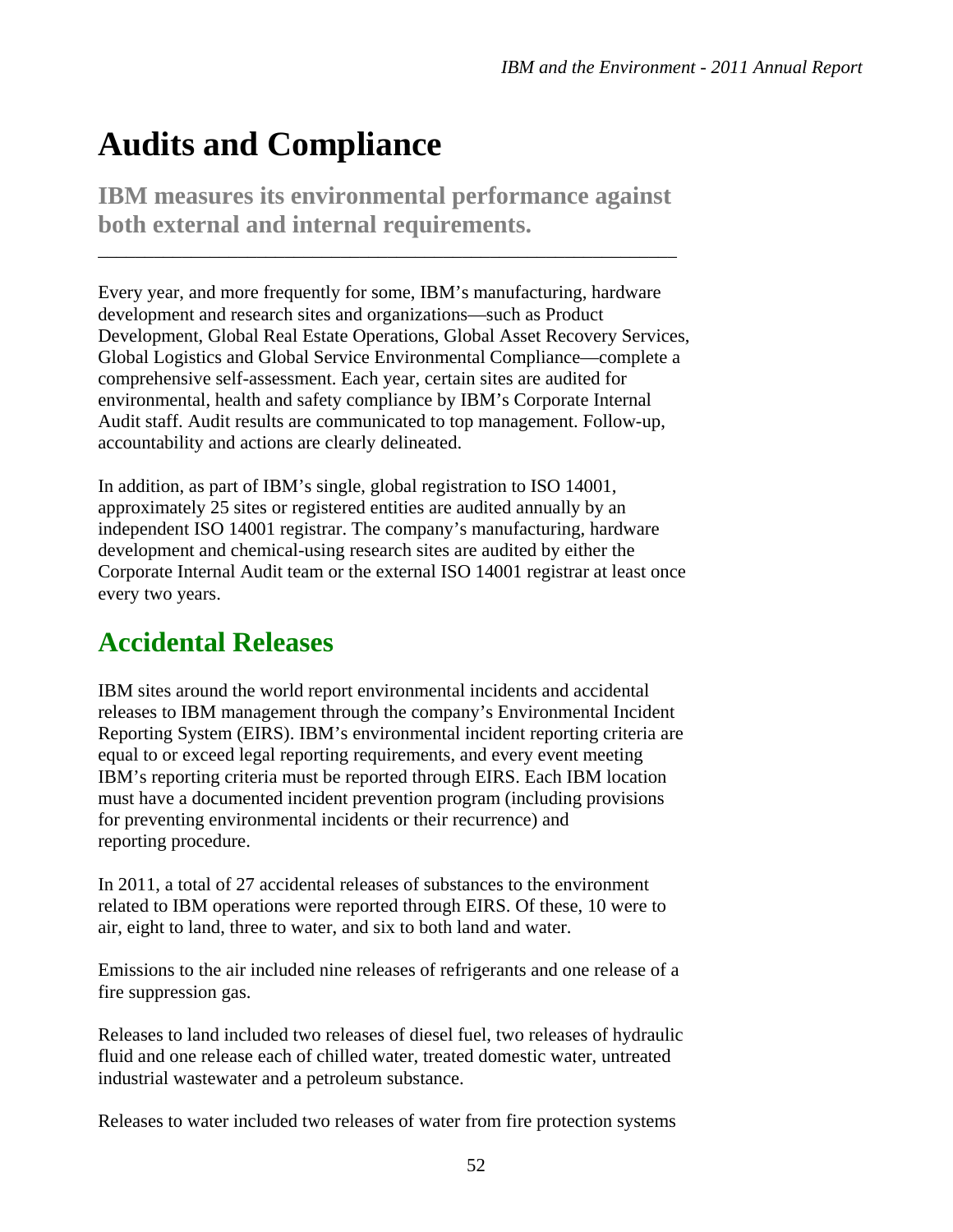and one release of hydraulic fluid.

Releases to both land and water included one release each of untreated industrial wastewater, chilled water, treated industrial wastewater, potable water, sprinkler water and well water.

The root cause was investigated for all releases and corrective actions were taken as appropriate. None of the releases were of a duration or concentration to cause long-term environmental impact.

### **Fines and Penalties**

One significant measure of a company's environmental performance is its record of fines and penalties.

In 2011, IBM received 83 successful agency visits worldwide with no fines being assessed.

Over the past five years, IBM has paid three fines for a total amount of \$31,000.

#### **Fines and Penalties Worldwide**

(\$ in thousands)

|               | 2007  | 2008  | 2009   | 2010  | 2011  |
|---------------|-------|-------|--------|-------|-------|
| <b>Number</b> |       |       | ◠      |       |       |
| <b>Fines</b>  | \$1.0 | \$0.0 | \$30.0 | \$0.0 | \$0.0 |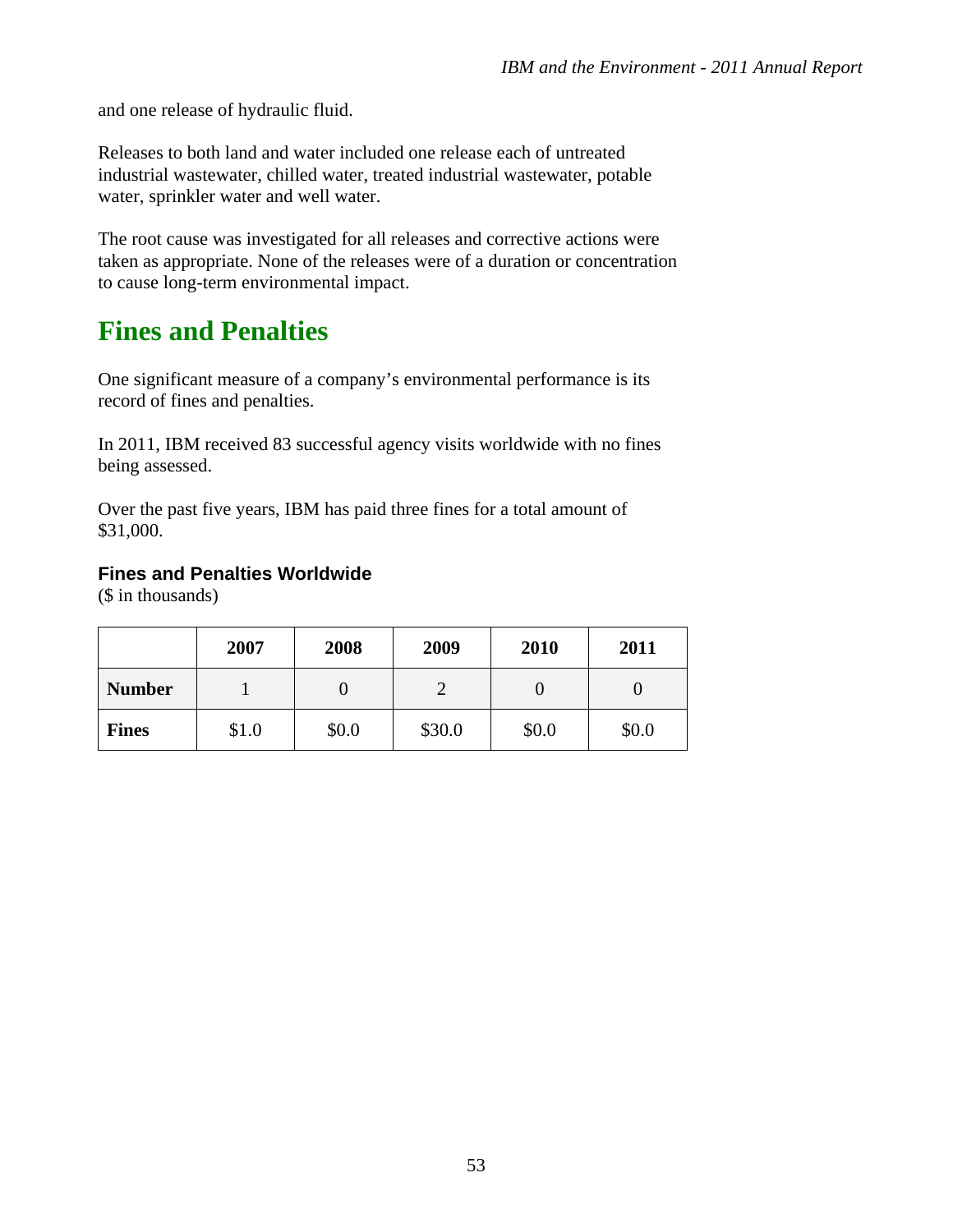## **Awards and Recognition**

### **Internal Recognition**

### *Chairman's Environmental Award Program*

IBM established the Chairman's Environmental Award Program in 1991 to encourage leadership and recognize achievement and progress in environmental affairs on the part of IBM's organizations.

\_\_\_\_\_\_\_\_\_\_\_\_\_\_\_\_\_\_\_\_\_\_\_\_\_\_\_\_\_\_\_\_\_\_\_\_\_\_\_\_\_\_\_\_\_\_\_\_\_\_\_\_\_\_\_\_\_\_\_\_\_\_\_

For 20 years, the Chairman's Environmental Award has promoted the contributions of IBM's business units toward the objectives of IBM's Corporate Policy on Environmental Affairs. IBM's organizations were required to address their accomplishments over the past three years in all eleven elements of the Corporate Policy, to the extent that each policy element is applicable for their global operations.

The Chairman's Environmental Award recipients are selected based on their degree of leadership, initiative and results in contributing to IBM's environmental policy objectives. Performance against these criteria is evaluated against each nominee's opportunity to contribute given its mission and operations. IBM's Global Real Estate Operations received the 2011 Chairman's Environmental Award.



*(Left to right) IBM Chairman Sam Palmisano presents the 2011 IBM Chairman's Environmental Award trophy to Mark Loughridge, Senior Vice President and Chief Financial Officer, Finance and Enterprise Transformation and James Kavanaugh, Vice President and Controller.* 

Global Real Estate Operations (RESO) has global management responsibility for the IBM real estate portfolio of more than 1,600 locations in 97 countries, overseeing all facilities operations, engineering, workplace design and construction. RESO plays a vital role in implementing IBM's environmental and energy programs, and the development and implementation of IBM's Smarter Building Solutions at the company's high energy usage sites worldwide.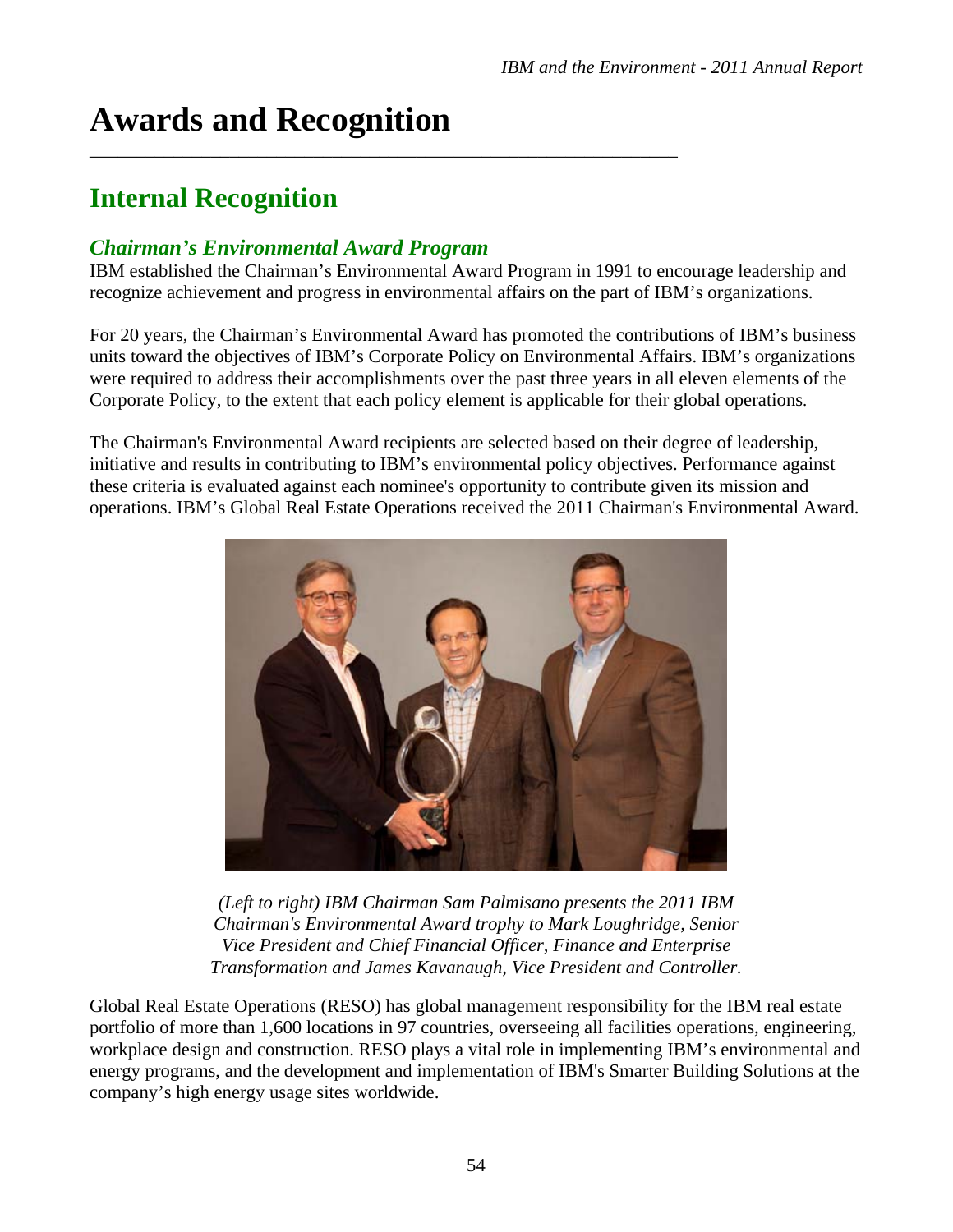The selection of RESO for the 2011 IBM Chairman's Environmental Award recognizes this organization's outstanding leadership and execution of globally integrated business processes. Since 2009 RESO has achieved:

- Factory Mutual Global's "Highly Protected Risk Status" for fire protection at 170 locations
- Annual energy conservation rates of 5 percent or more from 2009 to 2011, saving 698,000 megawatt-hours (MWh) of electricity and 1,052 million BTU of fuel while reducing expenditure by \$77 million from implementing over 4,000 energy conservation projects
- Purchasing 11 percent of IBM's annual electricity usage from renewable sources, equivalent to 560 MWH each year since 2009, avoiding 200 tons of carbon dioxide emissions
- Implementation of highly effective alternative commuting programs as well as leading community volunteer initiatives and IBM Centennial Events
- 24 percent reduction in nonhazardous waste generation through the implementation of innovative programs addressing construction debris, composting, furniture reuse, and paper consumption reductions
- Reduction of four million square feet of office space and associated environmental demands through space utilization improvements
- Expansion of its Environmental Management System to include landlord-managed leased locations
- Sustainable building design and operation which resulted in twelve IBM buildings certified to the Leadership in Energy and Environmental Design<sup>TM</sup> (LEED) and other environmental performance standards
- Internal deployment of IBM Smarter Building Solutions while demonstrating capabilities of the solutions
- Recognition with 25 external awards for leadership in environmental and energy management.

While only one organization is selected each year to receive the Chairman's Environmental Award, it is the integrated picture of the efforts of all IBM organizations' that demonstrates the company's exceptional commitment to environmental affairs leadership.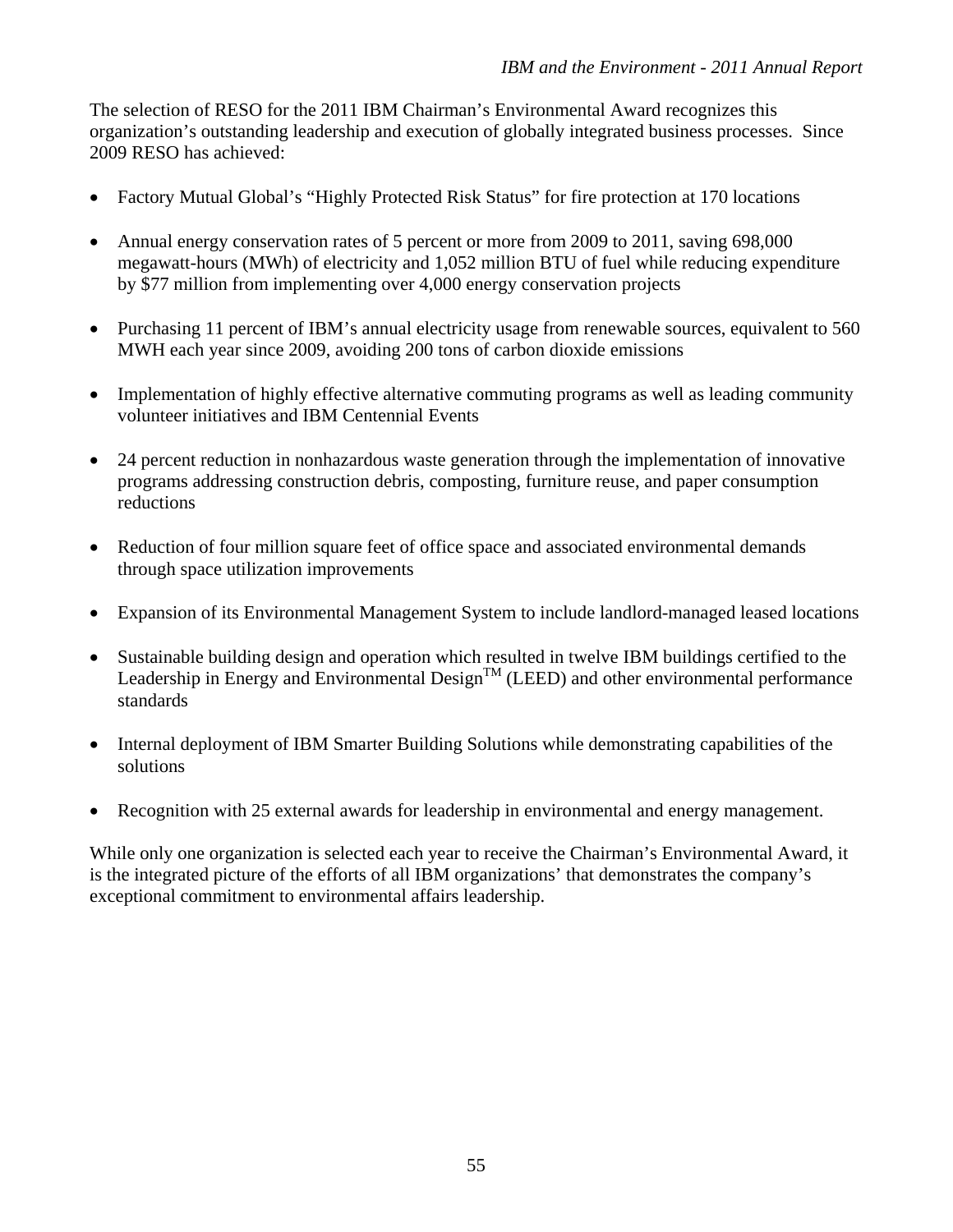## **External Recognition**

### **2012 Gold Medal, World Environment Center**

IBM received the World Environment Center's 28th Annual Gold Medal for International Corporate Achievement in Sustainable Development, becoming the first and only company to earn the award twice.

#### **Inaugural Climate Leadership Award, Organizational Leadership**

IBM received an inaugural Climate Leadership Award in the Organizational Leadership category in 2012 from the US Environmental Protection Agency, the Center for Climate and Energy Solutions (formerly the Pew Center on Global Climate Change), The Climate Registry and the Association of Climate Change Officers. The award recognized IBM for its climate and energy program leadership, initiatives and sustained results.

### **#1 Ranking of World's Greenest Companies, Newsweek**

IBM was rated the #1 US (and #2 global) company in Newsweek's annual "World's Greenest Companies" ranking. The methodology compares a company's environmental footprint, management (policies, initiatives, controversies) and transparency, and is then weighed by a panel of corporate sustainability consultants.

### **#1 Ranking, Supercomputing Green500TM List**

IBM ranked #1 in the November 2011 Supercomputing Green500 List announced by Green500.org. The Green500 ranks the top 500 supercomputers in the world by energy efficiency. IBM's Blue Gene/Q supercomputer holds the top five spots on the list. The list shows that five of the top 10 most energy efficient supercomputers in the world are built on IBM high-performance computing technology.

### **Top 12 Green IT Vendors, Computerworld**

IBM ranked #6 in Computerworld's Top 12 Green IT Vendors. This analysis rates technology vendors, data center suppliers and their end user organizations on their efforts to reduce energy consumption in their IT equipment, and to use technology to conserve energy and lower carbon emissions.

### **Corporate Energy Management International Award, AEE**

IBM was recognized by the Association of Energy Engineers (AEE) with its 2011 Corporate Energy Management International Award. AEE recognizes organizations and individuals that have achieved national and international prominence in promoting the practices and principles of energy engineering and energy management.

#### **ISM Award for Excellence in Supply Management, Institute for Supply Management**

IBM received the ISM Award for Excellence in Supply Management (the "R. Gene Richter Award") from the Institute for Supply Management in the Sustainability category for 2011. The award recognized IBM for three initiatives including its Center of Excellence for Environmental Compliance/Social and Environmental Management System, Supply Chain Social Responsibility Initiative and Green ISC Initiative.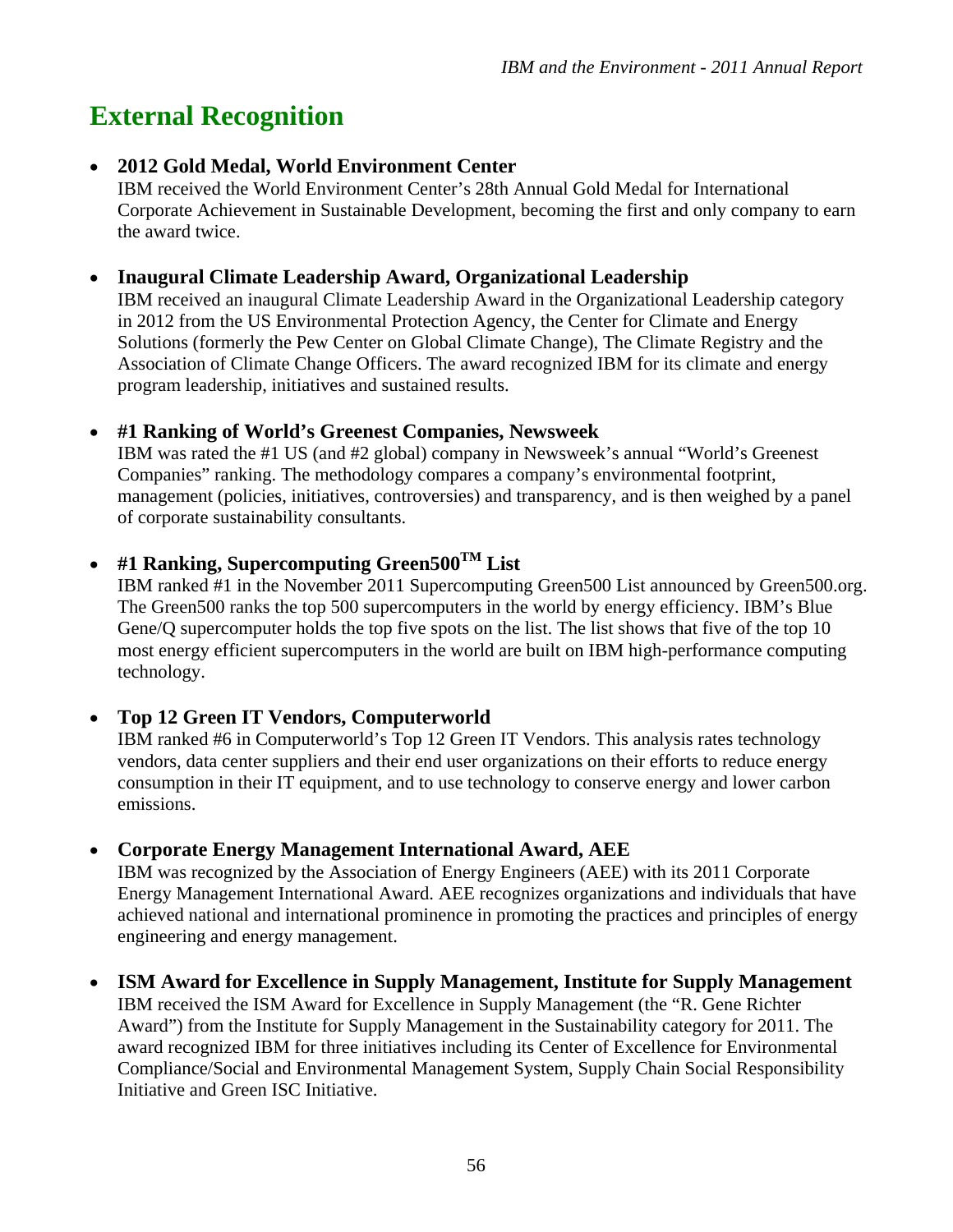### **PM100 Awards**

Three of the eight 2011 Progressive Manufacturing 100 (PM100) Awards IBM received were related to its environmental leadership. The awards recognized IBM for its Supply Chain Environmental and Corporate Responsibility Management System requirement, its Center of Excellence (CoE) for Product Environmental Compliance and its Environmental Reporting Tool (ERT). The PM100 Awards recognize companies from around the world that have achieved significant breakthroughs in innovation, the use of advanced technologies and the effective management of their businesses.

### **Business & The Environment Award, DECISION Magazine, UK**

IBM received a 2011 Business & The Environment Award from DECISION magazine in the UK. The award recognized IBM for its best practices in the management of environmental and social requirements in its supply chain.

### **China Sustainability Award**

IBM received a China Sustainability Award in recognition of excellence in sustainable development (environmental protection, society and economy) for both strategic planning and long term practices. This award was established in 2010 by Sohu.com, a Chinese portal website, and A.T. Kearney, a global consulting firm.

### **CIPEC Leadership Award, Canada**

IBM Canada's Bromont site received a Canadian Industry Program for Energy Conservation (CIPEC) Leadership Award in the category "Integrated Energy Efficiency Strategy" at the Energy 2011 conference held in Toronto. IBM received the award in recognition of its significant and innovative contributions to energy efficiency.

### **Distinction Award for Energy Efficiency, Canada**

IBM Canada᾿s Bromont site received the 2011 Distinction Award in the category of Energy Efficiency. The award was presented to IBM by the Agency for Energy Efficiency of Quebec and the Federation of Quebec Chambers of Commerce.

### **Vermont Governor's Awards, US**

IBM Burlington, Vermont, received two 2011 Vermont Governor's Awards for Environmental Excellence and Pollution Prevention for its nitrate reduction in waste water effluent and U-Tube scrubber design and installation. IBM also received a 2012 Vermont Governor's Award for Environmental Excellence for its work on perfluorooctane sulfonate (PFOS) and perfluorooctanoic acid (PFOA) elimination in semiconductor manufacturing. IBM became the first in its industry to eliminate all known uses of PFOS and PFOA from its semiconductor manufacturing processes. The latest award marked 19 consecutive years that IBM has been recognized with at least one of these awards—which is every year the competition has been held.

### **Best Overall Energy Project in New England Award, US**

IBM Burlington, Vermont, received the "2011 Best Overall Energy Project in New England Award" from the New England Chapter of the Association of Energy Engineers for its "Free Cooling" project.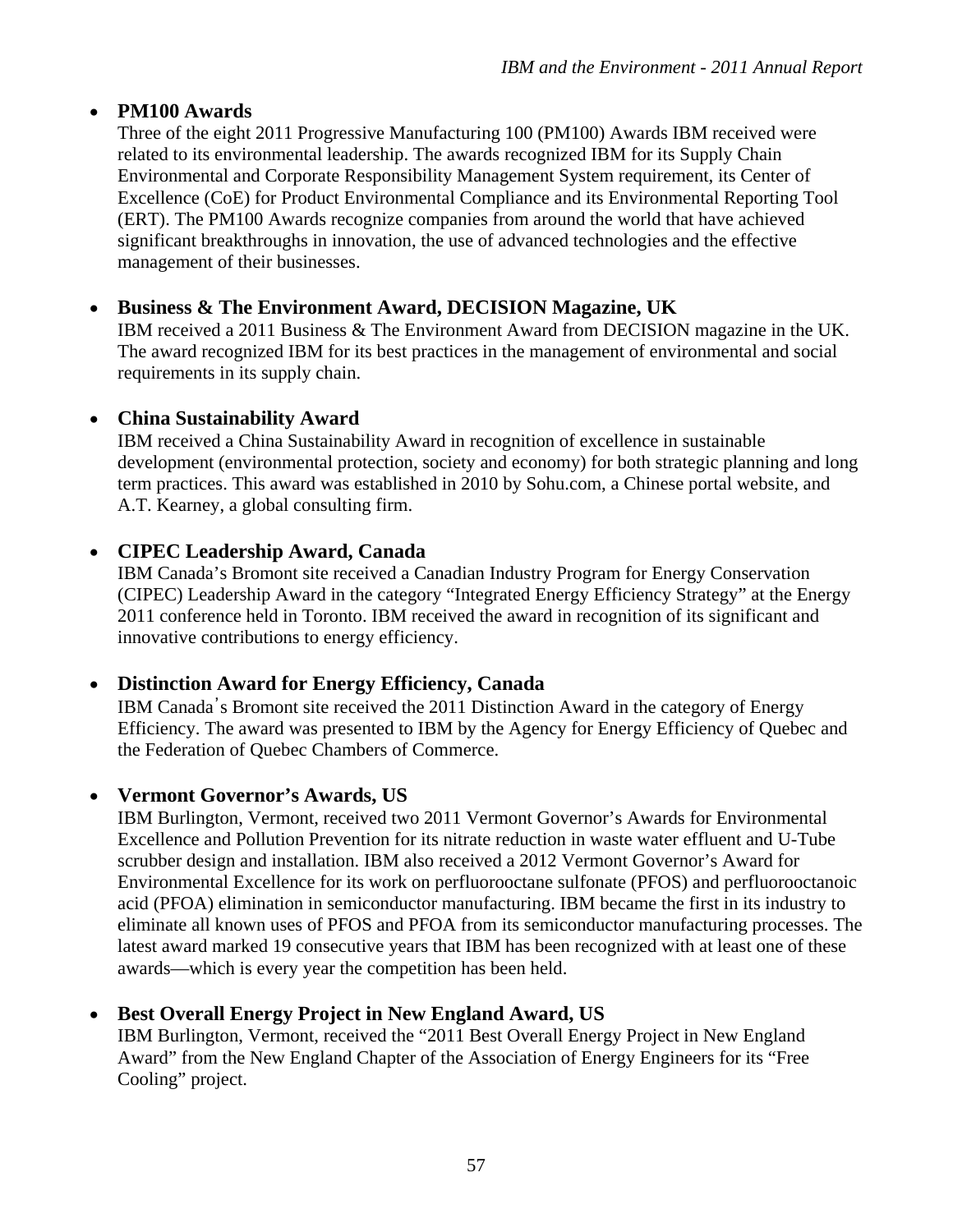### **Excellence in Environmental Engineering Award, US**

IBM East Fishkill, New York, received a 2011 Excellence in Environmental Engineering Award in the small projects category from the American Academy of Environmental Engineers (AAEE) for the catalytic reduction of hydrogen peroxide in ammonia wastewater.

### **Smith Seal of North Carolina Sustainable Business Award—Lifetime Achievement, US**

IBM Research Triangle Park, North Carolina, was recognized by the Greater Raleigh Chamber of Commerce with the 2011 Smith Seal of North Carolina Sustainable Business Award—Lifetime Achievement for Large Organization. The award recognizes businesses, not-for-profits, colleges/universities and municipalities that have embraced the spirit of sustainability by incorporating environmentally conscious practices into the everyday operations of the company, and making strides to improve the lives of their employees or community.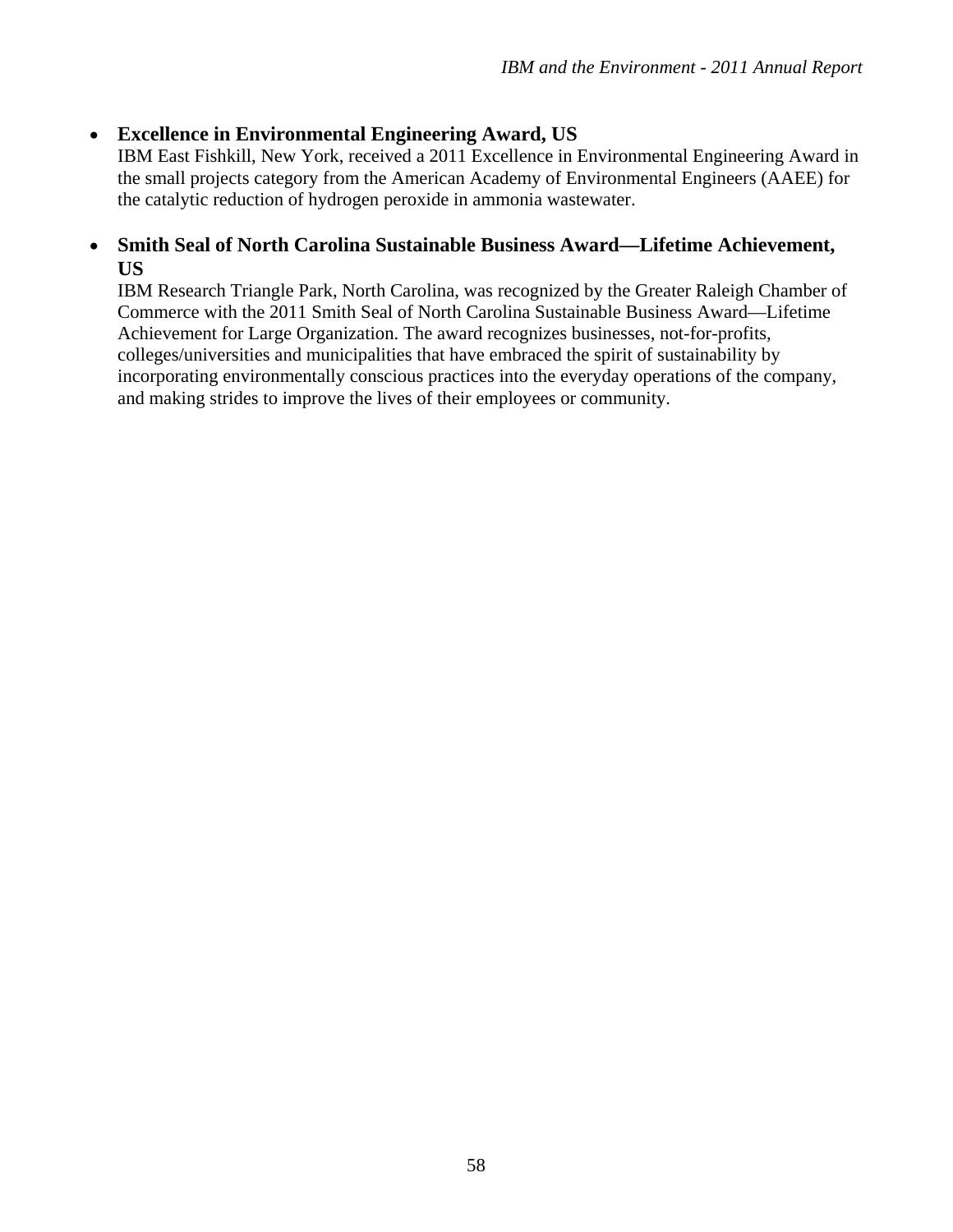### **Summary of IBM's Environmental Performance**  \_\_\_\_\_\_\_\_\_\_\_\_\_\_\_\_\_\_\_\_\_\_\_\_\_\_\_\_\_\_\_\_\_\_\_\_\_\_\_\_\_\_\_\_\_\_\_\_\_\_\_\_\_\_\_\_\_\_\_\_\_\_\_\_\_\_\_\_\_\_\_\_\_\_\_\_

IBM maintains goals covering the range of its environmental programs, including climate protection, energy and water conservation, pollution prevention, waste management and product stewardship. These goals and our performance against them are discussed in the Environment section of this report. The goals identified here as KPIs are based on stakeholder interest and materiality. IBM considers all of its goals to be important metrics of the company's performance against its commitment to environmental protection.

### **Energy Conservation:**

IBM's goal is to achieve annual energy conservation savings equal to 3.5 percent of IBM's total energy use. IBM again achieved this goal in 2011, attaining a 7.4 percent savings from energy conservation projects.

| <b>Energy Conservation</b>    | 2007 | 2008 | 2009 | 2010 | <b>2011</b> |
|-------------------------------|------|------|------|------|-------------|
| As % of total electricity use | 3.8  | 0. I |      | - -  |             |

### **CO2 Emissions Reduction:**

Between 1990 and 2005, IBM's energy conservation actions reduced or avoided  $CO<sub>2</sub>$  emissions by an amount equal to 40 percent of its 1990 emissions. To further extend this achievement, IBM set an aggressive "2nd generation" goal: to reduce the  $CO<sub>2</sub>$  emissions associated with IBM's energy use by 12 percent between 2005 and 2012 through energy conservation and the procurement of renewable energy.

As of year-end 2011, IBM's energy conservation results and procurement of renewable energy yielded a 16 percent reduction in its energy-related  $CO<sub>2</sub>$  emissions since 2005.

| $CO2$ Emissions Reduction                 | 2007   | 2008   | 2009   | 2010    | 2011    |
|-------------------------------------------|--------|--------|--------|---------|---------|
| % reduction against the 2005 base<br>vear | $+2.0$ | $-1.6$ | $-5.7$ | $-16.7$ | $-16.0$ |

### **Renewable Energy Procured:**

In 2011, IBM purchased 518 million kWh of renewable energy. These purchases represented 10.2 percent of the company's global electricity usage and a  $CO<sub>2</sub>$  emissions avoidance of 215,000 metric tons.

| <b>Renewable Energy Procured</b> | 2007 | 2008 | 2009 | <b>2010</b> | <b>2011</b> |  |
|----------------------------------|------|------|------|-------------|-------------|--|
| As % of total electricity use    | 0.J  | 8.6  | .    |             | 10.2        |  |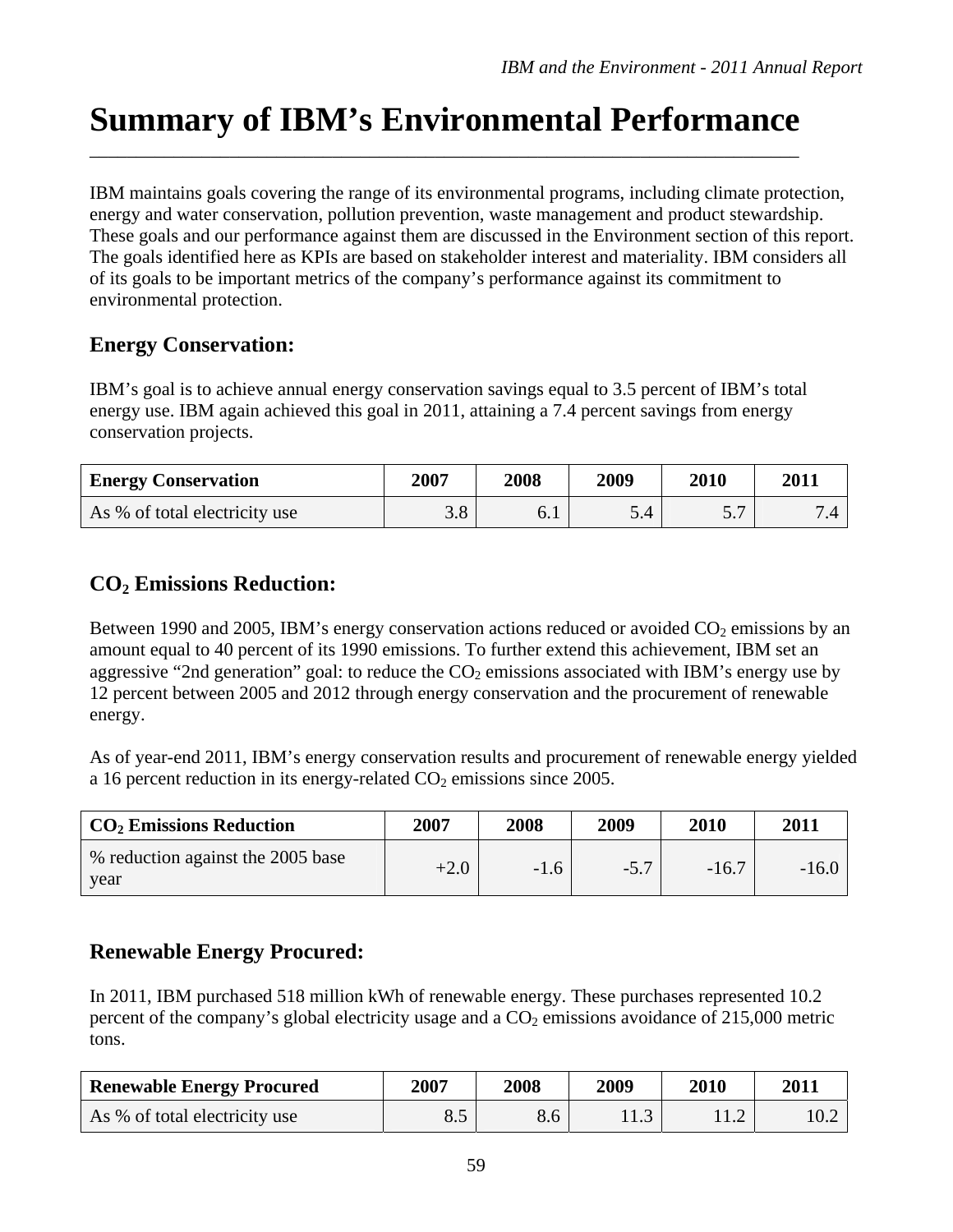### **Product Energy Efficiency:**

IBM's product energy goal is to continually improve the computing power delivered for each kilowatthour (kWh) of electricity used with each new generation or model of a product. Performance is tracked by product line: Servers, Point-of-Sale Terminals and Storage Systems.

| <b>Product Energy Efficiency</b> | $\vert$ Please see the Product Energy<br>Efficiency table on page $26$ . |
|----------------------------------|--------------------------------------------------------------------------|
|----------------------------------|--------------------------------------------------------------------------|

### **Recycled Plastics:**

In 2011, 35 percent of the total weight of plastic resins procured by IBM and its suppliers through IBM's corporate contracts for use in IBM's products were resins that contained between 25 and 100 percent recycled content. Comparing only the weight of the recycled fraction of these resins to the total weight of plastics (virgin and recycled) purchased, 12.4 percent of IBM's total weight of plastic purchases in 2011 was recycled plastic versus the corporate goal of 5 percent recyclate.

| <b>Recycled Plastics</b>                                                                        | 2007 | 2008 | 2009 | 2010                        | 2011 |
|-------------------------------------------------------------------------------------------------|------|------|------|-----------------------------|------|
| % of total plastics procured through IBM contracts for use in its<br>products that is recyclate | 10.6 |      |      | $10.3$   13.2   11.5   12.4 |      |

### **Product End-of-Life Management:**

IBM's goal is to reuse or recycle end-of-life IT products such that the amount of product waste sent by IBM's Product End-of-Life Management (PELM) operations to landfills or incineration for treatment does not exceed a combined 3 percent of the total amount processed.

In 2011, IBM's PELM operations sent only 0.4 percent of the total processed to landfill or incineration facilities for treatment.

| <b>Product End-of-Life Management</b>                                                      | 2007 | 2008 | 2009 | 2010 | 2011 |
|--------------------------------------------------------------------------------------------|------|------|------|------|------|
| % of total processed sent by these operations to landfill or<br>incineration for treatment | 0.8  | 0.6  | 0.5  | 0.6  | 0.4  |

### **Hazardous Waste Management:**

IBM's goal is to achieve year-to-year reduction in hazardous waste generated from IBM's manufacturing processes indexed to output. IBM's hazardous waste generation indexed to output decreased by 3.5 percent in 2011.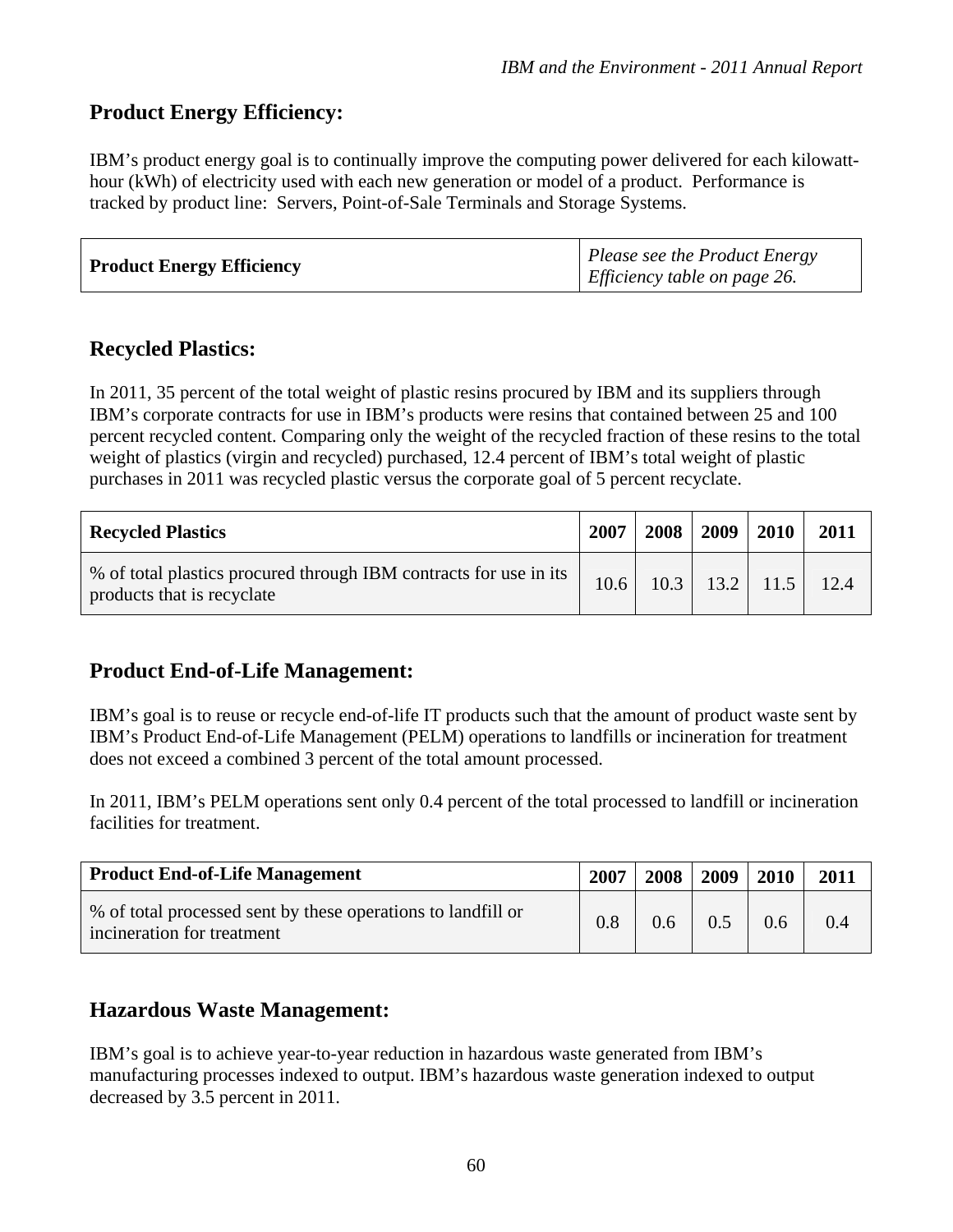| <b>Hazardous Waste Reduction</b>                                                            | 2007   | 2008 | 2009 | 2010               | 2011   |
|---------------------------------------------------------------------------------------------|--------|------|------|--------------------|--------|
| % reduction in hazardous waste generated from manufacturing<br>operations indexed to output | $-8.4$ |      |      | $-10.9$ +8.4 -21.6 | $-3.5$ |

### **Nonhazardous Waste Recycling:**

Our voluntary environmental goal is to send an average of 75 percent of the nonhazardous waste generated at locations managed by IBM to be recycled. In 2011, we recovered and recycled 78 percent of our nonhazardous waste.

| <b>Nonhazardous Waste Recycling</b> | 2007 | 2008 | 2009 | 2010 2011 |    |
|-------------------------------------|------|------|------|-----------|----|
| % recycled of total generated       | 78   | 76   |      | 79        | 78 |

### **Water Conservation:**

IBM's goal is to achieve annual water savings equal to 2 percent of total annual water usage in microelectronics manufacturing operations, based on the water usage of the previous year and measured as an average over a rolling five-year period. In 2011, new water conservation and ongoing reuse and recycling initiatives in IBM's microelectronics operations achieved an annual 1.2 percent savings in water use, resulting in a rolling five-year average of a 2.6 percent savings versus the 2 percent goal.

| <b>Water Conservation</b>                                  | 2007 | 2008 | 2009 | 2010 | 2011 |
|------------------------------------------------------------|------|------|------|------|------|
| % annual water savings in microelectronics manufacturing   |      |      |      |      |      |
| based on 2010 usage, measured as an average over a rolling | 6.0  | 4.6  | 3.1  | 2.8  | 2.6  |
| five-year period                                           |      |      |      |      |      |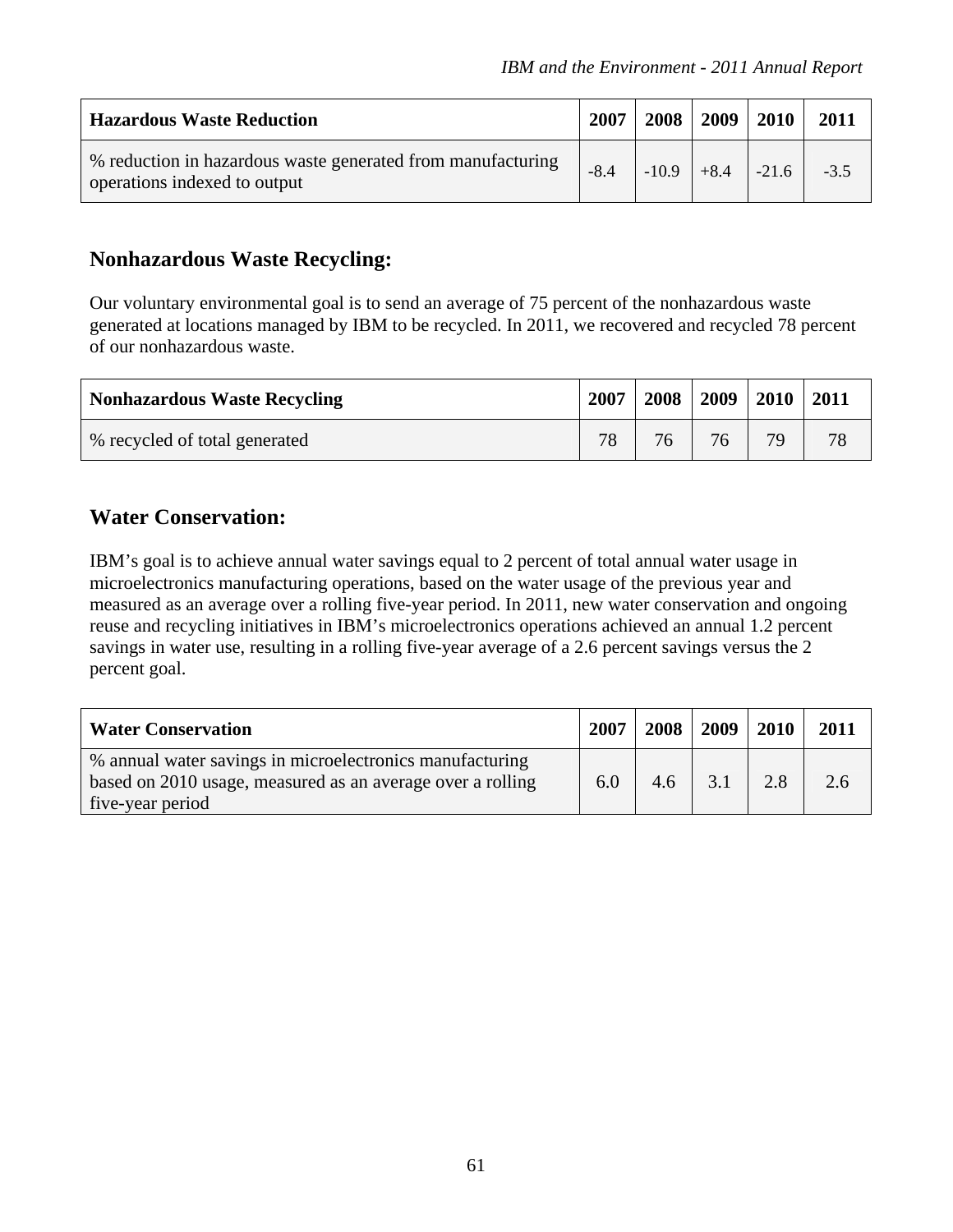### **IBM ENVIRONMENTAL AFFAIRS POLICY** \_\_\_\_\_\_\_\_\_\_\_\_\_\_\_\_\_\_\_\_\_\_\_\_\_\_\_\_\_\_\_\_\_\_\_\_\_\_\_\_\_\_\_\_\_\_\_\_\_\_\_\_\_\_\_\_\_\_\_\_\_\_\_\_\_\_\_\_\_\_\_\_\_\_\_\_

IBM is committed to environmental affairs leadership in all of its business activities. IBM has had long-standing corporate policies of providing a safe and healthful workplace, protecting the environment, and conserving energy and natural resources, which were formalized in 1967, 1971 and 1974, respectively. They have served the environment and our business well over the years and provide the foundation for the following corporate policy objectives:

- Provide a safe and healthful workplace and ensure that personnel are properly trained and have appropriate safety and emergency equipment.
- Be an environmentally responsible neighbor in the communities where we operate, and act promptly and responsibly to correct incidents or conditions that endanger health, safety or the environment. Report them to authorities promptly and inform affected parties as appropriate.
- Conserve natural resources by reusing and recycling materials, purchasing recycled materials, and using recyclable packaging and other materials.
- Develop, manufacture and market products that are safe for their intended use, efficient in their use of energy, protective of the environment, and that can be reused, recycled or disposed of safely.
- Use development and manufacturing processes that do not adversely affect the environment, including developing and improving operations and technologies to minimize waste; prevent air, water, and other pollution; minimize health and safety risks; and dispose of waste safely and responsibly.
- Ensure the responsible use of energy throughout our business, including conserving energy, improving energy efficiency, and giving preference to renewable over nonrenewable energy sources when feasible.
- Participate in efforts to improve environmental protection and understanding around the world and share appropriate pollution prevention technology, knowledge and methods.
- Utilize IBM products, services and expertise around the world to assist in the development of solutions to environmental problems.
- Meet or exceed all applicable government requirements and voluntary requirements to which IBM subscribes. Set and adhere to stringent requirements of our own no matter where in the world the company does business.
- Strive to continually improve IBM's environmental management system and performance, and periodically issue progress reports to the general public.
- Conduct rigorous audits and selfassessments of IBM's compliance with this policy, measure progress of IBM's environmental affairs performance, and report periodically to the Board of Directors.

Every employee and every contractor on IBM premises is expected to follow this policy and to report any environmental, health or safety concern to IBM management. Managers are expected to take prompt action.